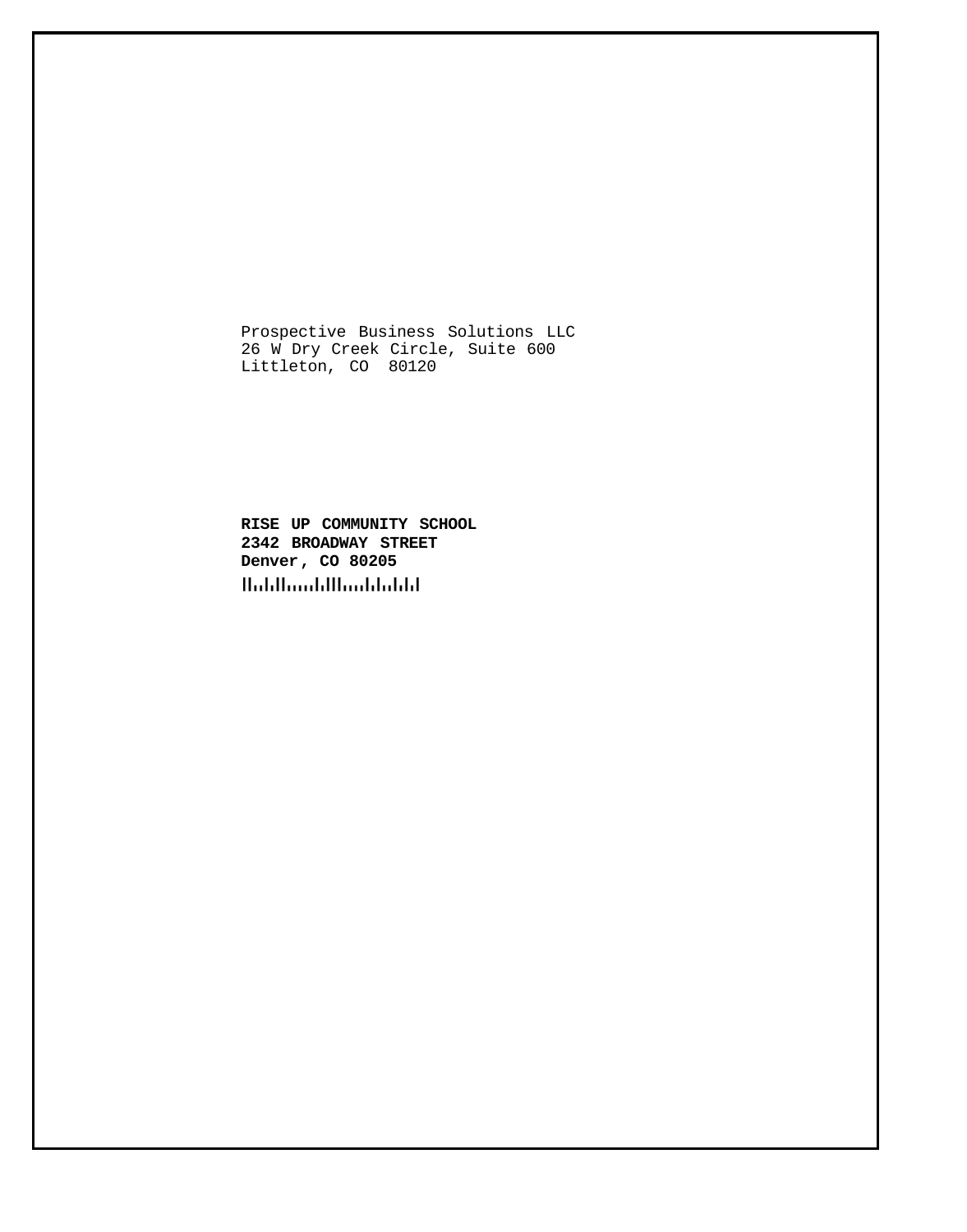# **Prospective Business Solutions LLC 26 W Dry Creek Circle, Suite 600 Littleton, CO 80120 720-217-6601**

November 29, 2021

## **CONFIDENTIAL**

RISE UP COMMUNITY SCHOOL 2342 BROADWAY STREET Denver, CO 80205

Dear :

We have prepared the following returns from information provided by you without verification or audit.

Return of Organization Exempt From Income Tax (Form 990)

We suggest that you examine these returns carefully to fully acquaint yourself with all items contained therein to ensure that there are no omissions or misstatements. Attached are instructions for signing and filing each return. Please follow those instructions carefully.

Enclosed is any material you furnished for use in preparing the returns. If the returns are examined, requests may be made for supporting documentation. Therefore, we recommend that you retain all pertinent records for at least seven years.

In order that we may properly advise you of tax considerations, please keep us informed of any significant changes in your financial affairs or of any correspondence received from taxing authorities.

If you have any questions, or if we can be of assistance in any way, please call.

Sincerely,

Prospective Business Solutions LLC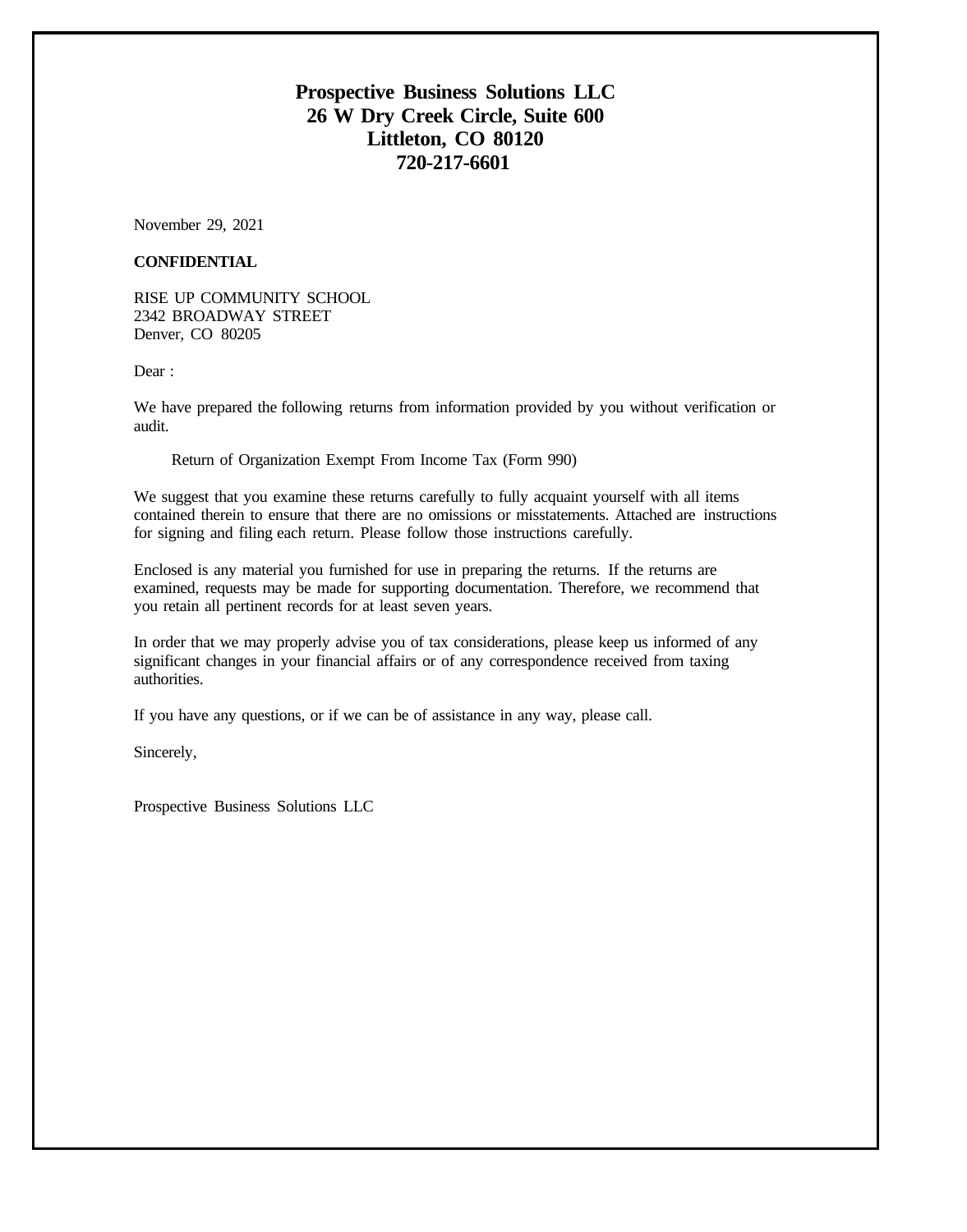## **Filing Instructions**

# **RISE UP COMMUNITY SCHOOL**

# **Exempt Organization Tax Return**

# **Taxable Year Ended June 30, 2021**

**Date Due:** May 16, 2022

## **Remittance:** None is required. Your Form 990 for the tax year ended 6/30/21 shows no balance due.

**Signature:** You are using a Personal Identification Number (PIN) for signing your return electronically. Form 8879-EO, IRS *e-file* Signature Authorization for an Exempt Organization should be signed and dated by an authorized officer of the organization and returned to:

> Prospective Business Solutions LLC 26 W Dry Creek Circle, Suite 600 Littleton, CO 80120

## *Important:* **Your return will not be filed with the IRS until the signed Form 8879-EO has been received by this office.**

**Other:** Your return is being filed electronically with the IRS and is not required to be mailed. If you Mail a paper copy of your return to the IRS it will delay the processing of your return.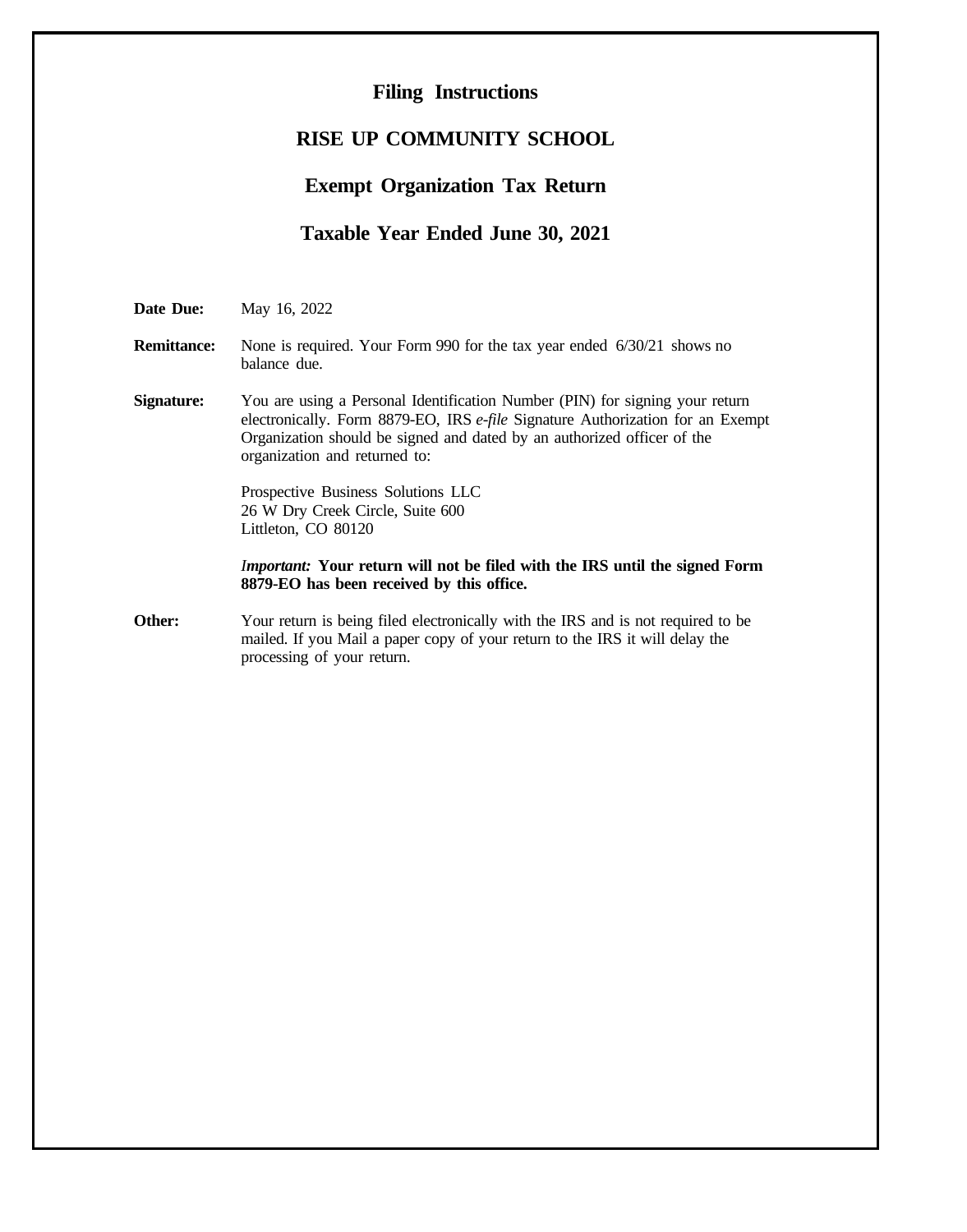RISE UP COMMUNITY SCHOOL 2342 BROADWAY STREET Denver, CO 80205

**Department of the Treasury Internal Revenue Service Center Ogden, UT 84201-0027**Halalalalillinnilllinillinildinlillid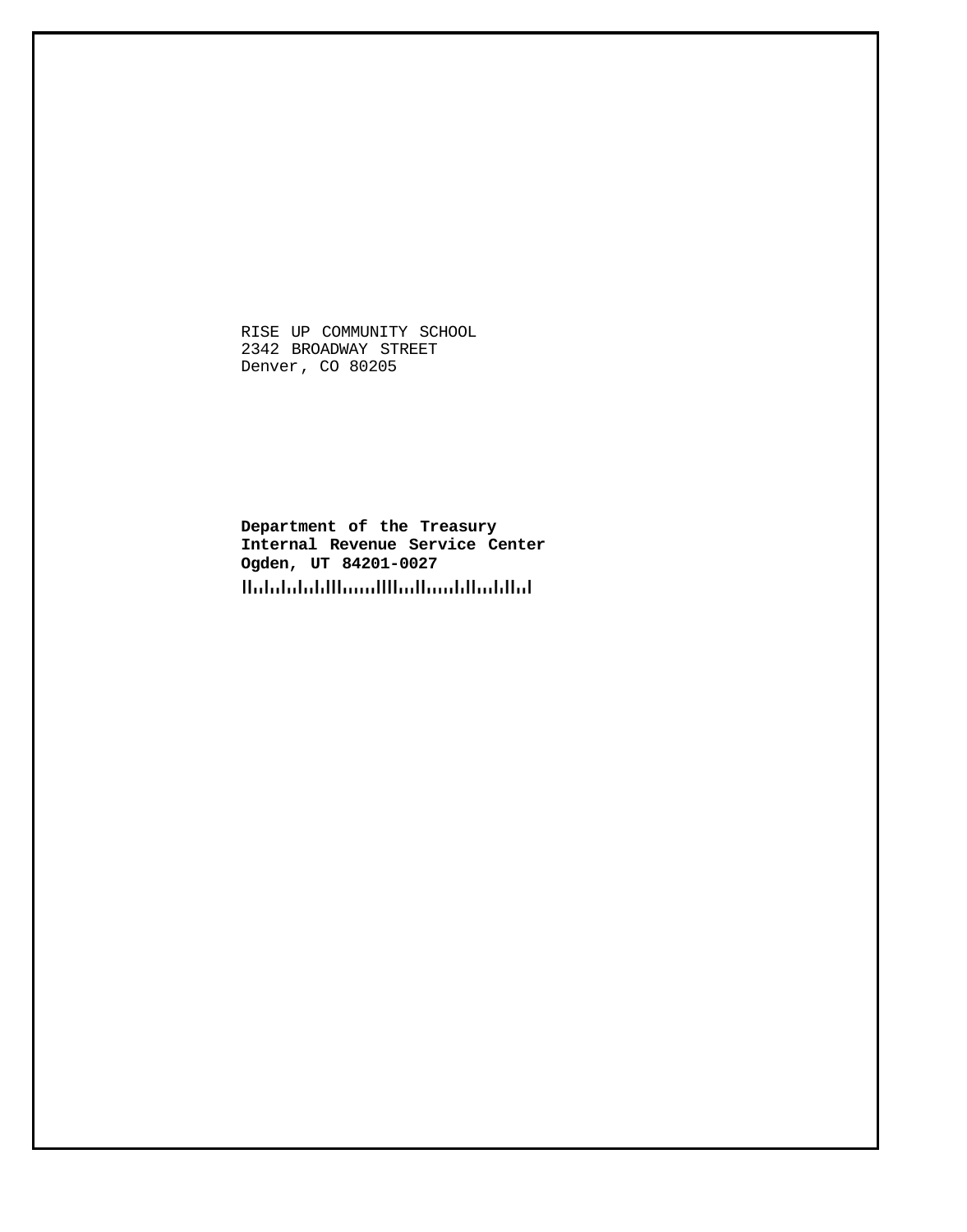RISEUP 11/29/2021 12:44 PM

| Form              |                                                        | <b>Return of Organization Exempt From Income Tax</b>                                                                                                                                |                           | OMB No. 1545-0047<br>2020                |
|-------------------|--------------------------------------------------------|-------------------------------------------------------------------------------------------------------------------------------------------------------------------------------------|---------------------------|------------------------------------------|
|                   | Department of the Treasury<br>Internal Revenue Service | Under section 501(c), 527, or 4947(a)(1) of the Internal Revenue Code (except private foundations)<br>u Do not enter social security numbers on this form as it may be made public. |                           | <b>Open to Public</b>                    |
|                   |                                                        | <b>u</b> Go to www.irs.gov/Form990 for instructions and the latest information.<br>For the 2020 calendar year, or tax year beginning $07/01/20$ , and ending $06/30/21$             |                           | Inspection                               |
|                   | <b>B</b> Check if applicable:                          | C Name of organization                                                                                                                                                              |                           | D Employer identification number         |
|                   | Address change                                         | RISE UP COMMUNITY SCHOOL                                                                                                                                                            |                           |                                          |
|                   |                                                        | Doing business as                                                                                                                                                                   |                           | 46-5656761                               |
|                   | Name change                                            | Number and street (or P.O. box if mail is not delivered to street address)<br>Room/suite                                                                                            | <b>E</b> Telephone number |                                          |
|                   | Initial return                                         | 2342 BROADWAY STREET                                                                                                                                                                |                           | 303-292-1018                             |
|                   | Final return/<br>terminated                            | City or town, state or province, country, and ZIP or foreign postal code                                                                                                            |                           |                                          |
|                   | Amended return                                         | CO 80205<br>Denver                                                                                                                                                                  | G Gross receipts\$        | 2,122,752                                |
|                   |                                                        | F Name and address of principal officer:<br>H(a) Is this a group return for subordinates                                                                                            |                           | $ \mathbf{X} $ No<br>Yes                 |
|                   | Application pending                                    | Kathryn Walton                                                                                                                                                                      |                           |                                          |
|                   |                                                        | 2342 Broadway Street<br>H(b) Are all subordinates included?                                                                                                                         |                           | <b>Yes</b><br>No                         |
|                   |                                                        | CO 80205<br>Denver                                                                                                                                                                  |                           | If "No," attach a list. See instructions |
|                   | Tax-exempt status:                                     | IхI<br>501(c)(3)<br>) $t$ (insert no.)<br>501(c)<br>4947(a)(1) or<br>527                                                                                                            |                           |                                          |
|                   | Website: U                                             | WWW.RISEUPCOMMUNITYSCHOOL.NET<br>H(c) Group exemption number LI                                                                                                                     |                           |                                          |
| ĸ                 | Form of organization:                                  | $\mathbf{X}$ Corporation<br>L Year of formation: $2013$<br>Trust<br>Association<br>Other <b>LI</b>                                                                                  |                           | M State of legal domicile: CO            |
|                   | Part I                                                 | <b>Summary</b>                                                                                                                                                                      |                           |                                          |
|                   |                                                        | 1 Briefly describe the organization's mission or most significant activities:                                                                                                       |                           |                                          |
|                   |                                                        | The Organization is a tuition free charter high school authorized by Denver                                                                                                         |                           |                                          |
| Governance        |                                                        | Public Schools. The Organization's mission is to engage young people who                                                                                                            |                           |                                          |
|                   |                                                        | have previously dropped out of school or are at risk of dropping out.                                                                                                               |                           |                                          |
|                   |                                                        | 2 Check this box u   if the organization discontinued its operations or disposed of more than 25% of its net assets.                                                                |                           |                                          |
| ఱ                 |                                                        | 3 Number of voting members of the governing body (Part VI, line 1a)                                                                                                                 | 3                         | 4                                        |
| <b>Activities</b> |                                                        | 4 Number of independent voting members of the governing body (Part VI, line 1b) [11] [11] Number of independent voting members of the governing body (Part VI, line 1b)             |                           | $\overline{\mathbf{4}}$                  |
|                   |                                                        |                                                                                                                                                                                     |                           | 23                                       |
|                   |                                                        | 6 Total number of volunteers (estimate if necessary)                                                                                                                                |                           | 4                                        |
|                   |                                                        |                                                                                                                                                                                     | 7a                        | 0                                        |
|                   |                                                        |                                                                                                                                                                                     | 7b                        | 0                                        |
|                   |                                                        | Prior Year                                                                                                                                                                          |                           | Current Year                             |
|                   |                                                        |                                                                                                                                                                                     | 223,843                   | 557,876                                  |
| Revenue           |                                                        |                                                                                                                                                                                     | 1,676,024                 | 1,564,876                                |
|                   |                                                        | 10 Investment income (Part VIII, column (A), lines 3, 4, and 7d)                                                                                                                    |                           | 0                                        |
|                   |                                                        | 11 Other revenue (Part VIII, column (A), lines 5, 6d, 8c, 9c, 10c, and 11e)                                                                                                         | 1,901                     |                                          |
|                   |                                                        | 12 Total revenue - add lines 8 through 11 (must equal Part VIII, column (A), line 12)                                                                                               | $\overline{1,901,768}$    | 2,122,752                                |
|                   |                                                        | 13 Grants and similar amounts paid (Part IX, column (A), lines 1-3)                                                                                                                 |                           | O                                        |
|                   |                                                        | 14 Benefits paid to or for members (Part IX, column (A), line 4)                                                                                                                    |                           | 0                                        |
| Expenses          |                                                        | 15 Salaries, other compensation, employee benefits (Part IX, column (A), lines 5-10)                                                                                                | 1,049,271                 | 1,197,237                                |
|                   |                                                        |                                                                                                                                                                                     |                           |                                          |
|                   |                                                        | <b>b</b> Total fundraising expenses (Part IX, column (D), line 25) <b>u</b><br>. 0                                                                                                  |                           |                                          |
|                   |                                                        | 17 Other expenses (Part IX, column (A), lines 11a-11d, 11f-24e)                                                                                                                     | 621,567                   | <u>675,515</u>                           |
|                   |                                                        | 18 Total expenses. Add lines 13-17 (must equal Part IX, column (A), line 25)                                                                                                        | 1,670,838                 | 1,872,752                                |
|                   |                                                        | Beginning of Current Year                                                                                                                                                           | 230,930                   | 250,000<br>End of Year                   |
| Assets or         |                                                        |                                                                                                                                                                                     | 1,057,779                 | 1,223,009                                |
|                   |                                                        | 21 Total liabilities (Part X, line 26)                                                                                                                                              | 1,208,965                 | <u>1,124,195</u>                         |
| ar<br>Nati        |                                                        |                                                                                                                                                                                     | $-151,186$                | 98,814                                   |
|                   | Part II                                                | <b>Signature Block</b>                                                                                                                                                              |                           |                                          |
|                   |                                                        | Under penalties of perjury, I declare that I have examined this return, including accompanying schedules and statements, and to the best of my knowledge and belief, it is          |                           |                                          |
|                   |                                                        | true, correct, and complete. Declaration of preparer (other than officer) is based on all information of which preparer has any knowledge.                                          |                           |                                          |
|                   |                                                        |                                                                                                                                                                                     |                           |                                          |
| <b>Sign</b>       |                                                        | Signature of officer                                                                                                                                                                | Date                      |                                          |
| Here              |                                                        | President<br>Kathryn Walton<br>Board                                                                                                                                                |                           |                                          |
|                   |                                                        | Type or print name and title                                                                                                                                                        |                           |                                          |
|                   |                                                        | Print/Type preparer's name<br>Date<br>Preparer's signature                                                                                                                          | Check                     | PTIN<br>if                               |
| Paid              |                                                        |                                                                                                                                                                                     |                           |                                          |
| Preparer          |                                                        | Uli Keeley CPA<br>Prospective Business Solutions LLC                                                                                                                                | $11/29/21$ self-employed  | P02288680<br>83-3569520                  |
|                   | Firm's name<br>Use Only                                | 26 W Dry Creek Circle, Suite 600                                                                                                                                                    | Firm's $EIN$ }            |                                          |
|                   |                                                        | 80120<br>Littleton, CO                                                                                                                                                              |                           | 720-217-6601                             |
|                   | Firm's address                                         |                                                                                                                                                                                     | Phone no.                 | X Yes<br>No                              |
|                   |                                                        | For Paperwork Reduction Act Notice, see the separate instructions.                                                                                                                  |                           | Form 990 (2020)                          |
|                   |                                                        |                                                                                                                                                                                     |                           |                                          |

| May the IRS discuss this return with the preparer shown above? See instructions | $ X $ Yes      |  |
|---------------------------------------------------------------------------------|----------------|--|
| For Paperwork Reduction Act Notice, see the separate instructions.<br>DAA       | Form $990$ (2) |  |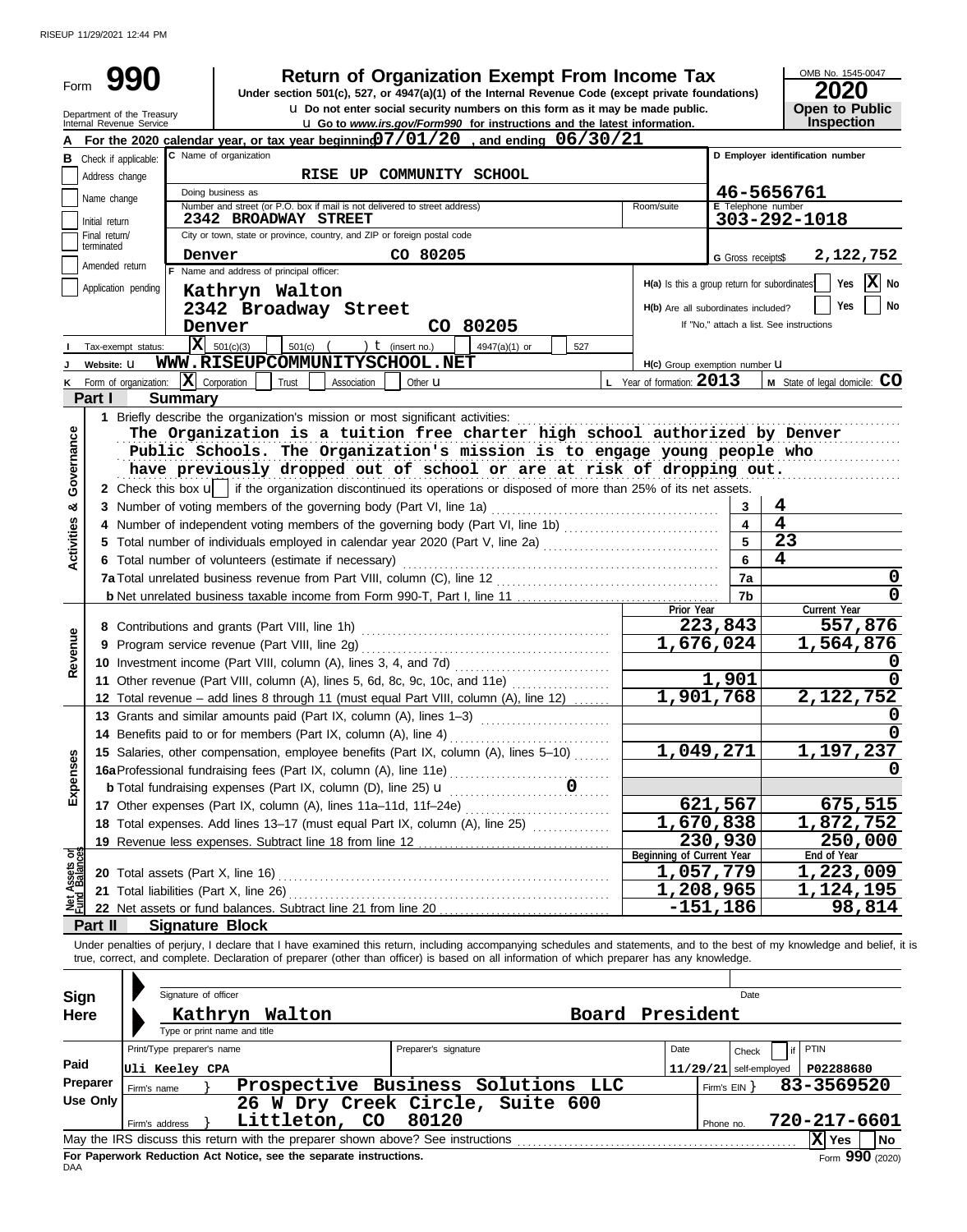|                           | Form 990 (2020) RISE UP COMMUNITY SCHOOL             |                                                                                                                                | 46-5656761  |                                          | Page 2                       |
|---------------------------|------------------------------------------------------|--------------------------------------------------------------------------------------------------------------------------------|-------------|------------------------------------------|------------------------------|
| Part III                  |                                                      | <b>Statement of Program Service Accomplishments</b>                                                                            |             |                                          |                              |
|                           |                                                      |                                                                                                                                |             |                                          |                              |
|                           | 1 Briefly describe the organization's mission:       |                                                                                                                                |             |                                          |                              |
|                           |                                                      | RiseUp Community School is a free, public charter high school authorized by                                                    |             |                                          |                              |
|                           |                                                      | Denver Public School District. The school is open to any high school                                                           |             |                                          |                              |
|                           | student in the Denver metro area.                    |                                                                                                                                |             |                                          |                              |
|                           |                                                      |                                                                                                                                |             |                                          |                              |
|                           |                                                      | 2 Did the organization undertake any significant program services during the year which were not listed on the                 |             |                                          |                              |
| prior Form 990 or 990-EZ? |                                                      |                                                                                                                                |             |                                          | $\Box$ Yes $\overline{X}$ No |
|                           | If "Yes," describe these new services on Schedule O. |                                                                                                                                |             |                                          |                              |
|                           |                                                      | 3 Did the organization cease conducting, or make significant changes in how it conducts, any program                           |             |                                          |                              |
| services?                 |                                                      |                                                                                                                                |             |                                          | $\Box$ Yes $\overline{X}$ No |
|                           | If "Yes," describe these changes on Schedule O.      |                                                                                                                                |             |                                          |                              |
|                           |                                                      | Describe the organization's program service accomplishments for each of its three largest program services, as measured by     |             |                                          |                              |
|                           |                                                      |                                                                                                                                |             |                                          |                              |
|                           |                                                      | expenses. Section 501(c)(3) and 501(c)(4) organizations are required to report the amount of grants and allocations to others, |             |                                          |                              |
|                           |                                                      | the total expenses, and revenue, if any, for each program service reported.                                                    |             |                                          |                              |
|                           |                                                      |                                                                                                                                |             |                                          |                              |
| 4a (Code:                 | ) (Expenses \$                                       |                                                                                                                                |             | ) (Revenue $\frac{1}{2}$ , $\frac{1}{2}$ |                              |
|                           |                                                      | Expenses include all costs necessary to operate the school, educate                                                            |             |                                          |                              |
|                           |                                                      | students, procure supplies, and train staff.                                                                                   |             |                                          |                              |
|                           |                                                      |                                                                                                                                |             |                                          |                              |
|                           |                                                      |                                                                                                                                |             |                                          |                              |
|                           |                                                      |                                                                                                                                |             |                                          |                              |
|                           |                                                      |                                                                                                                                |             |                                          |                              |
|                           |                                                      |                                                                                                                                |             |                                          |                              |
|                           |                                                      |                                                                                                                                |             |                                          |                              |
|                           |                                                      |                                                                                                                                |             |                                          |                              |
|                           |                                                      |                                                                                                                                |             |                                          |                              |
|                           |                                                      |                                                                                                                                |             |                                          |                              |
|                           |                                                      |                                                                                                                                |             |                                          |                              |
|                           |                                                      |                                                                                                                                |             |                                          |                              |
|                           |                                                      |                                                                                                                                |             |                                          |                              |
| N/A                       |                                                      |                                                                                                                                |             |                                          |                              |
|                           |                                                      |                                                                                                                                |             |                                          |                              |
|                           |                                                      |                                                                                                                                |             |                                          |                              |
|                           |                                                      |                                                                                                                                |             |                                          |                              |
|                           |                                                      |                                                                                                                                |             |                                          |                              |
|                           |                                                      |                                                                                                                                |             |                                          |                              |
|                           |                                                      |                                                                                                                                |             |                                          |                              |
|                           |                                                      |                                                                                                                                |             |                                          |                              |
|                           |                                                      |                                                                                                                                |             |                                          |                              |
|                           |                                                      |                                                                                                                                |             |                                          |                              |
|                           |                                                      |                                                                                                                                |             |                                          |                              |
|                           |                                                      |                                                                                                                                |             |                                          |                              |
| 4c (Code:                 | ) (Expenses \$                                       | including grants of\$                                                                                                          |             | ) (Revenue \$                            |                              |
| N/A                       |                                                      |                                                                                                                                |             |                                          |                              |
|                           |                                                      |                                                                                                                                |             |                                          |                              |
|                           |                                                      |                                                                                                                                |             |                                          |                              |
|                           |                                                      |                                                                                                                                |             |                                          |                              |
|                           |                                                      |                                                                                                                                |             |                                          |                              |
|                           |                                                      |                                                                                                                                |             |                                          |                              |
|                           |                                                      |                                                                                                                                |             |                                          |                              |
|                           |                                                      |                                                                                                                                |             |                                          |                              |
|                           |                                                      |                                                                                                                                |             |                                          |                              |
|                           |                                                      |                                                                                                                                |             |                                          |                              |
|                           |                                                      |                                                                                                                                |             |                                          |                              |
|                           |                                                      |                                                                                                                                |             |                                          |                              |
|                           |                                                      |                                                                                                                                |             |                                          |                              |
|                           | 4d Other program services (Describe on Schedule O.)  |                                                                                                                                |             |                                          |                              |
| (Expenses \$              |                                                      |                                                                                                                                | (Revenue \$ |                                          |                              |
|                           | 4e Total program service expenses u                  | including grants of \$<br>820,621                                                                                              |             |                                          |                              |
|                           |                                                      |                                                                                                                                |             |                                          |                              |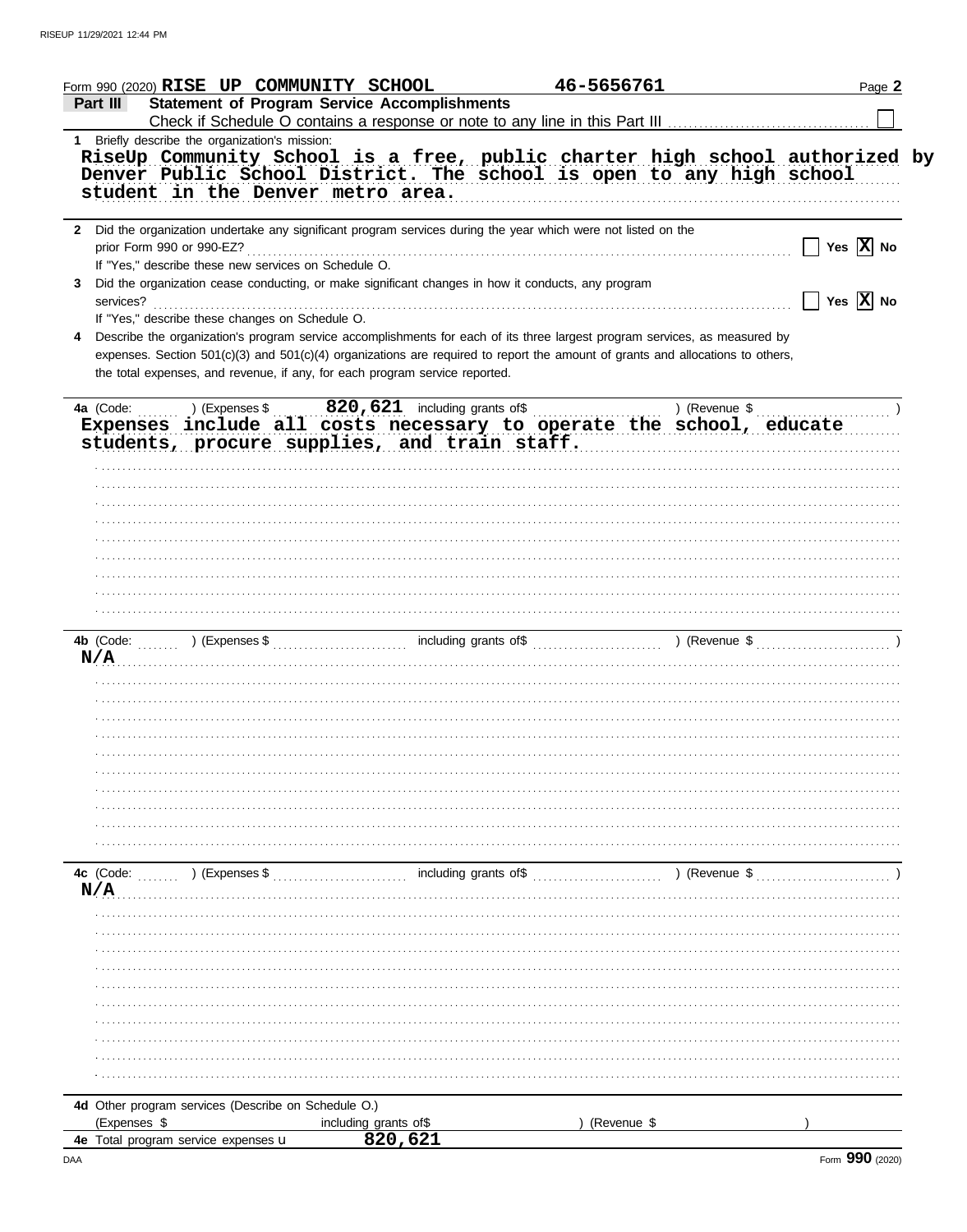|           | 46-5656761<br>Form 990 (2020) RISE UP COMMUNITY SCHOOL                                                                                                                                                                      |                   |             | Page 3 |
|-----------|-----------------------------------------------------------------------------------------------------------------------------------------------------------------------------------------------------------------------------|-------------------|-------------|--------|
|           | Part IV<br><b>Checklist of Required Schedules</b>                                                                                                                                                                           |                   |             |        |
|           |                                                                                                                                                                                                                             |                   | Yes         | No     |
| 1         | Is the organization described in section 501(c)(3) or 4947(a)(1) (other than a private foundation)? If "Yes,"                                                                                                               |                   | $\mathbf X$ |        |
| 2         | complete Schedule A<br>Is the organization required to complete Schedule B, Schedule of Contributors (see instructions)?                                                                                                    | 1<br>$\mathbf{2}$ | $\mathbf x$ |        |
| 3         | Did the organization engage in direct or indirect political campaign activities on behalf of or in opposition to                                                                                                            |                   |             |        |
|           | candidates for public office? If "Yes," complete Schedule C, Part I                                                                                                                                                         | 3                 |             | X      |
| 4         | Section 501(c)(3) organizations. Did the organization engage in lobbying activities, or have a section 501(h)                                                                                                               |                   |             |        |
|           | election in effect during the tax year? If "Yes," complete Schedule C, Part II                                                                                                                                              | 4                 |             | X      |
| 5.        | Is the organization a section $501(c)(4)$ , $501(c)(5)$ , or $501(c)(6)$ organization that receives membership dues,                                                                                                        |                   |             |        |
|           | assessments, or similar amounts as defined in Revenue Procedure 98-19? If "Yes," complete Schedule C, Part III                                                                                                              | 5                 |             | X      |
| 6         | Did the organization maintain any donor advised funds or any similar funds or accounts for which donors                                                                                                                     |                   |             |        |
|           | have the right to provide advice on the distribution or investment of amounts in such funds or accounts? If                                                                                                                 |                   |             |        |
|           | "Yes," complete Schedule D, Part I                                                                                                                                                                                          | 6                 |             | X      |
| 7         | Did the organization receive or hold a conservation easement, including easements to preserve open space,                                                                                                                   |                   |             | X      |
| 8         | the environment, historic land areas, or historic structures? If "Yes," complete Schedule D, Part II<br>Did the organization maintain collections of works of art, historical treasures, or other similar assets? If "Yes," | 7                 |             |        |
|           | complete Schedule D, Part III                                                                                                                                                                                               | 8                 |             | X      |
| 9         | Did the organization report an amount in Part X, line 21, for escrow or custodial account liability, serve as a                                                                                                             |                   |             |        |
|           | custodian for amounts not listed in Part X; or provide credit counseling, debt management, credit repair, or                                                                                                                |                   |             |        |
|           | debt negotiation services? If "Yes," complete Schedule D, Part IV                                                                                                                                                           | 9                 |             | X      |
| 10        | Did the organization, directly or through a related organization, hold assets in donor-restricted endowments                                                                                                                |                   |             |        |
|           | or in quasi endowments? If "Yes," complete Schedule D, Part V                                                                                                                                                               | 10                |             | X      |
| 11        | If the organization's answer to any of the following questions is "Yes," then complete Schedule D, Parts VI,                                                                                                                |                   |             |        |
|           | VII, VIII, IX, or X as applicable.                                                                                                                                                                                          |                   |             |        |
| а         | Did the organization report an amount for land, buildings, and equipment in Part X, line 10? If "Yes,"                                                                                                                      |                   |             |        |
|           | complete Schedule D, Part VI                                                                                                                                                                                                | 11a               | X           |        |
|           | Did the organization report an amount for investments—other securities in Part X, line 12, that is 5% or more                                                                                                               |                   |             | X      |
| c         | of its total assets reported in Part X, line 16? If "Yes," complete Schedule D, Part VII<br>Did the organization report an amount for investments—program related in Part X, line 13, that is 5% or more                    | 11b               |             |        |
|           | of its total assets reported in Part X, line 16? If "Yes," complete Schedule D, Part VIII                                                                                                                                   | 11c               |             | X      |
| d         | Did the organization report an amount for other assets in Part X, line 15, that is 5% or more of its total assets                                                                                                           |                   |             |        |
|           | reported in Part X, line 16? If "Yes," complete Schedule D, Part IX                                                                                                                                                         | 11d               | $\mathbf x$ |        |
|           | Did the organization report an amount for other liabilities in Part X, line 25? If "Yes," complete Schedule D, Part X                                                                                                       | 11e               | X           |        |
| f         | Did the organization's separate or consolidated financial statements for the tax year include a footnote that addresses                                                                                                     |                   |             |        |
|           | the organization's liability for uncertain tax positions under FIN 48 (ASC 740)? If "Yes," complete Schedule D, Part X                                                                                                      | 11f               |             | X      |
| 12a       | Did the organization obtain separate, independent audited financial statements for the tax year? If "Yes," complete                                                                                                         |                   |             |        |
|           |                                                                                                                                                                                                                             | 12a               | X           |        |
| b         | Was the organization included in consolidated, independent audited financial statements for the tax year? If                                                                                                                |                   |             |        |
|           | "Yes," and if the organization answered "No" to line 12a, then completing Schedule D, Parts XI and XII is optional                                                                                                          | 12b               | $\mathbf x$ | X      |
| 13<br>14a | Did the organization maintain an office, employees, or agents outside of the United States?                                                                                                                                 | 13<br>14a         |             | X      |
| b         | Did the organization have aggregate revenues or expenses of more than \$10,000 from grantmaking,                                                                                                                            |                   |             |        |
|           | fundraising, business, investment, and program service activities outside the United States, or aggregate                                                                                                                   |                   |             |        |
|           |                                                                                                                                                                                                                             | 14b               |             | X      |
| 15        | Did the organization report on Part IX, column (A), line 3, more than \$5,000 of grants or other assistance to or                                                                                                           |                   |             |        |
|           | for any foreign organization? If "Yes," complete Schedule F, Parts II and IV                                                                                                                                                | 15                |             | X      |
| 16        | Did the organization report on Part IX, column (A), line 3, more than \$5,000 of aggregate grants or other                                                                                                                  |                   |             |        |
|           |                                                                                                                                                                                                                             | 16                |             | X      |
| 17        | Did the organization report a total of more than \$15,000 of expenses for professional fundraising services on                                                                                                              |                   |             |        |
|           |                                                                                                                                                                                                                             | 17                |             | X      |
| 18        | Did the organization report more than \$15,000 total of fundraising event gross income and contributions on                                                                                                                 |                   |             |        |
|           | Part VIII, lines 1c and 8a? If "Yes," complete Schedule G, Part II                                                                                                                                                          | 18                |             | X      |
| 19        | Did the organization report more than \$15,000 of gross income from gaming activities on Part VIII, line 9a?                                                                                                                | 19                |             | X      |
| 20a       |                                                                                                                                                                                                                             | 20a               |             | X      |
| b         |                                                                                                                                                                                                                             | 20 <sub>b</sub>   |             |        |
| 21        | Did the organization report more than \$5,000 of grants or other assistance to any domestic organization or                                                                                                                 |                   |             |        |
|           |                                                                                                                                                                                                                             | 21                |             | X      |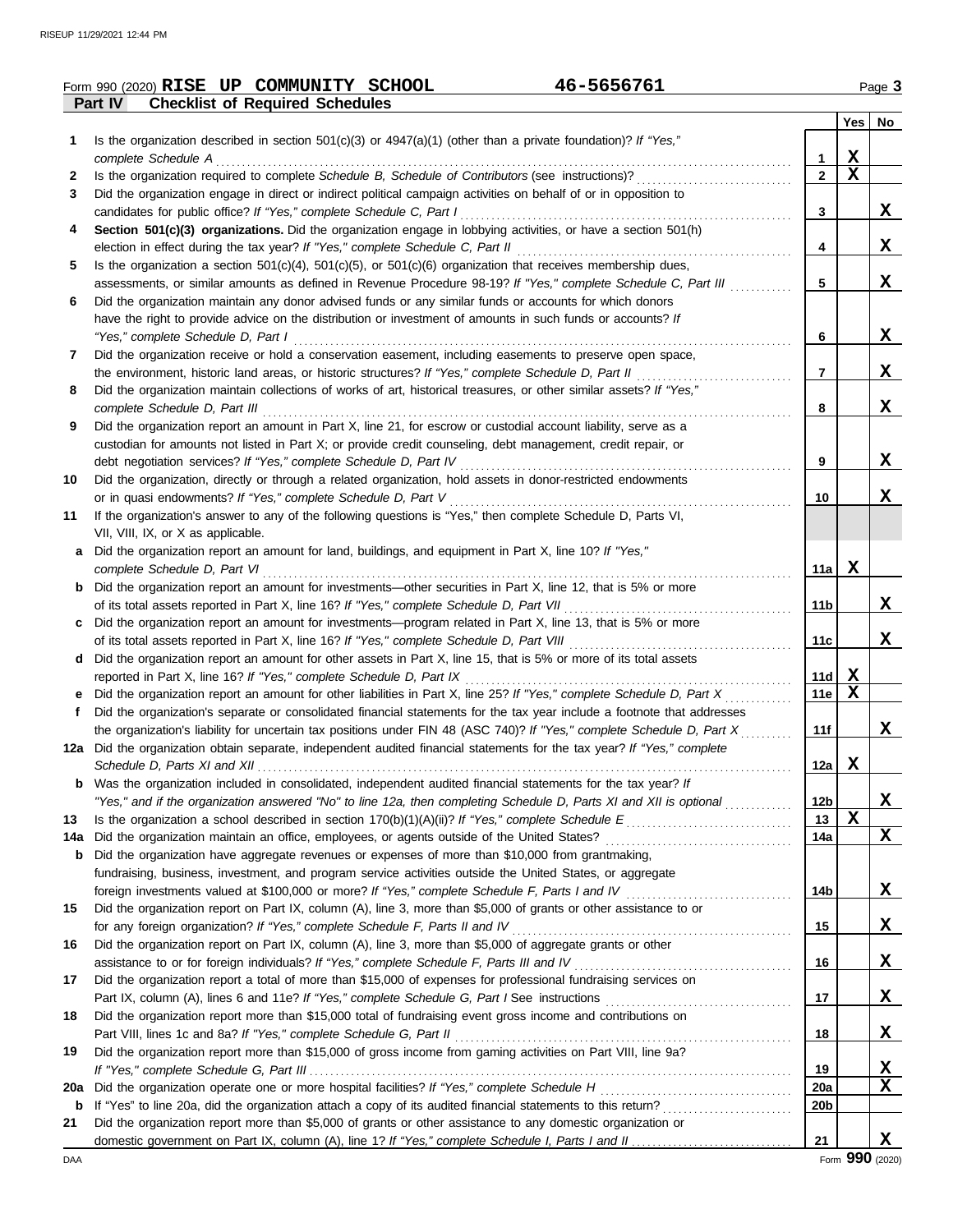|     | 46-5656761<br>Form 990 (2020) RISE UP COMMUNITY SCHOOL                                                                                                                             |                        |     | Page 4                  |
|-----|------------------------------------------------------------------------------------------------------------------------------------------------------------------------------------|------------------------|-----|-------------------------|
|     | <b>Checklist of Required Schedules (continued)</b><br><b>Part IV</b>                                                                                                               |                        |     |                         |
|     |                                                                                                                                                                                    |                        | Yes | No                      |
| 22  | Did the organization report more than \$5,000 of grants or other assistance to or for domestic individuals on                                                                      | 22                     |     | X                       |
| 23  | Part IX, column (A), line 2? If "Yes," complete Schedule I, Parts I and III<br>Did the organization answer "Yes" to Part VII, Section A, line 3, 4, or 5 about compensation of the |                        |     |                         |
|     | organization's current and former officers, directors, trustees, key employees, and highest compensated                                                                            |                        |     |                         |
|     | employees? If "Yes," complete Schedule J                                                                                                                                           | 23                     |     | X                       |
|     | 24a Did the organization have a tax-exempt bond issue with an outstanding principal amount of more than                                                                            |                        |     |                         |
|     | \$100,000 as of the last day of the year, that was issued after December 31, 2002? If "Yes," answer lines 24b                                                                      |                        |     |                         |
|     | through 24d and complete Schedule K. If "No," go to line 25a                                                                                                                       | 24a                    |     | X                       |
|     | Did the organization invest any proceeds of tax-exempt bonds beyond a temporary period exception?                                                                                  | 24 <sub>b</sub>        |     |                         |
|     | Did the organization maintain an escrow account other than a refunding escrow at any time during the year                                                                          |                        |     |                         |
|     | to defease any tax-exempt bonds?                                                                                                                                                   | 24c                    |     |                         |
| d   | Did the organization act as an "on behalf of" issuer for bonds outstanding at any time during the year?                                                                            | 24d                    |     |                         |
|     | 25a Section 501(c)(3), 501(c)(4), and 501(c)(29) organizations. Did the organization engage in an excess benefit                                                                   |                        |     |                         |
|     | transaction with a disqualified person during the year? If "Yes," complete Schedule L, Part I                                                                                      | 25a                    |     | x                       |
| b   | Is the organization aware that it engaged in an excess benefit transaction with a disqualified person in a prior                                                                   |                        |     |                         |
|     | year, and that the transaction has not been reported on any of the organization's prior Forms 990 or 990-EZ?                                                                       |                        |     |                         |
|     | If "Yes," complete Schedule L, Part I                                                                                                                                              | 25b                    |     | X                       |
| 26  | Did the organization report any amount on Part X, line 5 or 22, for receivables from or payables to any current                                                                    |                        |     |                         |
|     | or former officer, director, trustee, key employee, creator or founder, substantial contributor, or 35%                                                                            |                        |     |                         |
|     | controlled entity or family member of any of these persons? If "Yes," complete Schedule L, Part II                                                                                 | 26                     |     | X                       |
| 27  | Did the organization provide a grant or other assistance to any current or former officer, director, trustee, key                                                                  |                        |     |                         |
|     | employee, creator or founder, substantial contributor or employee thereof, a grant selection committee                                                                             |                        |     |                         |
|     | member, or to a 35% controlled entity (including an employee thereof) or family member of any of these                                                                             |                        |     |                         |
|     | persons? If "Yes," complete Schedule L, Part III                                                                                                                                   | 27                     |     | X                       |
| 28  | Was the organization a party to a business transaction with one of the following parties (see Schedule L, Part                                                                     |                        |     |                         |
|     | IV instructions, for applicable filing thresholds, conditions, and exceptions):                                                                                                    |                        |     |                         |
| a   | A current or former officer, director, trustee, key employee, creator or founder, or substantial contributor? If                                                                   |                        |     | X                       |
|     | "Yes," complete Schedule L, Part IV<br>A family member of any individual described in line 28a? If "Yes," complete Schedule L, Part IV                                             | 28a<br>28 <sub>b</sub> |     | X                       |
| b   | A 35% controlled entity of one or more individuals and/or organizations described in lines 28a or 28b? If                                                                          |                        |     |                         |
| с   | "Yes," complete Schedule L, Part IV                                                                                                                                                | 28c                    |     | X                       |
| 29  | Did the organization receive more than \$25,000 in non-cash contributions? If "Yes," complete Schedule M                                                                           | 29                     |     | $\mathbf X$             |
| 30  | Did the organization receive contributions of art, historical treasures, or other similar assets, or qualified                                                                     |                        |     |                         |
|     | conservation contributions? If "Yes," complete Schedule M                                                                                                                          | 30                     |     | <u>х</u>                |
| 31  | Did the organization liquidate, terminate, or dissolve and cease operations? If "Yes," complete Schedule N, Part I                                                                 | 31                     |     | $\overline{\mathbf{x}}$ |
| 32  | Did the organization sell, exchange, dispose of, or transfer more than 25% of its net assets? If "Yes,"                                                                            |                        |     |                         |
|     | complete Schedule N, Part II                                                                                                                                                       | 32                     |     | X                       |
| 33  | Did the organization own 100% of an entity disregarded as separate from the organization under Regulations                                                                         |                        |     |                         |
|     | sections 301.7701-2 and 301.7701-3? If "Yes," complete Schedule R, Part I                                                                                                          | 33                     |     | X                       |
| 34  | Was the organization related to any tax-exempt or taxable entity? If "Yes," complete Schedule R, Part II, III,                                                                     |                        |     |                         |
|     | or IV, and Part V, line 1                                                                                                                                                          | 34                     |     | X                       |
| 35а | Did the organization have a controlled entity within the meaning of section 512(b)(13)?                                                                                            | 35a                    |     | X                       |
| b   | If "Yes" to line 35a, did the organization receive any payment from or engage in any transaction with a                                                                            |                        |     |                         |
|     | controlled entity within the meaning of section 512(b)(13)? If "Yes," complete Schedule R, Part V, line 2                                                                          | 35b                    |     |                         |
| 36  | Section 501(c)(3) organizations. Did the organization make any transfers to an exempt non-charitable                                                                               |                        |     |                         |
|     | related organization? If "Yes," complete Schedule R, Part V, line 2                                                                                                                | 36                     |     | X                       |
| 37  | Did the organization conduct more than 5% of its activities through an entity that is not a related organization                                                                   |                        |     |                         |
|     | and that is treated as a partnership for federal income tax purposes? If "Yes," complete Schedule R, Part VI                                                                       | 37                     |     | X                       |
| 38  | Did the organization complete Schedule O and provide explanations in Schedule O for Part VI, lines 11b and                                                                         |                        |     |                         |
|     | 19? Note: All Form 990 filers are required to complete Schedule O.                                                                                                                 | 38                     | X   |                         |
|     | Statements Regarding Other IRS Filings and Tax Compliance<br>Part V                                                                                                                |                        |     |                         |
|     |                                                                                                                                                                                    |                        | Yes | No                      |
| 1a  | 6<br>Enter the number reported in Box 3 of Form 1096. Enter -0- if not applicable<br>1a                                                                                            |                        |     |                         |
| b   | $\mathbf 0$<br>1 <sub>b</sub><br>Enter the number of Forms W-2G included in line 1a. Enter -0- if not applicable                                                                   |                        |     |                         |
| c   | Did the organization comply with backup withholding rules for reportable payments to vendors and                                                                                   |                        |     |                         |
|     |                                                                                                                                                                                    | 1 <sub>c</sub>         |     |                         |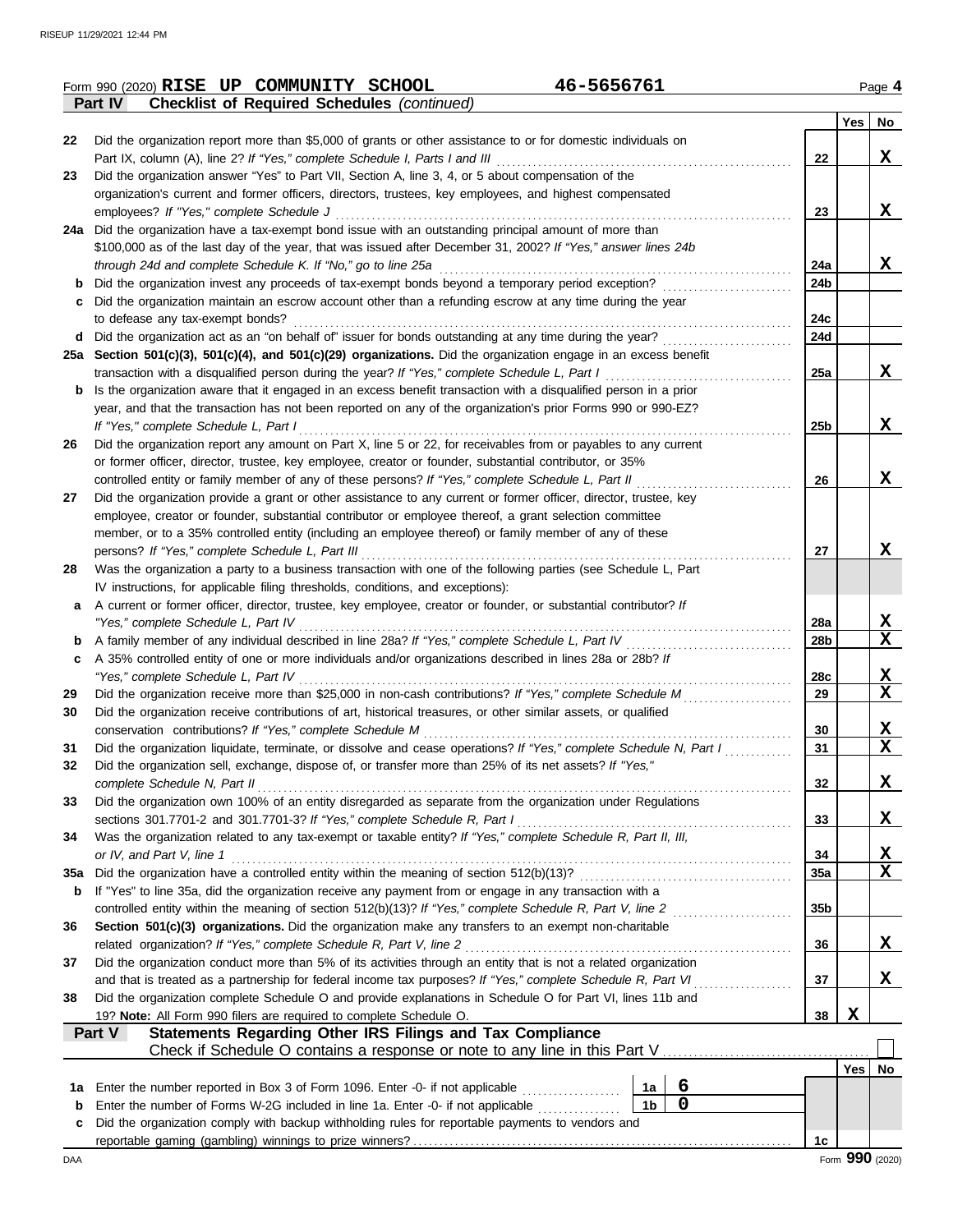|        | 46-5656761<br>Form 990 (2020) RISE UP COMMUNITY SCHOOL                                                                                          |                |     | Page 5      |
|--------|-------------------------------------------------------------------------------------------------------------------------------------------------|----------------|-----|-------------|
|        | Statements Regarding Other IRS Filings and Tax Compliance (continued)<br>Part V                                                                 |                |     |             |
|        |                                                                                                                                                 |                | Yes | No          |
|        | 2a Enter the number of employees reported on Form W-3, Transmittal of Wage and Tax                                                              |                |     |             |
|        | 23<br>Statements, filed for the calendar year ending with or within the year covered by this return<br>2a                                       |                |     |             |
| b      | If at least one is reported on line 2a, did the organization file all required federal employment tax returns?                                  | 2 <sub>b</sub> | X   |             |
|        | Note: If the sum of lines 1a and 2a is greater than 250, you may be required to e-file (see instructions)                                       |                |     |             |
| За     | Did the organization have unrelated business gross income of \$1,000 or more during the year?                                                   | За             |     | X           |
| b      | If "Yes," has it filed a Form 990-T for this year? If "No" to line 3b, provide an explanation on Schedule O                                     | 3 <sub>b</sub> |     |             |
| 4a     | At any time during the calendar year, did the organization have an interest in, or a signature or other authority over,                         |                |     |             |
|        | a financial account in a foreign country (such as a bank account, securities account, or other financial account)?                              | 4a             |     | x           |
| b      | If "Yes," enter the name of the foreign country $\mathbf u$                                                                                     |                |     |             |
|        | See instructions for filing requirements for FinCEN Form 114, Report of Foreign Bank and Financial Accounts (FBAR).                             |                |     |             |
| 5a     | Was the organization a party to a prohibited tax shelter transaction at any time during the tax year?                                           | 5a             |     | $\mathbf x$ |
| b      | Did any taxable party notify the organization that it was or is a party to a prohibited tax shelter transaction?                                | 5b             |     | X           |
| с      | If "Yes" to line 5a or 5b, did the organization file Form 8886-T?                                                                               | 5c             |     |             |
| 6a     | Does the organization have annual gross receipts that are normally greater than \$100,000, and did the                                          |                |     |             |
|        | organization solicit any contributions that were not tax deductible as charitable contributions?                                                | 6a             |     | X           |
| b      | If "Yes," did the organization include with every solicitation an express statement that such contributions or                                  |                |     |             |
|        | gifts were not tax deductible?                                                                                                                  | 6b             |     |             |
| 7      | Organizations that may receive deductible contributions under section 170(c).                                                                   |                |     |             |
| a      | Did the organization receive a payment in excess of \$75 made partly as a contribution and partly for goods                                     |                |     |             |
|        | and services provided to the payor?                                                                                                             | 7a             |     |             |
| b      | If "Yes," did the organization notify the donor of the value of the goods or services provided?                                                 | 7b             |     |             |
| с      | Did the organization sell, exchange, or otherwise dispose of tangible personal property for which it was                                        |                |     |             |
|        |                                                                                                                                                 | 7c             |     |             |
| d      | 7d                                                                                                                                              |                |     |             |
| е      | Did the organization receive any funds, directly or indirectly, to pay premiums on a personal benefit contract?                                 | 7e             |     |             |
| Ť      | Did the organization, during the year, pay premiums, directly or indirectly, on a personal benefit contract?                                    | 7f             |     |             |
| g      | If the organization received a contribution of qualified intellectual property, did the organization file Form 8899 as required?                | 7g             |     |             |
| h      | If the organization received a contribution of cars, boats, airplanes, or other vehicles, did the organization file a Form 1098-C?              | 7h             |     |             |
| 8      | Sponsoring organizations maintaining donor advised funds. Did a donor advised fund maintained by the                                            |                |     |             |
| 9      |                                                                                                                                                 | 8              |     |             |
|        | Sponsoring organizations maintaining donor advised funds.<br>Did the sponsoring organization make any taxable distributions under section 4966? | 9а             |     |             |
| a<br>b | Did the sponsoring organization make a distribution to a donor, donor advisor, or related person?                                               | 9b             |     |             |
| 10     | Section 501(c)(7) organizations. Enter:                                                                                                         |                |     |             |
|        | 10a<br>Initiation fees and capital contributions included on Part VIII, line 12 [11][11][11][11][11][11][11][11][11][                           |                |     |             |
| b      | 10 <sub>b</sub><br>Gross receipts, included on Form 990, Part VIII, line 12, for public use of club facilities                                  |                |     |             |
| 11     | Section 501(c)(12) organizations. Enter:                                                                                                        |                |     |             |
| a      | 11a<br>Gross income from members or shareholders                                                                                                |                |     |             |
| b      | Gross income from other sources (Do not net amounts due or paid to other sources                                                                |                |     |             |
|        | 11 <sub>b</sub><br>against amounts due or received from them.)                                                                                  |                |     |             |
| 12a    | Section 4947(a)(1) non-exempt charitable trusts. Is the organization filing Form 990 in lieu of Form 1041?                                      | 12a            |     |             |
| b      | If "Yes," enter the amount of tax-exempt interest received or accrued during the year<br>12 <sub>b</sub>                                        |                |     |             |
| 13     | Section 501(c)(29) qualified nonprofit health insurance issuers.                                                                                |                |     |             |
| а      | Is the organization licensed to issue qualified health plans in more than one state?                                                            | 13а            |     |             |
|        | Note: See the instructions for additional information the organization must report on Schedule O.                                               |                |     |             |
| b      | Enter the amount of reserves the organization is required to maintain by the states in which                                                    |                |     |             |
|        | 13 <sub>b</sub>                                                                                                                                 |                |     |             |
| c      | 13 <sub>c</sub><br>Enter the amount of reserves on hand                                                                                         |                |     |             |
| 14a    | Did the organization receive any payments for indoor tanning services during the tax year?                                                      | 14a            |     | X           |
| b      | If "Yes," has it filed a Form 720 to report these payments? If "No," provide an explanation on Schedule O                                       | 14b            |     |             |
| 15     | Is the organization subject to the section 4960 tax on payment(s) of more than \$1,000,000 in remuneration or                                   |                |     |             |
|        | excess parachute payment(s) during the year?                                                                                                    | 15             |     | X           |
|        | If "Yes," see instructions and file Form 4720, Schedule N.                                                                                      |                |     |             |
| 16     | Is the organization an educational institution subject to the section 4968 excise tax on net investment income?                                 | 16             |     | X           |
|        | If "Yes," complete Form 4720, Schedule O.                                                                                                       |                |     |             |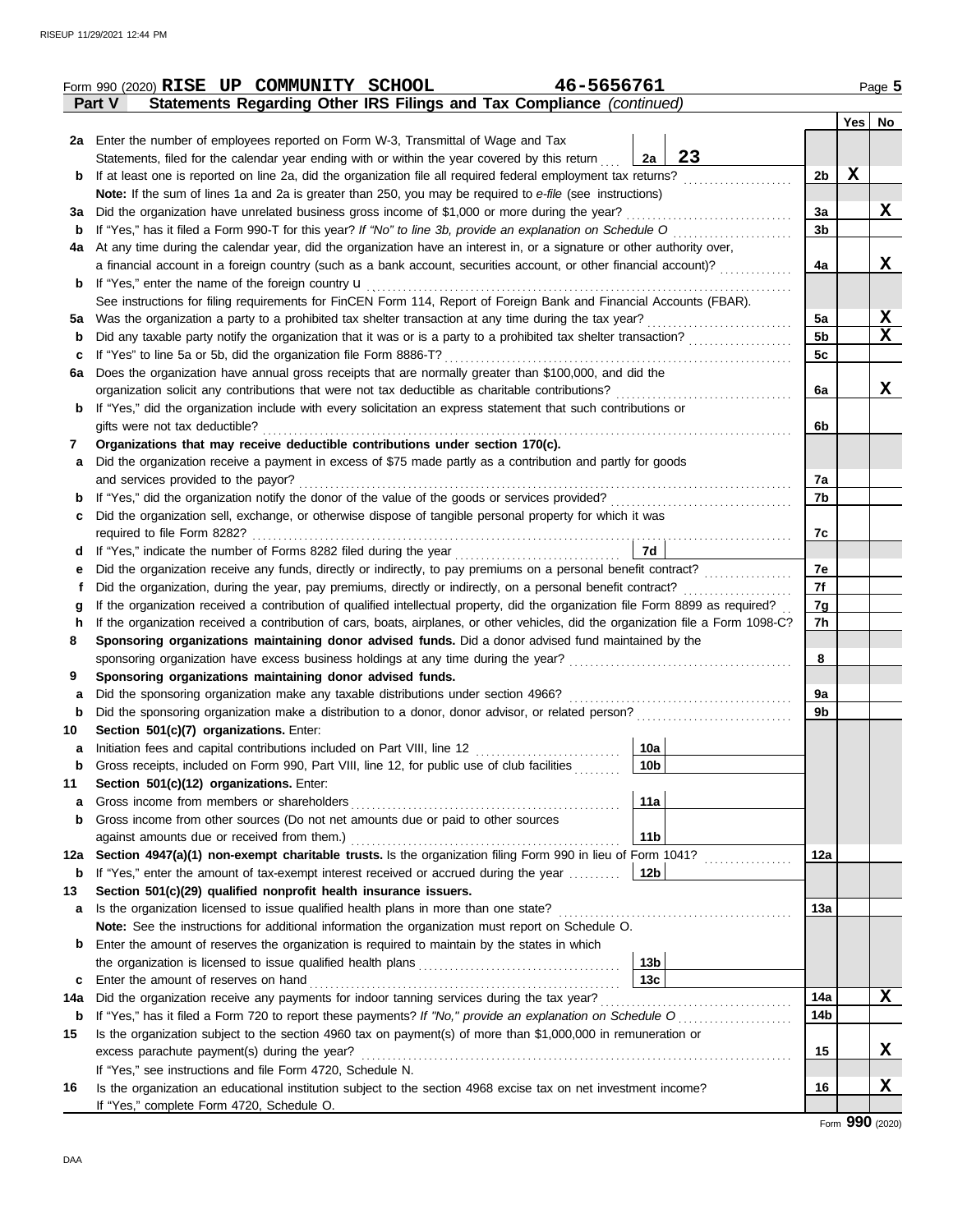|             | 46-5656761<br>Form 990 (2020) RISE UP COMMUNITY SCHOOL                                                                              |                 |             | Page $6$        |
|-------------|-------------------------------------------------------------------------------------------------------------------------------------|-----------------|-------------|-----------------|
|             | Governance, Management, and Disclosure For each "Yes" response to lines 2 through 7b below, and for a "No"<br>Part VI               |                 |             |                 |
|             | response to line 8a, 8b, or 10b below, describe the circumstances, processes, or changes on Schedule O. See instructions.           |                 |             |                 |
|             |                                                                                                                                     |                 |             |                 |
|             | Section A. Governing Body and Management                                                                                            |                 |             |                 |
|             |                                                                                                                                     |                 | Yes   No    |                 |
| 1а          | 4<br>1a<br>Enter the number of voting members of the governing body at the end of the tax year                                      |                 |             |                 |
|             | If there are material differences in voting rights among members of the governing body, or                                          |                 |             |                 |
|             | if the governing body delegated broad authority to an executive committee or similar                                                |                 |             |                 |
|             | committee, explain on Schedule O.                                                                                                   |                 |             |                 |
| b           | 4<br>Enter the number of voting members included on line 1a, above, who are independent<br>1b                                       |                 |             |                 |
| 2           | Did any officer, director, trustee, or key employee have a family relationship or a business relationship with                      |                 |             |                 |
|             | any other officer, director, trustee, or key employee?                                                                              | 2               |             | X               |
| 3           | Did the organization delegate control over management duties customarily performed by or under the direct                           |                 |             |                 |
|             | supervision of officers, directors, trustees, or key employees to a management company or other person?                             | 3               |             | X               |
| 4           | Did the organization make any significant changes to its governing documents since the prior Form 990 was filed?                    | 4               |             | X               |
| 5           | Did the organization become aware during the year of a significant diversion of the organization's assets?                          | 5               |             | X               |
| 6           | Did the organization have members or stockholders?                                                                                  | 6               |             | X               |
| 7a          | Did the organization have members, stockholders, or other persons who had the power to elect or appoint                             |                 |             |                 |
|             | one or more members of the governing body?                                                                                          | 7a              |             | X               |
| b           | Are any governance decisions of the organization reserved to (or subject to approval by) members,                                   |                 |             |                 |
|             | stockholders, or persons other than the governing body?                                                                             | 7b              |             | x               |
| 8           | Did the organization contemporaneously document the meetings held or written actions undertaken during the year by the following:   |                 |             |                 |
| a           | The governing body?                                                                                                                 | 8a              | X           |                 |
| b           | Each committee with authority to act on behalf of the governing body?                                                               | 8b              | $\mathbf x$ |                 |
| 9           | Is there any officer, director, trustee, or key employee listed in Part VII, Section A, who cannot be reached at                    |                 |             |                 |
|             | the organization's mailing address? If "Yes," provide the names and addresses on Schedule O                                         | 9               |             | X               |
|             | Section B. Policies (This Section B requests information about policies not required by the Internal Revenue Code.)                 |                 |             |                 |
|             |                                                                                                                                     |                 | Yes         | No              |
|             | <b>10a</b> Did the organization have local chapters, branches, or affiliates?                                                       | 10a             |             | X               |
|             | <b>b</b> If "Yes," did the organization have written policies and procedures governing the activities of such chapters,             |                 |             |                 |
|             | affiliates, and branches to ensure their operations are consistent with the organization's exempt purposes?                         | 10 <sub>b</sub> |             |                 |
|             | 11a Has the organization provided a complete copy of this Form 990 to all members of its governing body before filing the form?     | 11a             | X           |                 |
| $\mathbf b$ | Describe in Schedule O the process, if any, used by the organization to review this Form 990.                                       |                 |             |                 |
| 12a         | Did the organization have a written conflict of interest policy? If "No," go to line 13                                             | 12a             | X           |                 |
| b           | Were officers, directors, or trustees, and key employees required to disclose annually interests that could give rise to conflicts? | 12 <sub>b</sub> | X           |                 |
| c           | Did the organization regularly and consistently monitor and enforce compliance with the policy? If "Yes,"                           |                 |             |                 |
|             | describe in Schedule O how this was done                                                                                            | 12c             | X           |                 |
| 13          | Did the organization have a written whistleblower policy?                                                                           | 13              |             | X               |
| 14          | Did the organization have a written document retention and destruction policy?                                                      | 14              |             | X               |
| 15          | Did the process for determining compensation of the following persons include a review and approval by                              |                 |             |                 |
|             | independent persons, comparability data, and contemporaneous substantiation of the deliberation and decision?                       |                 |             |                 |
| a           | The organization's CEO, Executive Director, or top management official                                                              | 15a             | X           |                 |
| b           | Other officers or key employees of the organization                                                                                 | 15b             | X           |                 |
|             | If "Yes" to line 15a or 15b, describe the process in Schedule O (see instructions).                                                 |                 |             |                 |
| 16a         | Did the organization invest in, contribute assets to, or participate in a joint venture or similar arrangement                      |                 |             |                 |
|             | with a taxable entity during the year?                                                                                              | 16a             |             | X               |
|             | If "Yes," did the organization follow a written policy or procedure requiring the organization to evaluate its                      |                 |             |                 |
|             | participation in joint venture arrangements under applicable federal tax law, and take steps to safeguard the                       |                 |             |                 |
|             |                                                                                                                                     |                 |             |                 |
|             | <b>Section C. Disclosure</b>                                                                                                        | 16b             |             |                 |
|             |                                                                                                                                     |                 |             |                 |
| 17          | List the states with which a copy of this Form 990 is required to be filed $\mathbf u$ None                                         |                 |             |                 |
| 18          | Section 6104 requires an organization to make its Forms 1023 (1024 or 1024-A, if applicable), 990, and 990-T (Section 501(c)        |                 |             |                 |
|             | (3)s only) available for public inspection. Indicate how you made these available. Check all that apply.                            |                 |             |                 |
|             | X Own website<br>  Another's website   Upon request<br>Other (explain on Schedule O)                                                |                 |             |                 |
| 19          | Describe on Schedule O whether (and if so, how) the organization made its governing documents, conflict of interest policy, and     |                 |             |                 |
|             | financial statements available to the public during the tax year.                                                                   |                 |             |                 |
| 20          | State the name, address, and telephone number of the person who possesses the organization's books and records u                    |                 |             |                 |
|             | 2342 Broadway Street<br>Business Manager                                                                                            |                 |             |                 |
|             | CO 80205<br>303-292-1018<br>Denver                                                                                                  |                 |             |                 |
| DAA         |                                                                                                                                     |                 |             | Form 990 (2020) |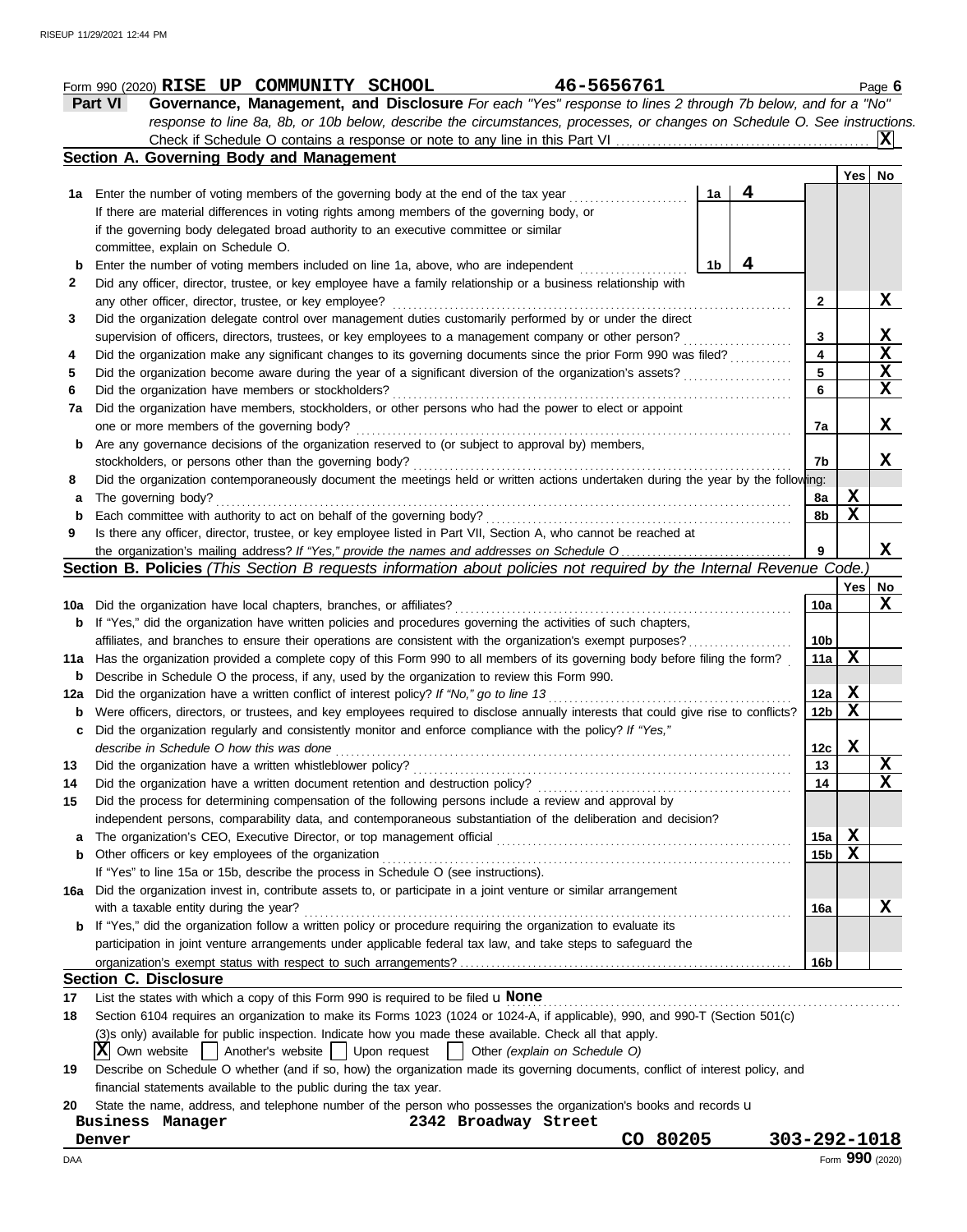### **Section A. Independent Contractors Part VII Compensation of Officers, Directors, Trustees, Key Employees, Highest Compensated Employees, and Form 990 (2020) RISE UP COMMUNITY SCHOOL 46-5656761** Page 7 **Officers, Directors, Trustees, Key Employees, and Highest Compensated Employees 1a** Complete this table for all persons required to be listed. Report compensation for the calendar year ending with or within the ■ List all of the organization's **current** officers, directors, trustees (whether individuals or organizations), regardless of amount of the organization Enter -0- in columns (D), (E), and (E) if no compensation was paid compensation. Enter -0- in columns (D), (E), and (F) if no compensation was paid. ● List all of the organization's **current** key employees, if any. See instructions for definition of "key employee." who received reportable compensation (Box 5 of Form W-2 and/or Box 7 of Form 1099-MISC) of more than \$100,000 from the organization and any related organizations. ■ List all of the organization's **former** officers, key employees, and highest compensated employees who received more than<br>00,000 of reportable compensation from the organization and any related organizations \$100,000 of reportable compensation from the organization and any related organizations. ■ List all of the organization's **former directors or trustees** that received, in the capacity as a former director or trustee of the<br>enization, more than \$10,000 of reportable compensation from the organization and any r organization, more than \$10,000 of reportable compensation from the organization and any related organizations. organization's tax year. ■ List the organization's five **current** highest compensated employees (other than an officer, director, trustee, or key employee)<br>
a received reportable compensation (Box 5 of Form W-2 and/or Box 7 of Form 1099-MISC) of Check if Schedule O contains a response or note to any line in this Part VII

See instructions for the order in which to list the persons above.

Check this box if neither the organization nor any related organization compensated any current officer, director, or trustee. **X**

| (A)<br>Name and title                 | (B)<br>Average<br>hours<br>per week<br>(list any               |                                   |                       | (C)<br>Position |              | (do not check more than one<br>box, unless person is both an<br>officer and a director/trustee) |        | (D)<br>Reportable<br>compensation<br>from the<br>organization | (E)<br>Reportable<br>compensation<br>from related<br>organizations | (F)<br>Estimated amount<br>of other<br>compensation<br>from the |
|---------------------------------------|----------------------------------------------------------------|-----------------------------------|-----------------------|-----------------|--------------|-------------------------------------------------------------------------------------------------|--------|---------------------------------------------------------------|--------------------------------------------------------------------|-----------------------------------------------------------------|
|                                       | hours for<br>related<br>organizations<br>below<br>dotted line) | Individual trustee<br>or director | Institutional trustee | Officer         | Key employee | Highest compensated<br>employee                                                                 | Former | (W-2/1099-MISC)                                               | (W-2/1099-MISC)                                                    | organization and<br>related organizations                       |
| $(1)$ Ozzie Cabral<br>Board Member    | 2.00<br>0.00                                                   | $\mathbf x$                       |                       |                 |              |                                                                                                 |        | 0                                                             | 0                                                                  | $\mathbf 0$                                                     |
| (2) Matthew Dyer                      | 2.00                                                           |                                   |                       |                 |              |                                                                                                 |        |                                                               |                                                                    |                                                                 |
| Board Treasurer<br>(3) Lauren Fontana | 0.00<br>2.00                                                   | $\mathbf X$                       |                       | $\mathbf x$     |              |                                                                                                 |        | 0                                                             | 0                                                                  | $\mathbf 0$                                                     |
| Board Member<br>(4) Kathryn Walton    | 0.00                                                           | X                                 |                       |                 |              |                                                                                                 |        | 0                                                             | 0                                                                  | $\mathbf 0$                                                     |
| Board President<br>(5)                | 2.00<br>0.00                                                   | $\mathbf X$                       |                       | $\mathbf x$     |              |                                                                                                 |        | $\mathbf 0$                                                   | 0                                                                  | $\mathbf 0$                                                     |
|                                       |                                                                |                                   |                       |                 |              |                                                                                                 |        |                                                               |                                                                    |                                                                 |
| (6)                                   |                                                                |                                   |                       |                 |              |                                                                                                 |        |                                                               |                                                                    |                                                                 |
| (7)                                   |                                                                |                                   |                       |                 |              |                                                                                                 |        |                                                               |                                                                    |                                                                 |
| (8)                                   |                                                                |                                   |                       |                 |              |                                                                                                 |        |                                                               |                                                                    |                                                                 |
| (9)                                   |                                                                |                                   |                       |                 |              |                                                                                                 |        |                                                               |                                                                    |                                                                 |
| (10)                                  |                                                                |                                   |                       |                 |              |                                                                                                 |        |                                                               |                                                                    |                                                                 |
| (11)                                  |                                                                |                                   |                       |                 |              |                                                                                                 |        |                                                               |                                                                    |                                                                 |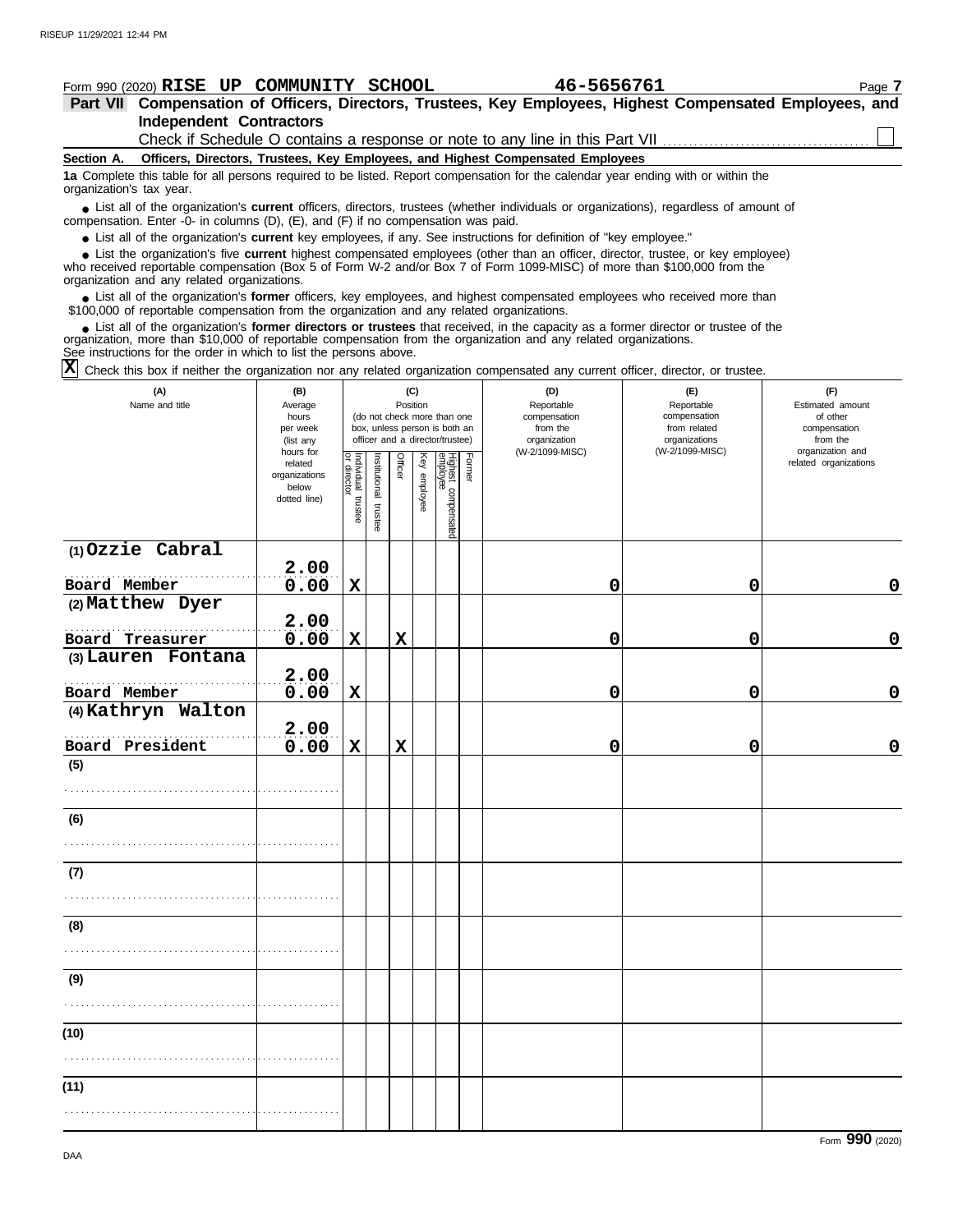|              |                 | Form 990 (2020) RISE UP COMMUNITY SCHOOL                   |                                                                |                                   |                          |         |                 |                                                                                                 |        | 46-5656761                                                                                                                                                                                                                                                                                                                            |                                                                                                                                                                                                                                     |                                                                 | Page 8                                    |
|--------------|-----------------|------------------------------------------------------------|----------------------------------------------------------------|-----------------------------------|--------------------------|---------|-----------------|-------------------------------------------------------------------------------------------------|--------|---------------------------------------------------------------------------------------------------------------------------------------------------------------------------------------------------------------------------------------------------------------------------------------------------------------------------------------|-------------------------------------------------------------------------------------------------------------------------------------------------------------------------------------------------------------------------------------|-----------------------------------------------------------------|-------------------------------------------|
|              | <b>Part VII</b> |                                                            |                                                                |                                   |                          |         |                 |                                                                                                 |        |                                                                                                                                                                                                                                                                                                                                       | Section A. Officers, Directors, Trustees, Key Employees, and Highest Compensated Employees (continued)                                                                                                                              |                                                                 |                                           |
|              |                 | (A)<br>Name and title                                      | (B)<br>Average<br>hours<br>per week<br>(list any               |                                   |                          |         | (C)<br>Position | (do not check more than one<br>box, unless person is both an<br>officer and a director/trustee) |        | (D)<br>Reportable<br>compensation<br>from the<br>organization                                                                                                                                                                                                                                                                         | (E)<br>Reportable<br>compensation<br>from related<br>organizations                                                                                                                                                                  | (F)<br>Estimated amount<br>of other<br>compensation<br>from the |                                           |
|              |                 |                                                            | hours for<br>related<br>organizations<br>below<br>dotted line) | Individual trustee<br>or director | Institutional<br>trustee | Officer | Key employee    | Highest compensatec<br>employee                                                                 | Former | (W-2/1099-MISC)                                                                                                                                                                                                                                                                                                                       | (W-2/1099-MISC)                                                                                                                                                                                                                     | organization and<br>related organizations                       |                                           |
|              |                 |                                                            |                                                                |                                   |                          |         |                 |                                                                                                 |        |                                                                                                                                                                                                                                                                                                                                       |                                                                                                                                                                                                                                     |                                                                 |                                           |
|              |                 |                                                            |                                                                |                                   |                          |         |                 |                                                                                                 |        |                                                                                                                                                                                                                                                                                                                                       |                                                                                                                                                                                                                                     |                                                                 |                                           |
|              |                 |                                                            |                                                                |                                   |                          |         |                 |                                                                                                 |        |                                                                                                                                                                                                                                                                                                                                       |                                                                                                                                                                                                                                     |                                                                 |                                           |
|              |                 |                                                            |                                                                |                                   |                          |         |                 |                                                                                                 |        |                                                                                                                                                                                                                                                                                                                                       |                                                                                                                                                                                                                                     |                                                                 |                                           |
|              |                 |                                                            |                                                                |                                   |                          |         |                 |                                                                                                 |        |                                                                                                                                                                                                                                                                                                                                       |                                                                                                                                                                                                                                     |                                                                 |                                           |
|              |                 |                                                            |                                                                |                                   |                          |         |                 |                                                                                                 |        |                                                                                                                                                                                                                                                                                                                                       |                                                                                                                                                                                                                                     |                                                                 |                                           |
|              |                 |                                                            |                                                                |                                   |                          |         |                 |                                                                                                 |        |                                                                                                                                                                                                                                                                                                                                       |                                                                                                                                                                                                                                     |                                                                 |                                           |
|              |                 |                                                            |                                                                |                                   |                          |         |                 |                                                                                                 |        |                                                                                                                                                                                                                                                                                                                                       |                                                                                                                                                                                                                                     |                                                                 |                                           |
|              |                 | c Total from continuation sheets to Part VII, Section A    |                                                                |                                   |                          |         |                 |                                                                                                 | u<br>u |                                                                                                                                                                                                                                                                                                                                       |                                                                                                                                                                                                                                     |                                                                 |                                           |
| $\mathbf{2}$ |                 | reportable compensation from the organization $\mathbf{u}$ |                                                                |                                   |                          |         |                 |                                                                                                 |        | Total number of individuals (including but not limited to those listed above) who received more than \$100,000 of                                                                                                                                                                                                                     |                                                                                                                                                                                                                                     |                                                                 |                                           |
| 3            |                 |                                                            |                                                                |                                   |                          |         |                 |                                                                                                 |        | Did the organization list any former officer, director, trustee, key employee, or highest compensated                                                                                                                                                                                                                                 |                                                                                                                                                                                                                                     | 3                                                               | $\overline{Yes}$  <br>N <sub>o</sub><br>X |
| 4<br>5       |                 |                                                            |                                                                |                                   |                          |         |                 |                                                                                                 |        | For any individual listed on line 1a, is the sum of reportable compensation and other compensation from the<br>organization and related organizations greater than \$150,000? If "Yes," complete Schedule J for such<br>Did any person listed on line 1a receive or accrue compensation from any unrelated organization or individual | individual <b>construction of the construction of the construction</b> of the construction of the construction of the construction of the construction of the construction of the construction of the construction of the construct | 4                                                               | X                                         |
|              |                 |                                                            |                                                                |                                   |                          |         |                 |                                                                                                 |        |                                                                                                                                                                                                                                                                                                                                       |                                                                                                                                                                                                                                     | 5                                                               | X                                         |
| 1            |                 | Section B. Independent Contractors                         |                                                                |                                   |                          |         |                 |                                                                                                 |        | Complete this table for your five highest compensated independent contractors that received more than \$100,000 of                                                                                                                                                                                                                    |                                                                                                                                                                                                                                     |                                                                 |                                           |
|              |                 |                                                            | (A)<br>Name and business address                               |                                   |                          |         |                 |                                                                                                 |        |                                                                                                                                                                                                                                                                                                                                       | compensation from the organization. Report compensation for the calendar year ending with or within the organization's tax year.<br>(B)<br>Description of services                                                                  |                                                                 | (C)<br>Compensation                       |
|              |                 |                                                            |                                                                |                                   |                          |         |                 |                                                                                                 |        |                                                                                                                                                                                                                                                                                                                                       |                                                                                                                                                                                                                                     |                                                                 |                                           |
|              |                 |                                                            |                                                                |                                   |                          |         |                 |                                                                                                 |        |                                                                                                                                                                                                                                                                                                                                       |                                                                                                                                                                                                                                     |                                                                 |                                           |
|              |                 |                                                            |                                                                |                                   |                          |         |                 |                                                                                                 |        |                                                                                                                                                                                                                                                                                                                                       |                                                                                                                                                                                                                                     |                                                                 |                                           |
|              |                 |                                                            |                                                                |                                   |                          |         |                 |                                                                                                 |        |                                                                                                                                                                                                                                                                                                                                       |                                                                                                                                                                                                                                     |                                                                 |                                           |
|              |                 |                                                            |                                                                |                                   |                          |         |                 |                                                                                                 |        |                                                                                                                                                                                                                                                                                                                                       |                                                                                                                                                                                                                                     |                                                                 |                                           |
|              |                 |                                                            |                                                                |                                   |                          |         |                 |                                                                                                 |        |                                                                                                                                                                                                                                                                                                                                       |                                                                                                                                                                                                                                     |                                                                 |                                           |

| Total number of independent contractors (including but not limited to those listed above) who |
|-----------------------------------------------------------------------------------------------|
| received more than \$100,000 of compensation from the organization $\mathbf u$                |

**0**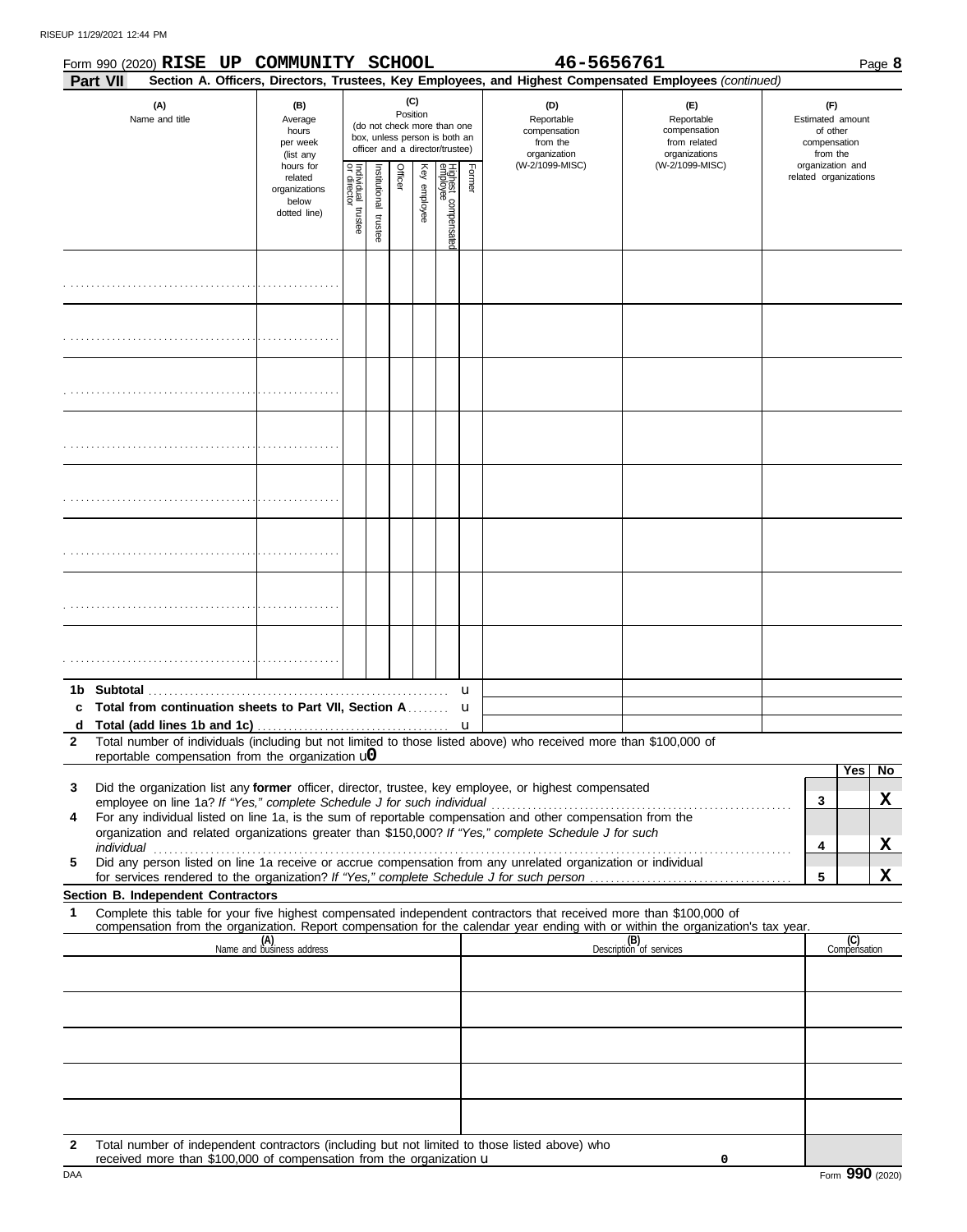|                                                                                         | Part VIII    | Form 990 (2020) RISE UP COMMUNITY SCHOOL<br><b>Statement of Revenue</b>                                                                                                                                                                                                                                                                                                                                                                                                                                                                                                        |                                                                         |                                         | 46-5656761                                   |                                      | Page 9                                                        |
|-----------------------------------------------------------------------------------------|--------------|--------------------------------------------------------------------------------------------------------------------------------------------------------------------------------------------------------------------------------------------------------------------------------------------------------------------------------------------------------------------------------------------------------------------------------------------------------------------------------------------------------------------------------------------------------------------------------|-------------------------------------------------------------------------|-----------------------------------------|----------------------------------------------|--------------------------------------|---------------------------------------------------------------|
|                                                                                         |              |                                                                                                                                                                                                                                                                                                                                                                                                                                                                                                                                                                                |                                                                         | (A)<br>Total revenue                    | (B)<br>Related or exempt<br>function revenue | (C)<br>Unrelated<br>business revenue | (D)<br>Revenue excluded<br>from tax under<br>sections 512-514 |
| Contributions, Gifts, Grants<br>and Other Similar Amounts<br>Program Service<br>Revenue | 2a<br>b<br>c | 1a Federated campaigns<br>1a<br><b>b</b> Membership dues<br>1 <sub>b</sub><br>1 <sub>c</sub><br>c Fundraising events<br>1 <sub>d</sub><br>d Related organizations<br><b>e</b> Government grants (contributions)<br>1e<br>f All other contributions, gifts, grants,<br>and similar amounts not included above<br>1f<br>$\vert$ 1g $\vert$ \$<br><b>g</b> Noncash contributions included in lines 1a-1f.<br>PPR<br>Mill Levy<br>Other Income                                                                                                                                     | 514,404<br>43,472<br><b>Business Code</b><br>611710<br>611710<br>611710 | 557,876<br>994,167<br>541,436<br>29,273 | 994,167<br>541,436<br>29,273                 |                                      |                                                               |
|                                                                                         |              | f All other program service revenue                                                                                                                                                                                                                                                                                                                                                                                                                                                                                                                                            | u                                                                       | 1,564,876                               |                                              |                                      |                                                               |
| Revenue<br>Other                                                                        | 4<br>5       | 3 Investment income (including dividends, interest, and<br>Income from investment of tax-exempt bond proceeds<br>(i) Real<br>(ii) Personal<br>6a Gross rents<br>6a<br><b>b</b> Less: rental expenses<br>6b<br><b>c</b> Rental inc. or (loss)<br>6c<br><b>7a</b> Gross amount from<br>(i) Securities<br>(ii) Other<br>sales of assets<br>7а<br>other than inventory<br><b>b</b> Less: cost or other<br>basis and sales exps.<br>7b<br>c Gain or (loss)<br>7c<br>8a Gross income from fundraising events<br>of contributions reported on line 1c).<br>See Part IV, line 18<br>8a | u<br>u<br>u<br>u                                                        |                                         |                                              |                                      |                                                               |
|                                                                                         |              | 8b<br><b>b</b> Less: direct expenses <i>minimum</i><br>c Net income or (loss) from fundraising events<br>9a Gross income from gaming activities.                                                                                                                                                                                                                                                                                                                                                                                                                               | u                                                                       |                                         |                                              |                                      |                                                               |
|                                                                                         |              | See Part IV, line 19 $\ldots$<br><b>9a</b><br>9b<br><b>b</b> Less: direct expenses                                                                                                                                                                                                                                                                                                                                                                                                                                                                                             |                                                                         |                                         |                                              |                                      |                                                               |
|                                                                                         |              | 10a Gross sales of inventory, less<br>returns and allowances<br>10a<br><b>b</b> Less: $cost$ of goods sold $\ldots$<br>10 <sub>b</sub>                                                                                                                                                                                                                                                                                                                                                                                                                                         | u                                                                       |                                         |                                              |                                      |                                                               |
|                                                                                         |              | c Net income or (loss) from sales of inventory                                                                                                                                                                                                                                                                                                                                                                                                                                                                                                                                 | u<br><b>Business Code</b>                                               |                                         |                                              |                                      |                                                               |
| Miscellaneous<br>Revenue                                                                | 11a<br>b     |                                                                                                                                                                                                                                                                                                                                                                                                                                                                                                                                                                                |                                                                         |                                         |                                              |                                      |                                                               |
|                                                                                         |              |                                                                                                                                                                                                                                                                                                                                                                                                                                                                                                                                                                                |                                                                         |                                         |                                              |                                      |                                                               |
|                                                                                         |              |                                                                                                                                                                                                                                                                                                                                                                                                                                                                                                                                                                                |                                                                         |                                         |                                              |                                      |                                                               |
|                                                                                         |              |                                                                                                                                                                                                                                                                                                                                                                                                                                                                                                                                                                                |                                                                         |                                         |                                              |                                      |                                                               |

u

**2,122,752 1,564,876 0 0**

**Total revenue.** See instructions . . . . . . . . . . . . . . . . . . . . . . . . . . . **12**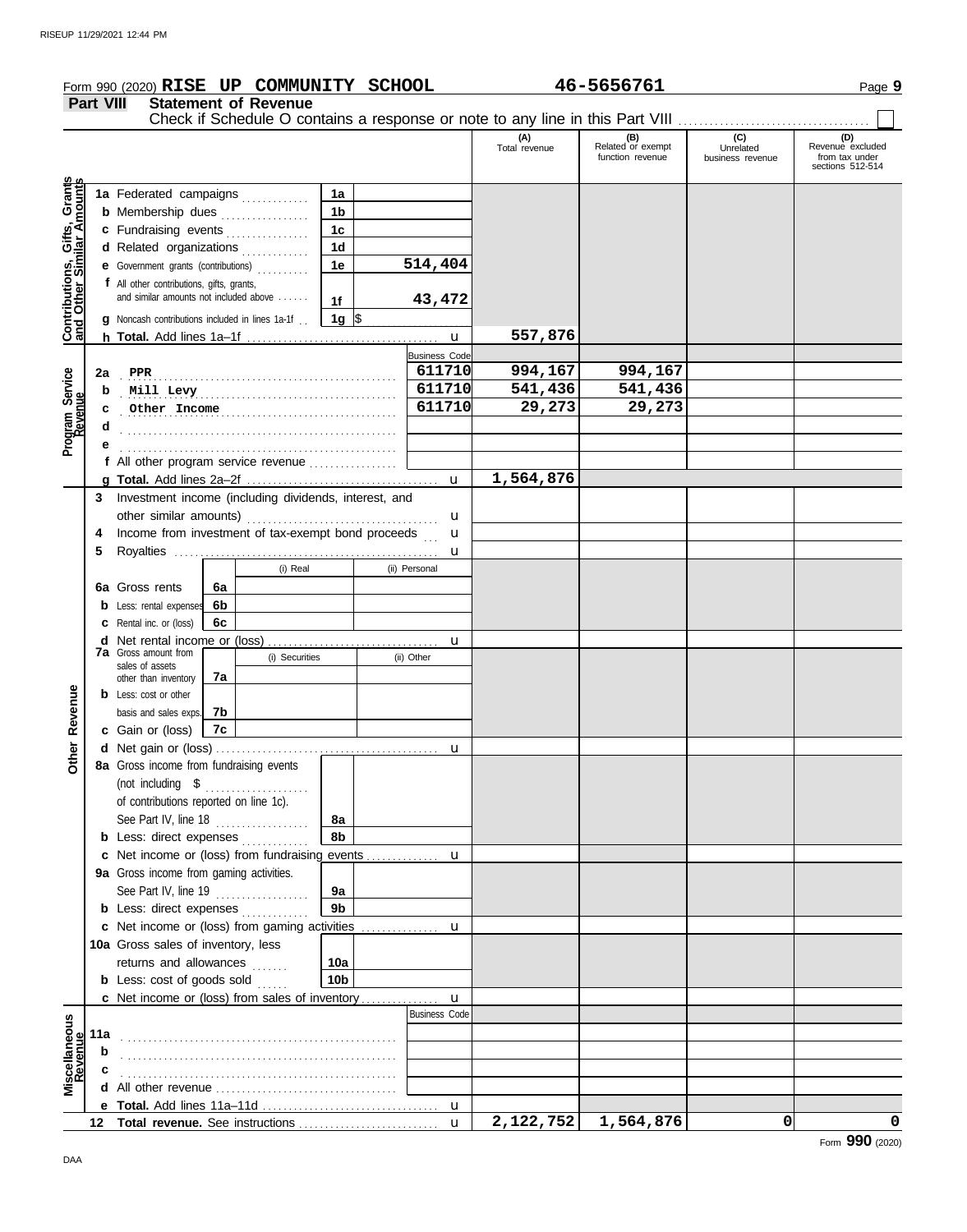# **Form 990 (2020) RISE UP COMMUNITY SCHOOL** 46-5656761 Page 10

**Part IX Statement of Functional Expenses**

|              | Section 501(c)(3) and 501(c)(4) organizations must complete all columns. All other organizations must complete column (A).                                                                                                     |                |                             |                                    |                         |
|--------------|--------------------------------------------------------------------------------------------------------------------------------------------------------------------------------------------------------------------------------|----------------|-----------------------------|------------------------------------|-------------------------|
|              | Check if Schedule O contains a response or note to any line in this Part IX                                                                                                                                                    | (A)            | (B)                         | (C)                                | (D)                     |
|              | Do not include amounts reported on lines 6b,<br>7b, 8b, 9b, and 10b of Part VIII.                                                                                                                                              | Total expenses | Program service<br>expenses | Management and<br>general expenses | Fundraising<br>expenses |
| 1            | Grants and other assistance to domestic organizations                                                                                                                                                                          |                |                             |                                    |                         |
|              | and domestic governments. See Part IV, line 21                                                                                                                                                                                 |                |                             |                                    |                         |
| $\mathbf{2}$ | Grants and other assistance to domestic                                                                                                                                                                                        |                |                             |                                    |                         |
|              | individuals. See Part IV, line 22                                                                                                                                                                                              |                |                             |                                    |                         |
| 3            | Grants and other assistance to foreign                                                                                                                                                                                         |                |                             |                                    |                         |
|              | organizations, foreign governments, and foreign                                                                                                                                                                                |                |                             |                                    |                         |
|              | individuals. See Part IV, lines 15 and 16                                                                                                                                                                                      |                |                             |                                    |                         |
| 4            | Benefits paid to or for members                                                                                                                                                                                                |                |                             |                                    |                         |
| 5            | Compensation of current officers, directors,                                                                                                                                                                                   |                |                             |                                    |                         |
|              | trustees, and key employees                                                                                                                                                                                                    |                |                             |                                    |                         |
| 6            | Compensation not included above to disqualified                                                                                                                                                                                |                |                             |                                    |                         |
|              | persons (as defined under section 4958(f)(1)) and                                                                                                                                                                              |                |                             |                                    |                         |
|              | persons described in section 4958(c)(3)(B)                                                                                                                                                                                     |                |                             |                                    |                         |
| 7            | Other salaries and wages                                                                                                                                                                                                       | 957,629        | 601,964                     | 355,665                            |                         |
| 8            | Pension plan accruals and contributions (include                                                                                                                                                                               |                |                             |                                    |                         |
|              | section 401(k) and 403(b) employer contributions)                                                                                                                                                                              | <u>143,147</u> | 116,140                     | 27,007                             |                         |
| 9            | Other employee benefits                                                                                                                                                                                                        | 83,003         | 45,052                      | 37,951                             |                         |
| 10           | Payroll taxes                                                                                                                                                                                                                  | 13,458         | 9,907                       | 3,551                              |                         |
| 11           | Fees for services (nonemployees):                                                                                                                                                                                              |                |                             |                                    |                         |
| a            |                                                                                                                                                                                                                                |                |                             |                                    |                         |
| b            | Legal                                                                                                                                                                                                                          | 4,374          |                             | 4,374                              |                         |
| c            |                                                                                                                                                                                                                                | 4,000          |                             | 4,000                              |                         |
| d            |                                                                                                                                                                                                                                |                |                             |                                    |                         |
| е            | Lobbying encourage and the books of the set of the set of the set of the set of the set of the set of the set o<br>Professional fundraising services. See Part IV, line 17                                                     |                |                             |                                    |                         |
| f            | Investment management fees                                                                                                                                                                                                     |                |                             |                                    |                         |
| a            | Other. (If line 11g amount exceeds 10% of line 25, column                                                                                                                                                                      |                |                             |                                    |                         |
|              | (A) amount, list line 11g expenses on Schedule O.)                                                                                                                                                                             | <u>47,710</u>  |                             | <u>47,710</u>                      |                         |
| 12           | Advertising and promotion [1] [1] Advertising and promotion                                                                                                                                                                    | 1,359          |                             | 1,359                              |                         |
| 13           |                                                                                                                                                                                                                                | 9,403          |                             | 9,403                              |                         |
| 14           | Information technology                                                                                                                                                                                                         | 40,729         |                             | 40,729                             |                         |
| 15           |                                                                                                                                                                                                                                |                |                             |                                    |                         |
| 16           |                                                                                                                                                                                                                                | 286,514        |                             | 286,514                            |                         |
| 17           | Travel                                                                                                                                                                                                                         | 7,847          |                             | 7,847                              |                         |
| 18           | Payments of travel or entertainment expenses                                                                                                                                                                                   |                |                             |                                    |                         |
|              | for any federal, state, or local public officials                                                                                                                                                                              |                |                             |                                    |                         |
| 19           | Conferences, conventions, and meetings                                                                                                                                                                                         |                |                             |                                    |                         |
| 20           | Interest                                                                                                                                                                                                                       | 671            |                             | 671                                |                         |
| 21           | Payments to affiliates                                                                                                                                                                                                         |                |                             |                                    |                         |
| 22           | Depreciation, depletion, and amortization                                                                                                                                                                                      | 9,205          |                             | 9,205                              |                         |
| 23           | Insurance with the continuum of the continuum of the continuum of the continuum of the continuum of the continuum of the continuum of the continuum of the continuum of the continuum of the continuum of the continuum of the | 23,653         |                             | 23,653                             |                         |
| 24           | Other expenses. Itemize expenses not covered                                                                                                                                                                                   |                |                             |                                    |                         |
|              | above (List miscellaneous expenses on line 24e. If                                                                                                                                                                             |                |                             |                                    |                         |
|              | line 24e amount exceeds 10% of line 25, column                                                                                                                                                                                 |                |                             |                                    |                         |
|              | (A) amount, list line 24e expenses on Schedule O.)                                                                                                                                                                             |                |                             |                                    |                         |
| a            | District Charges                                                                                                                                                                                                               | 88,049         | 46,648                      | 41,401                             |                         |
| b            | Non capital equipment                                                                                                                                                                                                          | 60,022         |                             | 60,022                             |                         |
| c            | Supplies and Materials                                                                                                                                                                                                         | 46,188         | 910                         | 45,278                             |                         |
| d            | Other professional svcs                                                                                                                                                                                                        | 39,732         |                             | 39,732                             |                         |
| е            | All other expenses                                                                                                                                                                                                             | 6,059          |                             | 6,059                              |                         |
| 25           | Total functional expenses. Add lines 1 through 24e.                                                                                                                                                                            | 1,872,752      | 820,621                     | 1,052,131                          | 0                       |
| 26           | Joint costs. Complete this line only if the                                                                                                                                                                                    |                |                             |                                    |                         |
|              | organization reported in column (B) joint costs                                                                                                                                                                                |                |                             |                                    |                         |
|              | from a combined educational campaign and<br>fundraising solicitation. Check here $\mathbf{u}$   if                                                                                                                             |                |                             |                                    |                         |
|              | following SOP 98-2 (ASC 958-720)                                                                                                                                                                                               |                |                             |                                    |                         |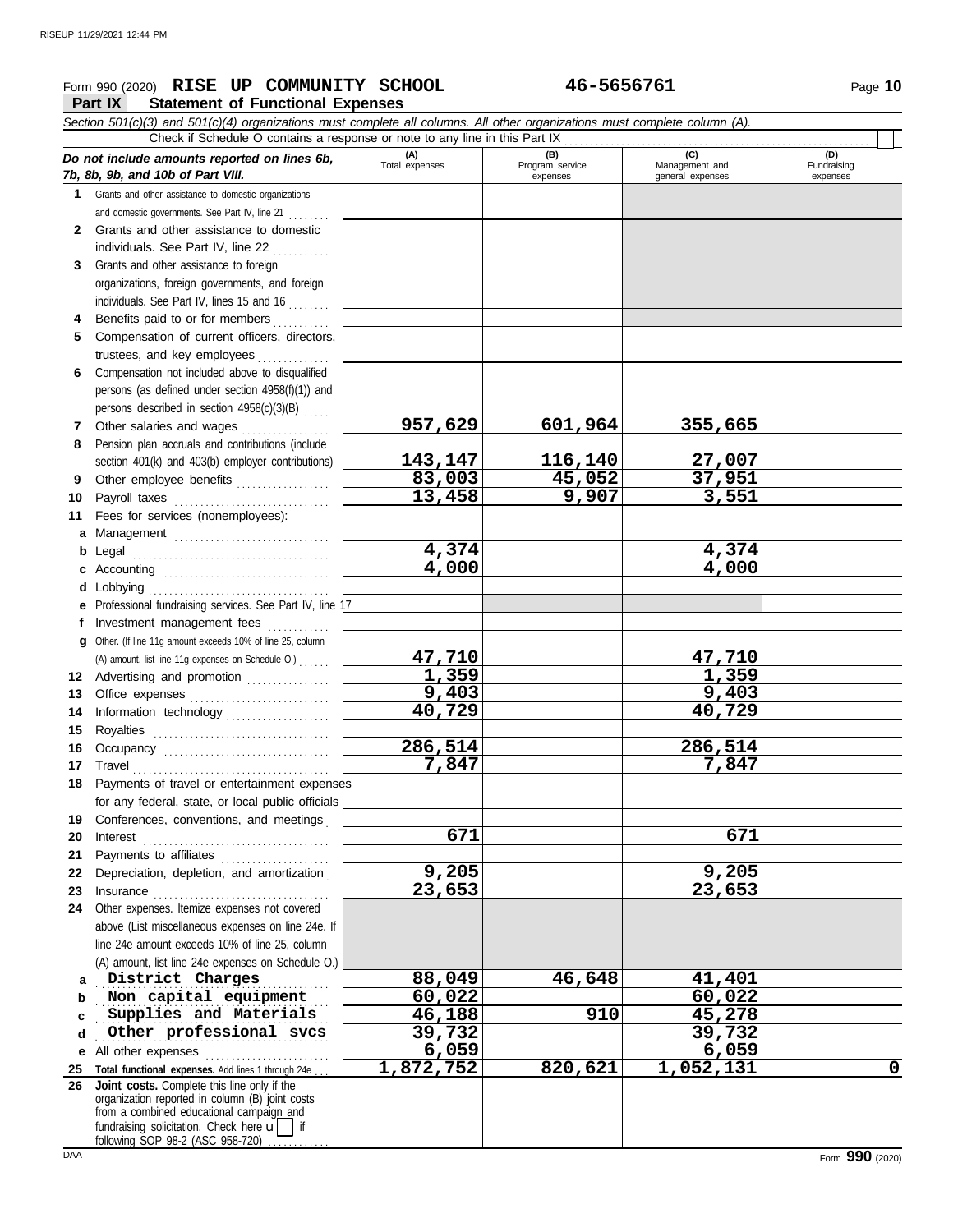|                                |          | Form 990 (2020) RISE UP COMMUNITY SCHOOL                                                                                                                  |                     | 46-5656761        |                | Page 11                |
|--------------------------------|----------|-----------------------------------------------------------------------------------------------------------------------------------------------------------|---------------------|-------------------|----------------|------------------------|
|                                | Part X   | <b>Balance Sheet</b>                                                                                                                                      |                     |                   |                |                        |
|                                |          |                                                                                                                                                           |                     |                   |                |                        |
|                                |          |                                                                                                                                                           |                     | (A)               |                | (B)                    |
|                                |          |                                                                                                                                                           |                     | Beginning of year |                | End of year            |
|                                | 1        | Cash-non-interest-bearing                                                                                                                                 |                     | 522,152           | $\mathbf{1}$   | 491,157                |
|                                | 2        |                                                                                                                                                           |                     | $\mathbf{2}$      |                |                        |
|                                | 3        |                                                                                                                                                           | 55,136              | $\mathbf{3}$      |                |                        |
|                                | 4        |                                                                                                                                                           |                     | 873               | 4              | 157,825                |
|                                | 5        | Loans and other receivables from any current or former officer, director,                                                                                 |                     |                   |                |                        |
|                                |          | trustee, key employee, creator or founder, substantial contributor, or 35%                                                                                |                     |                   |                |                        |
|                                | 6        | controlled entity or family member of any of these persons                                                                                                |                     |                   | 5              |                        |
|                                |          | Loans and other receivables from other disqualified persons (as defined                                                                                   |                     |                   | 6              |                        |
| Assets                         | 7        | under section 4958(f)(1)), and persons described in section $4958(c)(3)(B)$                                                                               |                     |                   | $\overline{7}$ |                        |
|                                | 8        |                                                                                                                                                           |                     |                   | 8              |                        |
|                                | 9        |                                                                                                                                                           |                     | 20,045            | 9              | 22,084                 |
|                                |          | 10a Land, buildings, and equipment: cost or other                                                                                                         |                     |                   |                |                        |
|                                |          |                                                                                                                                                           | 186,767             |                   |                |                        |
|                                |          |                                                                                                                                                           | $\overline{37,423}$ | 63,778 10c        |                | 149,344                |
|                                | 11       |                                                                                                                                                           |                     |                   | 11             |                        |
|                                | 12       |                                                                                                                                                           |                     |                   | $12 \,$        |                        |
|                                | 13       |                                                                                                                                                           |                     |                   | 13             |                        |
|                                | 14       |                                                                                                                                                           |                     |                   | 14             |                        |
|                                | 15       |                                                                                                                                                           | 395,795             | 15                | 402,599        |                        |
|                                | 16       |                                                                                                                                                           |                     | $1,057,779$ 16    |                | 1,223,009              |
|                                | 17       |                                                                                                                                                           | 5,442               | 17                | 46,422         |                        |
|                                | 18       |                                                                                                                                                           |                     |                   | 18             |                        |
|                                | 19       |                                                                                                                                                           |                     |                   | 19             |                        |
|                                | 20       |                                                                                                                                                           |                     |                   | 20             |                        |
|                                | 21       | Escrow or custodial account liability. Complete Part IV of Schedule D                                                                                     |                     |                   | 21             |                        |
|                                | 22       | Loans and other payables to any current or former officer, director,                                                                                      |                     |                   |                |                        |
| Liabilities                    |          | trustee, key employee, creator or founder, substantial contributor, or 35%                                                                                |                     |                   |                |                        |
|                                |          | controlled entity or family member of any of these persons                                                                                                |                     |                   | 22             |                        |
|                                | 23       | Secured mortgages and notes payable to unrelated third parties                                                                                            |                     |                   | 23             |                        |
|                                | 24       |                                                                                                                                                           |                     | 209,692           | 24             | 92,800                 |
|                                | 25       | Other liabilities (including federal income tax, payables to related third                                                                                |                     |                   |                |                        |
|                                |          | parties, and other liabilities not included on lines 17-24). Complete Part X                                                                              |                     |                   |                |                        |
|                                |          | of Schedule D                                                                                                                                             |                     | 993,831           | 25             | <u>984,973</u>         |
|                                | 26       |                                                                                                                                                           |                     | 1,208,965         | 26             | $\overline{1,124,195}$ |
|                                |          | Organizations that follow FASB ASC 958, check here                                                                                                        |                     |                   |                |                        |
|                                |          | and complete lines 27, 28, 32, and 33.                                                                                                                    |                     |                   |                |                        |
|                                | 27       | Net assets without donor restrictions                                                                                                                     |                     |                   | 27             |                        |
|                                | 28       | Net assets with donor restrictions<br>The assets with donor restrictions<br>Organizations that do not follow FASB ASC 958, check here $\sqrt{\mathbf{X}}$ |                     |                   | 28             |                        |
|                                |          | and complete lines 29 through 33.                                                                                                                         |                     |                   |                |                        |
|                                |          |                                                                                                                                                           |                     |                   |                |                        |
| <b>Assets or Fund Balances</b> | 29<br>30 | Paid-in or capital surplus, or land, building, or equipment fund                                                                                          |                     |                   | 29<br>30       |                        |
|                                | 31       | Retained earnings, endowment, accumulated income, or other funds                                                                                          |                     | $-151,186$        | 31             | 98,814                 |
|                                | 32       | Total net assets or fund balances                                                                                                                         |                     | $-151, 186$       | 32             | 98,814                 |
| <b>b</b><br>2                  | 33       |                                                                                                                                                           |                     | 1,057,779         | 33             | 1,223,009              |
|                                |          |                                                                                                                                                           |                     |                   |                | Form 990 (2020)        |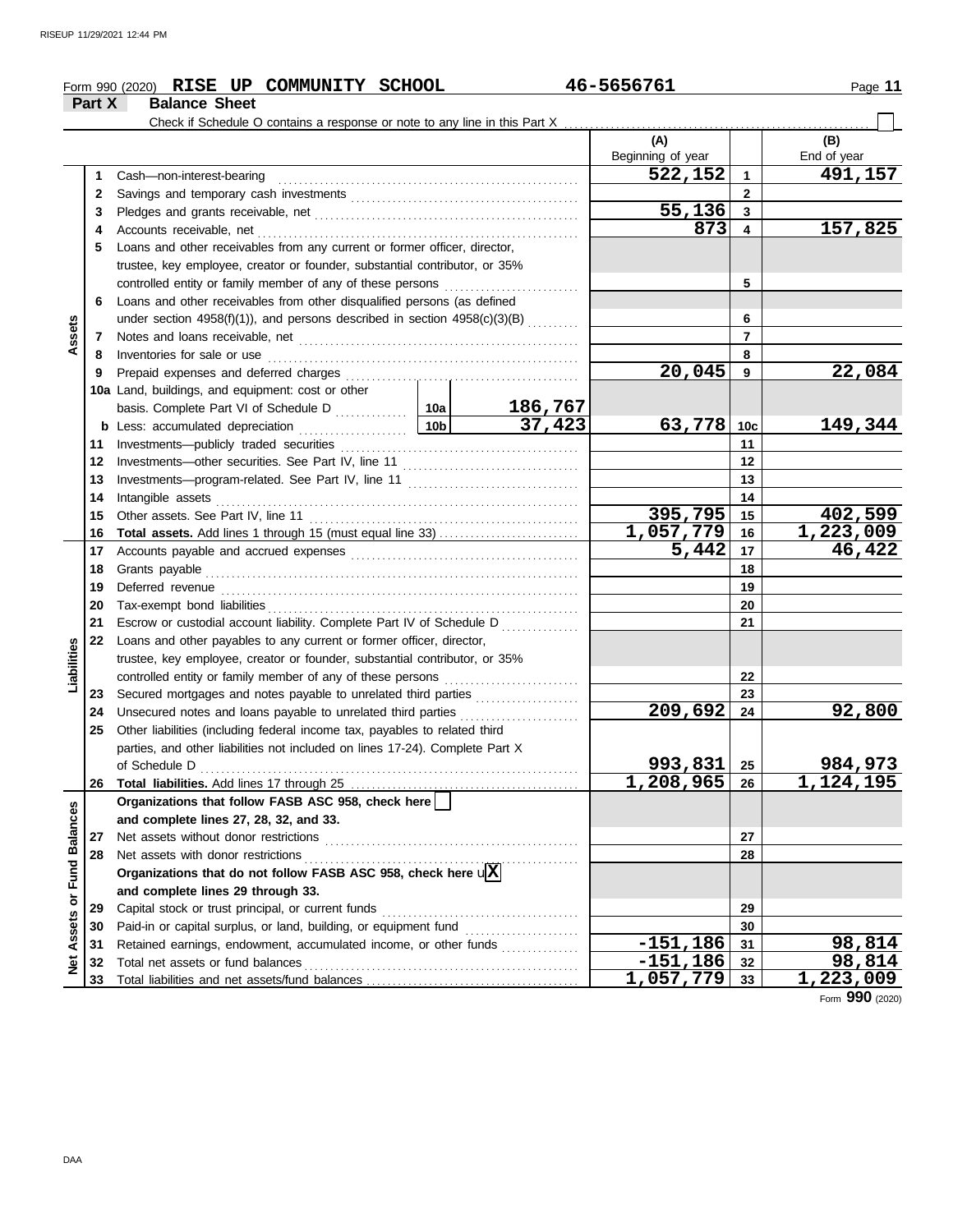|    | 46-5656761<br>Form 990 (2020) RISE UP COMMUNITY SCHOOL                                                                                                                                                                         |                         |                |             | Page 12   |
|----|--------------------------------------------------------------------------------------------------------------------------------------------------------------------------------------------------------------------------------|-------------------------|----------------|-------------|-----------|
|    | <b>Reconciliation of Net Assets</b><br>Part XI                                                                                                                                                                                 |                         |                |             |           |
|    |                                                                                                                                                                                                                                |                         |                |             |           |
| 1  |                                                                                                                                                                                                                                | $\mathbf{1}$            | 2,122,752      |             |           |
| 2  |                                                                                                                                                                                                                                | $\overline{2}$          | 1,872,752      |             |           |
| 3  | Revenue less expenses. Subtract line 2 from line 1                                                                                                                                                                             | $\overline{3}$          |                | 250,000     |           |
| 4  | Net assets or fund balances at beginning of year (must equal Part X, line 32, column (A))                                                                                                                                      | $\overline{\mathbf{4}}$ |                | $-151, 186$ |           |
| 5  | Net unrealized gains (losses) on investments [11] matter contracts and the state of the state of the state of the state of the state of the state of the state of the state of the state of the state of the state of the stat | 5                       |                |             |           |
| 6  |                                                                                                                                                                                                                                | 6                       |                |             |           |
| 7  | Investment expenses                                                                                                                                                                                                            | $\overline{7}$          |                |             |           |
| 8  | Prior period adjustments [11, 12] and the contract of the contract of the contract of the contract of the contract of the contract of the contract of the contract of the contract of the contract of the contract of the cont | 8                       |                |             |           |
| 9  |                                                                                                                                                                                                                                | $\overline{9}$          |                |             |           |
| 10 | Net assets or fund balances at end of year. Combine lines 3 through 9 (must equal Part X, line                                                                                                                                 |                         |                |             |           |
|    |                                                                                                                                                                                                                                | 10                      |                | 98,814      |           |
|    | <b>Financial Statements and Reporting</b><br><b>Part XII</b>                                                                                                                                                                   |                         |                |             |           |
|    |                                                                                                                                                                                                                                |                         |                |             |           |
|    |                                                                                                                                                                                                                                |                         |                | <b>Yes</b>  | <b>No</b> |
| 1  | $ \mathbf{X} $ Accrual<br>Accounting method used to prepare the Form 990:     Cash<br>Other                                                                                                                                    |                         |                |             |           |
|    | If the organization changed its method of accounting from a prior year or checked "Other," explain in                                                                                                                          |                         |                |             |           |
|    | Schedule O.                                                                                                                                                                                                                    |                         |                |             |           |
|    | 2a Were the organization's financial statements compiled or reviewed by an independent accountant?                                                                                                                             |                         | 2a             |             | x         |
|    | If "Yes," check a box below to indicate whether the financial statements for the year were compiled or                                                                                                                         |                         |                |             |           |
|    | reviewed on a separate basis, consolidated basis, or both:                                                                                                                                                                     |                         |                |             |           |
|    | Both consolidated and separate basis<br>Separate basis<br>  Consolidated basis                                                                                                                                                 |                         |                |             |           |
|    | <b>b</b> Were the organization's financial statements audited by an independent accountant?                                                                                                                                    |                         | 2b             | X           |           |
|    | If "Yes," check a box below to indicate whether the financial statements for the year were audited on a                                                                                                                        |                         |                |             |           |
|    | separate basis, consolidated basis, or both:                                                                                                                                                                                   |                         |                |             |           |
|    | $ \mathbf{X} $ Separate basis<br>  Consolidated basis<br>  Both consolidated and separate basis                                                                                                                                |                         |                |             |           |
|    | c If "Yes" to line 2a or 2b, does the organization have a committee that assumes responsibility for oversight of                                                                                                               |                         |                |             |           |
|    | the audit, review, or compilation of its financial statements and selection of an independent accountant?                                                                                                                      |                         | 2c             | $\mathbf x$ |           |
|    | If the organization changed either its oversight process or selection process during the tax year, explain on                                                                                                                  |                         |                |             |           |
|    | Schedule O.                                                                                                                                                                                                                    |                         |                |             |           |
|    | 3a As a result of a federal award, was the organization required to undergo an audit or audits as set forth in the                                                                                                             |                         |                |             |           |
|    |                                                                                                                                                                                                                                |                         | Зa             |             | x         |
|    | b If "Yes," did the organization undergo the required audit or audits? If the organization did not undergo the                                                                                                                 |                         |                |             |           |
|    | required audit or audits, explain why on Schedule O and describe any steps taken to undergo such audits                                                                                                                        |                         | 3 <sub>b</sub> |             |           |

Form **990** (2020)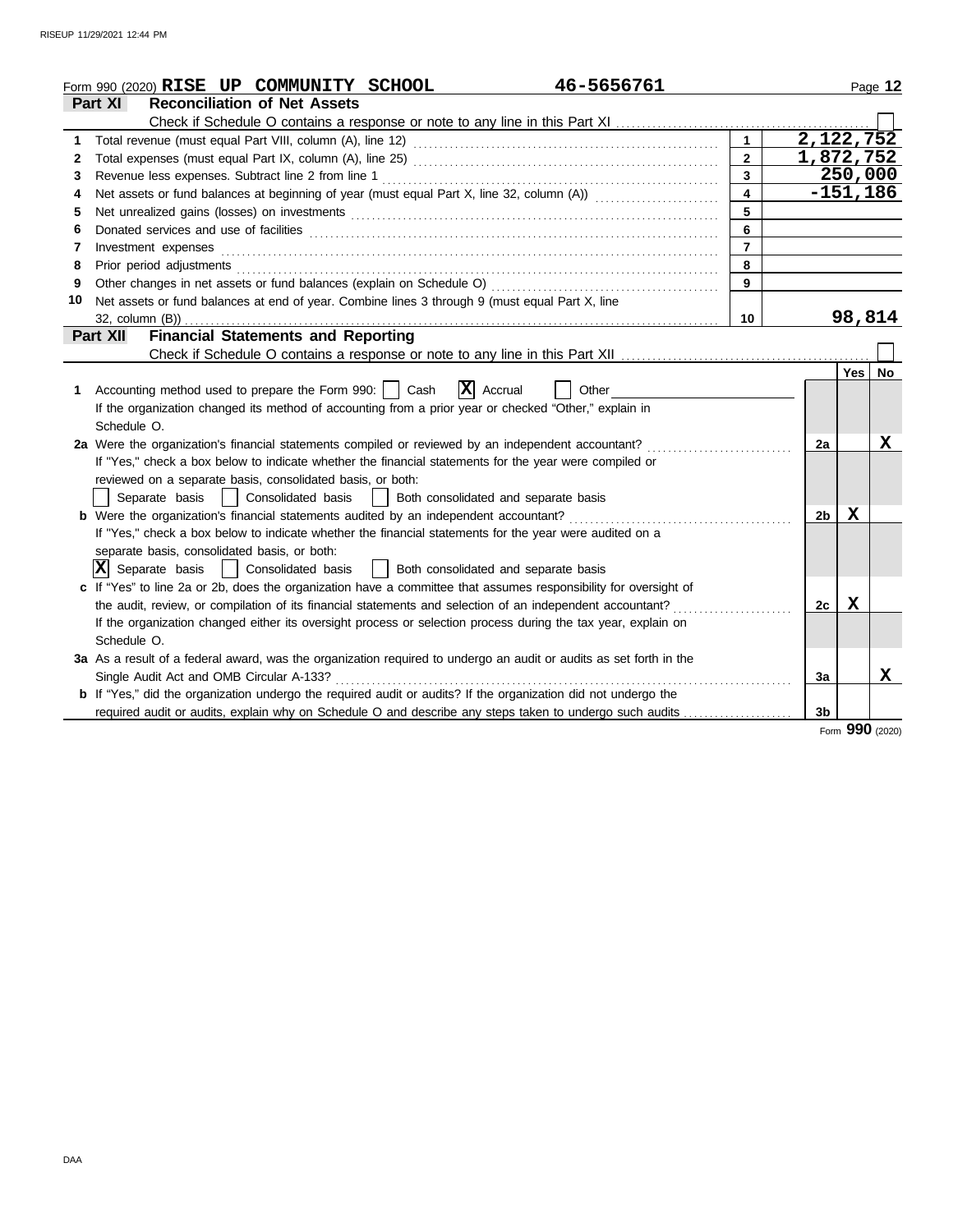| <b>SCHEDULE A</b>          |                                                            | <b>Public Charity Status and Public Support</b>                                                                                                                                                                                                                 |                                       |                                       |                               | OMB No. 1545-0047                   |  |  |
|----------------------------|------------------------------------------------------------|-----------------------------------------------------------------------------------------------------------------------------------------------------------------------------------------------------------------------------------------------------------------|---------------------------------------|---------------------------------------|-------------------------------|-------------------------------------|--|--|
| (Form 990 or 990-EZ)       |                                                            | Complete if the organization is a section $501(c)(3)$ organization or a section $4947(a)(1)$ nonexempt charitable trust.                                                                                                                                        |                                       |                                       |                               |                                     |  |  |
| Department of the Treasury |                                                            |                                                                                                                                                                                                                                                                 | La Attach to Form 990 or Form 990-EZ. |                                       |                               |                                     |  |  |
| Internal Revenue Service   |                                                            | u Go to www.irs.gov/Form990 for instructions and the latest information.                                                                                                                                                                                        |                                       |                                       |                               | Open to Public<br>Inspection        |  |  |
| Name of the organization   |                                                            |                                                                                                                                                                                                                                                                 |                                       |                                       |                               | Employer identification number      |  |  |
|                            |                                                            | RISE UP COMMUNITY SCHOOL                                                                                                                                                                                                                                        |                                       |                                       | 46-5656761                    |                                     |  |  |
| Part I                     |                                                            | Reason for Public Charity Status. (All organizations must complete this part.) See instructions.                                                                                                                                                                |                                       |                                       |                               |                                     |  |  |
|                            |                                                            | The organization is not a private foundation because it is: (For lines 1 through 12, check only one box.)                                                                                                                                                       |                                       |                                       |                               |                                     |  |  |
| 1                          |                                                            | A church, convention of churches, or association of churches described in section 170(b)(1)(A)(i).                                                                                                                                                              |                                       |                                       |                               |                                     |  |  |
| x<br>2                     |                                                            | A school described in section 170(b)(1)(A)(ii). (Attach Schedule E (Form 990 or 990-EZ).)                                                                                                                                                                       |                                       |                                       |                               |                                     |  |  |
| 3<br>4                     |                                                            | A hospital or a cooperative hospital service organization described in section 170(b)(1)(A)(iii).<br>A medical research organization operated in conjunction with a hospital described in section 170(b)(1)(A)(iii). Enter the hospital's name,                 |                                       |                                       |                               |                                     |  |  |
| city, and state:           |                                                            |                                                                                                                                                                                                                                                                 |                                       |                                       |                               |                                     |  |  |
| 5                          |                                                            | An organization operated for the benefit of a college or university owned or operated by a governmental unit described in                                                                                                                                       |                                       |                                       |                               |                                     |  |  |
|                            | section 170(b)(1)(A)(iv). (Complete Part II.)              |                                                                                                                                                                                                                                                                 |                                       |                                       |                               |                                     |  |  |
| 6                          |                                                            | A federal, state, or local government or governmental unit described in section 170(b)(1)(A)(v).                                                                                                                                                                |                                       |                                       |                               |                                     |  |  |
| 7                          | described in section 170(b)(1)(A)(vi). (Complete Part II.) | An organization that normally receives a substantial part of its support from a governmental unit or from the general public                                                                                                                                    |                                       |                                       |                               |                                     |  |  |
| 8                          |                                                            | A community trust described in section 170(b)(1)(A)(vi). (Complete Part II.)                                                                                                                                                                                    |                                       |                                       |                               |                                     |  |  |
| 9                          |                                                            | An agricultural research organization described in section 170(b)(1)(A)(ix) operated in conjunction with a land-grant college<br>or university or a non-land-grant college of agriculture (see instructions). Enter the name, city, and state of the college or |                                       |                                       |                               |                                     |  |  |
| university:                |                                                            |                                                                                                                                                                                                                                                                 |                                       |                                       |                               |                                     |  |  |
| 10                         |                                                            | An organization that normally receives: (1) more than 33 1/3% of its support from contributions, membership fees, and gross<br>receipts from activities related to its exempt functions, subject to certain exceptions; and (2) no more than 331/3% of its      |                                       |                                       |                               |                                     |  |  |
|                            |                                                            | support from gross investment income and unrelated business taxable income (less section 511 tax) from businesses                                                                                                                                               |                                       |                                       |                               |                                     |  |  |
|                            |                                                            | acquired by the organization after June 30, 1975. See section 509(a)(2). (Complete Part III.)                                                                                                                                                                   |                                       |                                       |                               |                                     |  |  |
| 11                         |                                                            | An organization organized and operated exclusively to test for public safety. See section 509(a)(4).                                                                                                                                                            |                                       |                                       |                               |                                     |  |  |
| 12                         |                                                            | An organization organized and operated exclusively for the benefit of, to perform the functions of, or to carry out the purposes<br>of one or more publicly supported organizations described in section 509(a)(1) or section 509(a)(2). See section 509(a)(3). |                                       |                                       |                               |                                     |  |  |
|                            |                                                            | Check the box in lines 12a through 12d that describes the type of supporting organization and complete lines 12e, 12f, and 12g.                                                                                                                                 |                                       |                                       |                               |                                     |  |  |
| a                          |                                                            | Type I. A supporting organization operated, supervised, or controlled by its supported organization(s), typically by giving                                                                                                                                     |                                       |                                       |                               |                                     |  |  |
|                            |                                                            | the supported organization(s) the power to regularly appoint or elect a majority of the directors or trustees of the                                                                                                                                            |                                       |                                       |                               |                                     |  |  |
| b                          |                                                            | supporting organization. You must complete Part IV, Sections A and B.<br>Type II. A supporting organization supervised or controlled in connection with its supported organization(s), by having                                                                |                                       |                                       |                               |                                     |  |  |
|                            |                                                            | control or management of the supporting organization vested in the same persons that control or manage the supported                                                                                                                                            |                                       |                                       |                               |                                     |  |  |
|                            |                                                            | organization(s). You must complete Part IV, Sections A and C.                                                                                                                                                                                                   |                                       |                                       |                               |                                     |  |  |
| c                          |                                                            | Type III functionally integrated. A supporting organization operated in connection with, and functionally integrated with,                                                                                                                                      |                                       |                                       |                               |                                     |  |  |
| d                          |                                                            | its supported organization(s) (see instructions). You must complete Part IV, Sections A, D, and E.<br>Type III non-functionally integrated. A supporting organization operated in connection with its supported organization(s)                                 |                                       |                                       |                               |                                     |  |  |
|                            |                                                            | that is not functionally integrated. The organization generally must satisfy a distribution requirement and an attentiveness                                                                                                                                    |                                       |                                       |                               |                                     |  |  |
|                            |                                                            | requirement (see instructions). You must complete Part IV, Sections A and D, and Part V.                                                                                                                                                                        |                                       |                                       |                               |                                     |  |  |
| е                          |                                                            | Check this box if the organization received a written determination from the IRS that it is a Type I, Type II, Type III<br>functionally integrated, or Type III non-functionally integrated supporting organization.                                            |                                       |                                       |                               |                                     |  |  |
| f                          | Enter the number of supported organizations                |                                                                                                                                                                                                                                                                 |                                       |                                       |                               |                                     |  |  |
| g                          |                                                            | Provide the following information about the supported organization(s).                                                                                                                                                                                          |                                       |                                       |                               |                                     |  |  |
| (i) Name of supported      | $(ii)$ EIN                                                 | (iii) Type of organization                                                                                                                                                                                                                                      |                                       | (iv) Is the organization              | (v) Amount of monetary        | (vi) Amount of                      |  |  |
| organization               |                                                            | (described on lines 1-10<br>above (see instructions))                                                                                                                                                                                                           |                                       | listed in your governing<br>document? | support (see<br>instructions) | other support (see<br>instructions) |  |  |
|                            |                                                            |                                                                                                                                                                                                                                                                 | Yes                                   | No                                    |                               |                                     |  |  |
| (A)                        |                                                            |                                                                                                                                                                                                                                                                 |                                       |                                       |                               |                                     |  |  |
|                            |                                                            |                                                                                                                                                                                                                                                                 |                                       |                                       |                               |                                     |  |  |
| (B)                        |                                                            |                                                                                                                                                                                                                                                                 |                                       |                                       |                               |                                     |  |  |
|                            |                                                            |                                                                                                                                                                                                                                                                 |                                       |                                       |                               |                                     |  |  |
| (C)                        |                                                            |                                                                                                                                                                                                                                                                 |                                       |                                       |                               |                                     |  |  |
| (D)                        |                                                            |                                                                                                                                                                                                                                                                 |                                       |                                       |                               |                                     |  |  |
|                            |                                                            |                                                                                                                                                                                                                                                                 |                                       |                                       |                               |                                     |  |  |
| (E)                        |                                                            |                                                                                                                                                                                                                                                                 |                                       |                                       |                               |                                     |  |  |
|                            |                                                            |                                                                                                                                                                                                                                                                 |                                       |                                       |                               |                                     |  |  |
| Total                      |                                                            |                                                                                                                                                                                                                                                                 |                                       |                                       |                               |                                     |  |  |

**For Paperwork Reduction Act Notice, see the Instructions for Form 990 or 990-EZ.**

**Schedule A (Form 990 or 990-EZ) 2020**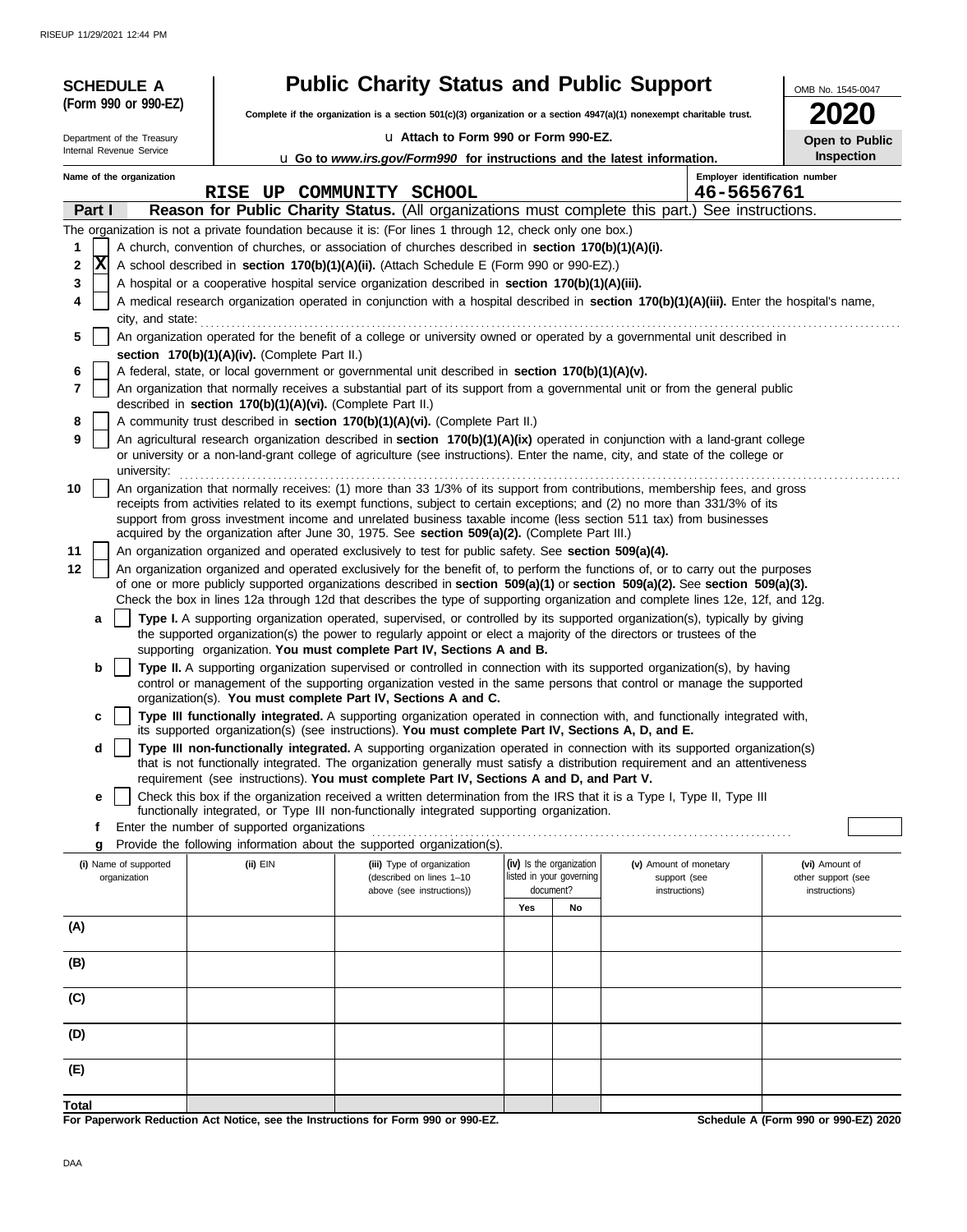|              | Schedule A (Form 990 or 990-EZ) 2020 RISE UP COMMUNITY SCHOOL                                                                                                                                                      |          |          |            |            | 46-5656761 | Page 2    |
|--------------|--------------------------------------------------------------------------------------------------------------------------------------------------------------------------------------------------------------------|----------|----------|------------|------------|------------|-----------|
|              | Support Schedule for Organizations Described in Sections 170(b)(1)(A)(iv) and 170(b)(1)(A)(vi)<br>Part II                                                                                                          |          |          |            |            |            |           |
|              | (Complete only if you checked the box on line 5, 7, or 8 of Part I or if the organization failed to qualify under                                                                                                  |          |          |            |            |            |           |
|              | Part III. If the organization fails to qualify under the tests listed below, please complete Part III.)                                                                                                            |          |          |            |            |            |           |
|              | Section A. Public Support                                                                                                                                                                                          |          |          |            |            |            |           |
|              | Calendar year (or fiscal year beginning in) $\mathbf u$                                                                                                                                                            | (a) 2016 | (b) 2017 | $(c)$ 2018 | $(d)$ 2019 | (e) $2020$ | (f) Total |
| 1            | Gifts, grants, contributions, and<br>membership fees received. (Do not<br>include any "unusual grants.")                                                                                                           |          |          |            |            |            |           |
| $\mathbf{2}$ | Tax revenues levied for the<br>organization's benefit and either paid<br>to or expended on its behalf                                                                                                              |          |          |            |            |            |           |
| 3            | The value of services or facilities<br>furnished by a governmental unit to the<br>organization without charge                                                                                                      |          |          |            |            |            |           |
| 4            | Total. Add lines 1 through 3                                                                                                                                                                                       |          |          |            |            |            |           |
| 5            | The portion of total contributions by<br>each person (other than a<br>governmental unit or publicly<br>supported organization) included on<br>line 1 that exceeds 2% of the amount<br>shown on line 11, column (f) |          |          |            |            |            |           |
| 6            | Public support. Subtract line 5 from line 4.                                                                                                                                                                       |          |          |            |            |            |           |
|              | <b>Section B. Total Support</b>                                                                                                                                                                                    |          |          |            |            |            |           |
|              | Calendar year (or fiscal year beginning in) $\mathbf u$                                                                                                                                                            | (a) 2016 | (b) 2017 | $(c)$ 2018 | $(d)$ 2019 | (e) 2020   | (f) Total |
| 7            | Amounts from line 4                                                                                                                                                                                                |          |          |            |            |            |           |
| 8            | Gross income from interest, dividends,<br>payments received on securities loans,<br>rents, royalties, and income from<br>similar sources                                                                           |          |          |            |            |            |           |
| 9            | Net income from unrelated business<br>activities, whether or not the business<br>is regularly carried on                                                                                                           |          |          |            |            |            |           |
| 10           | Other income. Do not include gain or<br>loss from the sale of capital assets<br>(Explain in Part VI.)                                                                                                              |          |          |            |            |            |           |
| 11           | Total support. Add lines 7 through 10                                                                                                                                                                              |          |          |            |            |            |           |
| 12           | Gross receipts from related activities, etc. (see instructions)                                                                                                                                                    |          |          |            |            | 12         |           |
| 13           | First 5 years. If the Form 990 is for the organization's first, second, third, fourth, or fifth tax year as a section 501(c)(3)                                                                                    |          |          |            |            |            |           |
|              | organization, check this box and stop here <i>community and acceptance of the content of the content of the state of</i>                                                                                           |          |          |            |            |            |           |
|              | Section C. Computation of Public Support Percentage                                                                                                                                                                |          |          |            |            |            |           |
| 14           | Public support percentage for 2020 (line 6, column (f) divided by line 11, column (f)) [[[[[[[[[[[[[[[[[[[[[[                                                                                                      |          |          |            |            | 14         | %         |
| 15           | Public support percentage from 2019 Schedule A, Part II, line 14                                                                                                                                                   |          |          |            |            | 15         | $\%$      |
| 16а          | 33 1/3% support test-2020. If the organization did not check the box on line 13, and line 14 is 33 1/3% or more, check this                                                                                        |          |          |            |            |            |           |
|              | box and stop here. The organization qualifies as a publicly supported organization                                                                                                                                 |          |          |            |            |            |           |
| b            | 33 1/3% support test-2019. If the organization did not check a box on line 13 or 16a, and line 15 is 33 1/3% or more, check                                                                                        |          |          |            |            |            |           |
|              | this box and stop here. The organization qualifies as a publicly supported organization                                                                                                                            |          |          |            |            |            |           |
|              | 17a 10%-facts-and-circumstances test-2020. If the organization did not check a box on line 13, 16a, or 16b, and line 14 is                                                                                         |          |          |            |            |            |           |
|              | 10% or more, and if the organization meets the "facts-and-circumstances" test, check this box and stop here. Explain in                                                                                            |          |          |            |            |            |           |
|              | Part VI how the organization meets the "facts-and-circumstances" test. The organization qualifies as a publicly supported<br>organization                                                                          |          |          |            |            |            |           |
| b            | 10%-facts-and-circumstances test-2019. If the organization did not check a box on line 13, 16a, 16b, or 17a, and line                                                                                              |          |          |            |            |            |           |
|              | 15 is 10% or more, and if the organization meets the "facts-and-circumstances" test, check this box and stop here. Explain                                                                                         |          |          |            |            |            |           |
|              | in Part VI how the organization meets the "facts-and-circumstances" test. The organization qualifies as a publicly supported                                                                                       |          |          |            |            |            |           |
|              | organization                                                                                                                                                                                                       |          |          |            |            |            |           |
| 18           | Private foundation. If the organization did not check a box on line 13, 16a, 16b, 17a, or 17b, check this box and see                                                                                              |          |          |            |            |            |           |
|              | instructions                                                                                                                                                                                                       |          |          |            |            |            |           |
|              |                                                                                                                                                                                                                    |          |          |            |            |            |           |

**Schedule A (Form 990 or 990-EZ) 2020**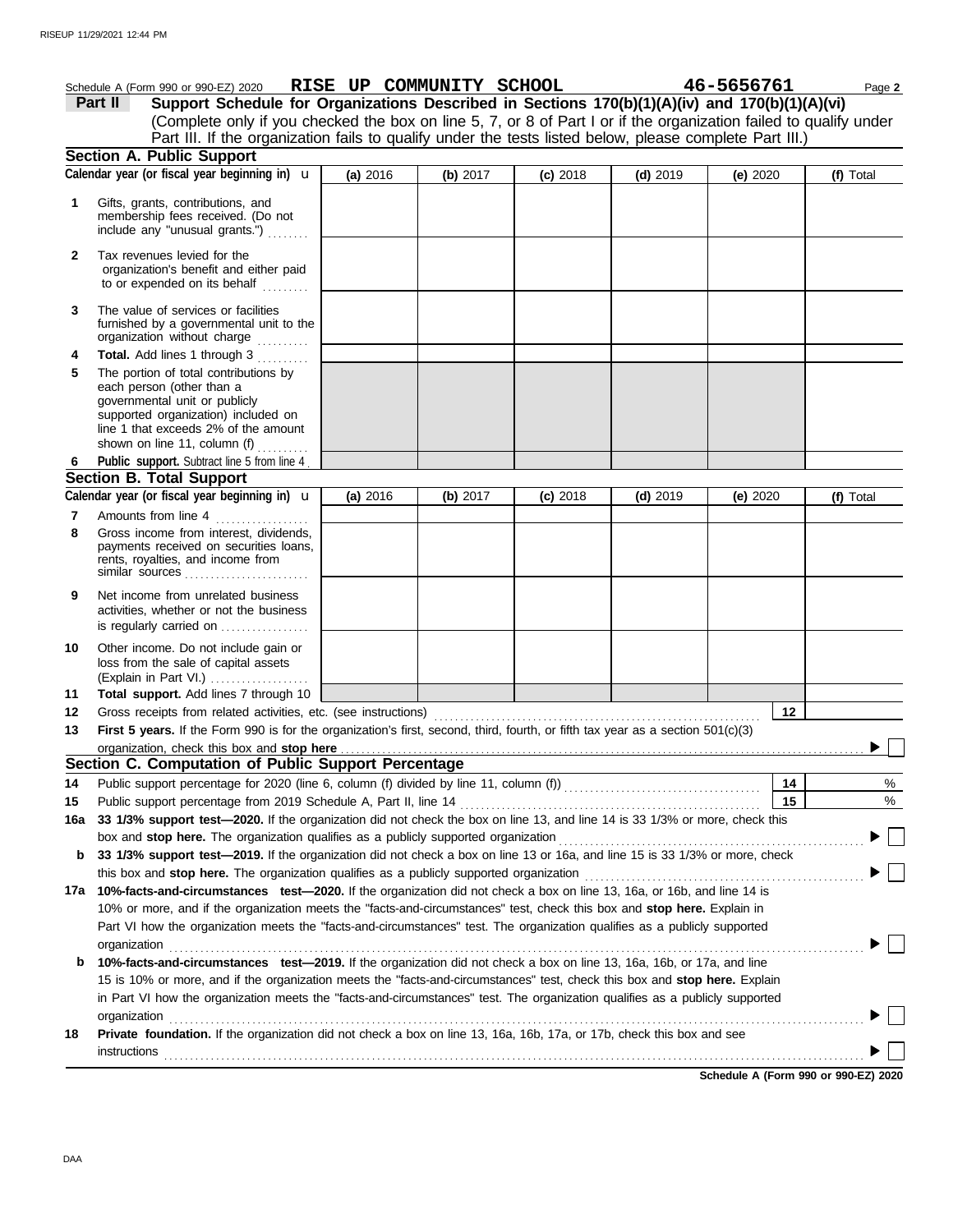|              | Schedule A (Form 990 or 990-EZ) 2020 RISE UP COMMUNITY SCHOOL                                                                                                                     |          |          |            |            | 46-5656761 |    | Page 3    |
|--------------|-----------------------------------------------------------------------------------------------------------------------------------------------------------------------------------|----------|----------|------------|------------|------------|----|-----------|
|              | Support Schedule for Organizations Described in Section 509(a)(2)<br>Part III                                                                                                     |          |          |            |            |            |    |           |
|              | (Complete only if you checked the box on line 10 of Part I or if the organization failed to qualify under Part II.                                                                |          |          |            |            |            |    |           |
|              | If the organization fails to qualify under the tests listed below, please complete Part II.)                                                                                      |          |          |            |            |            |    |           |
|              | <b>Section A. Public Support</b>                                                                                                                                                  |          |          |            |            |            |    |           |
|              | Calendar year (or fiscal year beginning in) $\mathbf u$                                                                                                                           | (a) 2016 | (b) 2017 | $(c)$ 2018 | $(d)$ 2019 | (e) $2020$ |    | (f) Total |
| 1            | Gifts, grants, contributions, and membership fees<br>received. (Do not include any "unusual grants.")                                                                             |          |          |            |            |            |    |           |
| $\mathbf{2}$ | Gross receipts from admissions, merchandise<br>sold or services performed, or facilities<br>furnished in any activity that is related to the<br>organization's tax-exempt purpose |          |          |            |            |            |    |           |
| 3            | Gross receipts from activities that are not an<br>unrelated trade or business under section 513                                                                                   |          |          |            |            |            |    |           |
| 4            | Tax revenues levied for the<br>organization's benefit and either paid<br>to or expended on its behalf                                                                             |          |          |            |            |            |    |           |
| 5            | The value of services or facilities<br>furnished by a governmental unit to the<br>organization without charge                                                                     |          |          |            |            |            |    |           |
| 6            | Total. Add lines 1 through 5                                                                                                                                                      |          |          |            |            |            |    |           |
|              | 7a Amounts included on lines 1, 2, and 3<br>received from disqualified persons                                                                                                    |          |          |            |            |            |    |           |
| b            | Amounts included on lines 2 and 3<br>received from other than disqualified<br>persons that exceed the greater of \$5,000<br>or 1% of the amount on line 13 for the year           |          |          |            |            |            |    |           |
| c            | Add lines 7a and 7b<br>.                                                                                                                                                          |          |          |            |            |            |    |           |
| 8            | Public support. (Subtract line 7c from                                                                                                                                            |          |          |            |            |            |    |           |
|              | <b>Section B. Total Support</b>                                                                                                                                                   |          |          |            |            |            |    |           |
|              | Calendar year (or fiscal year beginning in) <b>u</b>                                                                                                                              | (a) 2016 | (b) 2017 | $(c)$ 2018 | $(d)$ 2019 | (e) $2020$ |    | (f) Total |
| 9            | Amounts from line 6                                                                                                                                                               |          |          |            |            |            |    |           |
|              | <b>10a</b> Gross income from interest, dividends,<br>payments received on securities loans, rents,<br>royalties, and income from similar sources.                                 |          |          |            |            |            |    |           |
|              | Unrelated business taxable income (less<br>section 511 taxes) from businesses<br>acquired after June 30, 1975                                                                     |          |          |            |            |            |    |           |
|              | c Add lines 10a and 10b $\ldots$                                                                                                                                                  |          |          |            |            |            |    |           |
| 11           | Net income from unrelated business<br>activities not included in line 10b, whether<br>or not the business is regularly carried on.                                                |          |          |            |            |            |    |           |
| 12           | Other income. Do not include gain or<br>loss from the sale of capital assets<br>(Explain in Part VI.)                                                                             |          |          |            |            |            |    |           |
| 13           | Total support. (Add lines 9, 10c, 11,<br>and 12.)                                                                                                                                 |          |          |            |            |            |    |           |
| 14           | First 5 years. If the Form 990 is for the organization's first, second, third, fourth, or fifth tax year as a section 501(c)(3)<br>organization, check this box and stop here     |          |          |            |            |            |    |           |
|              | Section C. Computation of Public Support Percentage                                                                                                                               |          |          |            |            |            |    |           |
| 15           |                                                                                                                                                                                   |          |          |            |            |            | 15 | %         |
| 16           |                                                                                                                                                                                   |          |          |            |            |            | 16 | %         |
|              | Section D. Computation of Investment Income Percentage                                                                                                                            |          |          |            |            |            |    |           |
| 17           |                                                                                                                                                                                   |          |          |            |            |            | 17 | %         |
|              |                                                                                                                                                                                   |          |          |            |            |            | 18 | %         |
|              | 19a 33 1/3% support tests—2020. If the organization did not check the box on line 14, and line 15 is more than 33 1/3%, and line                                                  |          |          |            |            |            |    |           |
|              | 17 is not more than 33 1/3%, check this box and stop here. The organization qualifies as a publicly supported organization                                                        |          |          |            |            |            |    |           |
| b            | 33 1/3% support tests—2019. If the organization did not check a box on line 14 or line 19a, and line 16 is more than 33 1/3%, and                                                 |          |          |            |            |            |    |           |
| 20           | line 18 is not more than 33 1/3%, check this box and stop here. The organization qualifies as a publicly supported organization                                                   |          |          |            |            |            |    |           |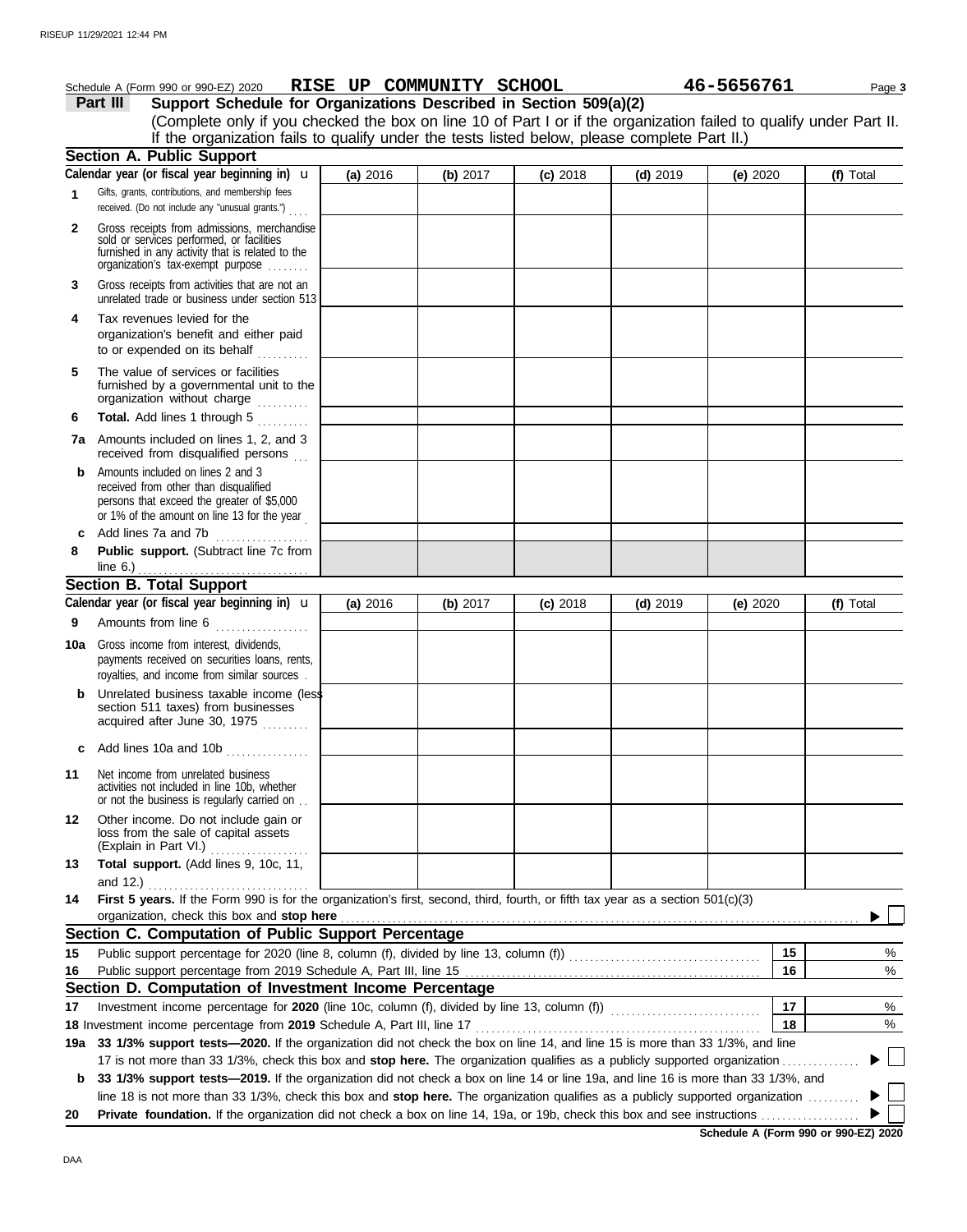|     | 46-5656761<br>Schedule A (Form 990 or 990-EZ) 2020 RISE UP COMMUNITY SCHOOL                                                                                                                                                  |                |            | Page 4 |
|-----|------------------------------------------------------------------------------------------------------------------------------------------------------------------------------------------------------------------------------|----------------|------------|--------|
|     | Part IV<br><b>Supporting Organizations</b>                                                                                                                                                                                   |                |            |        |
|     | (Complete only if you checked a box in line 12 on Part I. If you checked box 12a, Part I, complete Sections A                                                                                                                |                |            |        |
|     | and B. If you checked box 12b, Part I, complete Sections A and C. If you checked box 12c, Part I, complete                                                                                                                   |                |            |        |
|     | Sections A, D, and E. If you checked box 12d, Part I, complete Sections A and D, and complete Part V.)                                                                                                                       |                |            |        |
|     | Section A. All Supporting Organizations                                                                                                                                                                                      |                |            |        |
|     |                                                                                                                                                                                                                              |                | <b>Yes</b> | No     |
| 1   | Are all of the organization's supported organizations listed by name in the organization's governing                                                                                                                         |                |            |        |
|     | documents? If "No," describe in Part VI how the supported organizations are designated. If designated by                                                                                                                     |                |            |        |
|     | class or purpose, describe the designation. If historic and continuing relationship, explain.                                                                                                                                | 1              |            |        |
| 2   | Did the organization have any supported organization that does not have an IRS determination of status                                                                                                                       |                |            |        |
|     | under section 509(a)(1) or (2)? If "Yes," explain in Part VI how the organization determined that the supported                                                                                                              |                |            |        |
|     | organization was described in section 509(a)(1) or (2).                                                                                                                                                                      | 2              |            |        |
| За  | Did the organization have a supported organization described in section $501(c)(4)$ , (5), or (6)? If "Yes," answer                                                                                                          |                |            |        |
|     | lines 3b and 3c below.                                                                                                                                                                                                       | 3a             |            |        |
| b   | Did the organization confirm that each supported organization qualified under section $501(c)(4)$ , (5), or (6) and                                                                                                          |                |            |        |
|     | satisfied the public support tests under section 509(a)(2)? If "Yes," describe in Part VI when and how the                                                                                                                   |                |            |        |
|     | organization made the determination.                                                                                                                                                                                         | 3b             |            |        |
| c   | Did the organization ensure that all support to such organizations was used exclusively for section $170(c)(2)(B)$                                                                                                           |                |            |        |
|     | purposes? If "Yes," explain in Part VI what controls the organization put in place to ensure such use.                                                                                                                       | 3c             |            |        |
| 4a  | Was any supported organization not organized in the United States ("foreign supported organization")? If                                                                                                                     |                |            |        |
|     | "Yes," and if you checked 12a or 12b in Part I, answer (b) and (c) below.                                                                                                                                                    | 4a             |            |        |
| b   | Did the organization have ultimate control and discretion in deciding whether to make grants to the foreign                                                                                                                  |                |            |        |
|     | supported organization? If "Yes," describe in Part VI how the organization had such control and discretion                                                                                                                   |                |            |        |
|     | despite being controlled or supervised by or in connection with its supported organizations.                                                                                                                                 | 4b             |            |        |
| c   | Did the organization support any foreign supported organization that does not have an IRS determination                                                                                                                      |                |            |        |
|     | under sections $501(c)(3)$ and $509(a)(1)$ or (2)? If "Yes," explain in Part VI what controls the organization used                                                                                                          |                |            |        |
|     | to ensure that all support to the foreign supported organization was used exclusively for section $170(c)(2)(B)$                                                                                                             |                |            |        |
|     | purposes.                                                                                                                                                                                                                    | 4c             |            |        |
| 5а  | Did the organization add, substitute, or remove any supported organizations during the tax year? If "Yes,"<br>answer lines 5b and 5c below (if applicable). Also, provide detail in Part VI, including (i) the names and EIN |                |            |        |
|     | numbers of the supported organizations added, substituted, or removed; (ii) the reasons for each such action;                                                                                                                |                |            |        |
|     |                                                                                                                                                                                                                              |                |            |        |
|     | (iii) the authority under the organization's organizing document authorizing such action; and (iv) how the action<br>was accomplished (such as by amendment to the organizing document).                                     | 5a             |            |        |
| b   | Type I or Type II only. Was any added or substituted supported organization part of a class already                                                                                                                          |                |            |        |
|     | designated in the organization's organizing document?                                                                                                                                                                        | 5b             |            |        |
|     | Substitutions only. Was the substitution the result of an event beyond the organization's control?                                                                                                                           | 5c             |            |        |
|     | Did the organization provide support (whether in the form of grants or the provision of services or facilities) to                                                                                                           |                |            |        |
|     | anyone other than (i) its supported organizations, (ii) individuals that are part of the charitable class benefited                                                                                                          |                |            |        |
|     | by one or more of its supported organizations, or (iii) other supporting organizations that also support or                                                                                                                  |                |            |        |
|     | benefit one or more of the filing organization's supported organizations? If "Yes," provide detail in Part VI.                                                                                                               | 6              |            |        |
| 7   | Did the organization provide a grant, loan, compensation, or other similar payment to a substantial contributor                                                                                                              |                |            |        |
|     | (as defined in section $4958(c)(3)(C)$ ), a family member of a substantial contributor, or a 35% controlled entity                                                                                                           |                |            |        |
|     | with regard to a substantial contributor? If "Yes," complete Part I of Schedule L (Form 990 or 990-EZ).                                                                                                                      | $\overline{7}$ |            |        |
| 8   | Did the organization make a loan to a disqualified person (as defined in section 4958) not described in line 7?                                                                                                              |                |            |        |
|     | If "Yes," complete Part I of Schedule L (Form 990 or 990-EZ).                                                                                                                                                                | 8              |            |        |
| 9a  | Was the organization controlled directly or indirectly at any time during the tax year by one or more                                                                                                                        |                |            |        |
|     | disqualified persons, as defined in section 4946 (other than foundation managers and organizations                                                                                                                           |                |            |        |
|     | described in section 509(a)(1) or (2))? If "Yes," provide detail in Part VI.                                                                                                                                                 | 9a             |            |        |
| b   | Did one or more disqualified persons (as defined in line 9a) hold a controlling interest in any entity in which                                                                                                              |                |            |        |
|     | the supporting organization had an interest? If "Yes," provide detail in Part VI.                                                                                                                                            | 9b             |            |        |
| c   | Did a disqualified person (as defined in line 9a) have an ownership interest in, or derive any personal benefit                                                                                                              |                |            |        |
|     | from, assets in which the supporting organization also had an interest? If "Yes," provide detail in Part VI.                                                                                                                 | 9c             |            |        |
| 10a | Was the organization subject to the excess business holdings rules of section 4943 because of section                                                                                                                        |                |            |        |
|     | 4943(f) (regarding certain Type II supporting organizations, and all Type III non-functionally integrated                                                                                                                    |                |            |        |
|     | supporting organizations)? If "Yes," answer line 10b below.                                                                                                                                                                  | 10a            |            |        |
| b   | Did the organization have any excess business holdings in the tax year? (Use Schedule C, Form 4720, to                                                                                                                       |                |            |        |

**Schedule A (Form 990 or 990-EZ) 2020 10b**

*determine whether the organization had excess business holdings.)*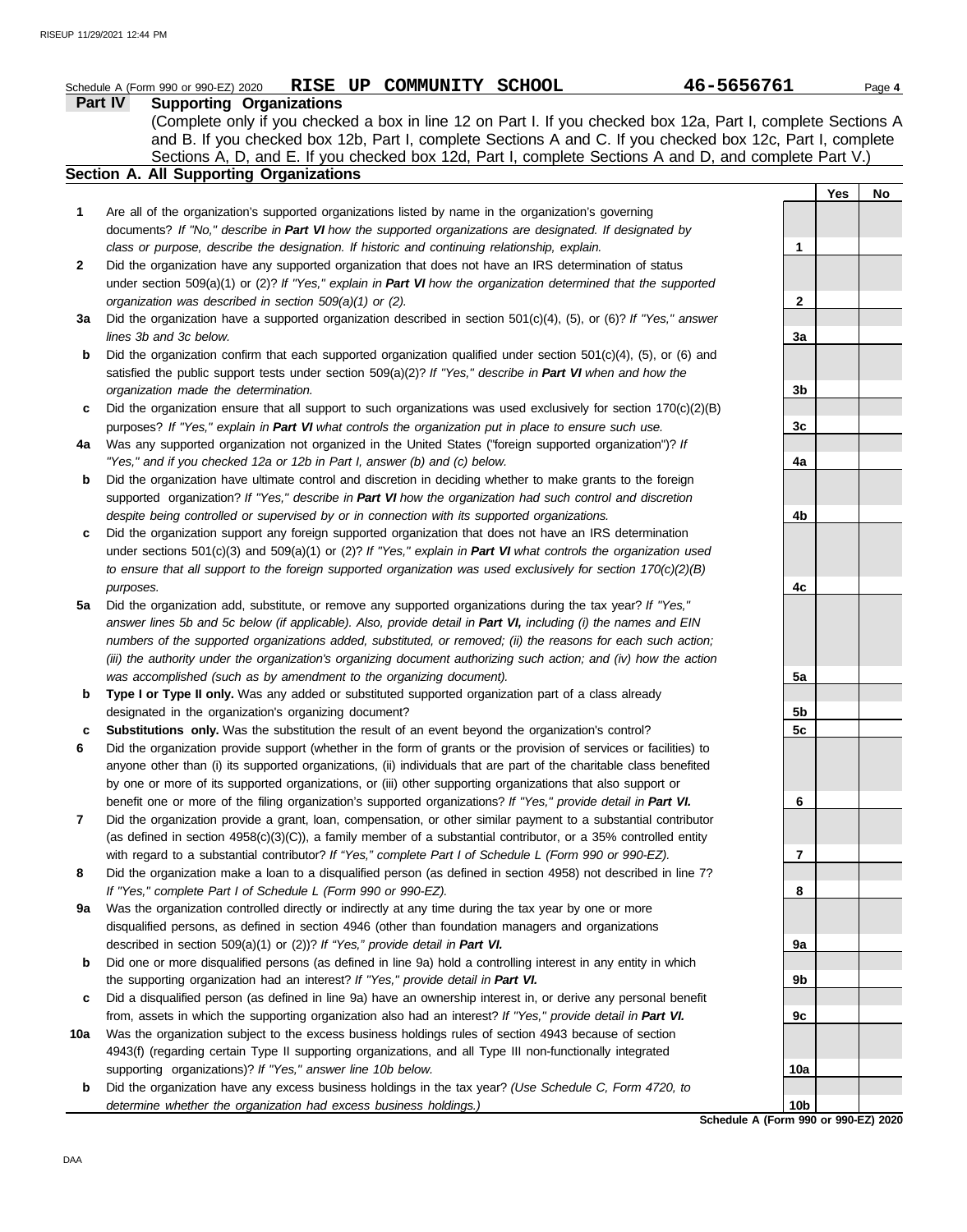## **Part IV Supporting Organizations** *(continued)* **Schedule A (Form 990 or 990-EZ) 2020 RISE UP COMMUNITY SCHOOL 46-5656761** Page 5

|     |                                                                                                                      |                 | 'es | No |
|-----|----------------------------------------------------------------------------------------------------------------------|-----------------|-----|----|
| 11  | Has the organization accepted a gift or contribution from any of the following persons?                              |                 |     |    |
| a   | A person who directly or indirectly controls, either alone or together with persons described in lines 11b and       |                 |     |    |
|     | 11c below, the governing body of a supported organization?                                                           | 11a             |     |    |
|     | <b>b</b> A family member of a person described in line 11a above?                                                    | 11 <sub>b</sub> |     |    |
|     | c A 35% controlled entity of a person described in line 11a or 11b above? If "Yes" to line 11a, 11b, or 11c, provide |                 |     |    |
|     | detail in Part VI.                                                                                                   | 11c             |     |    |
| - - | .                                                                                                                    |                 |     |    |

### **2 1** *supported organizations and what conditions or restrictions, if any, applied to such powers during the tax year. organization, describe how the powers to appoint and/or remove officers, directors, or trustees were allocated among the effectively operated, supervised, or controlled the organization's activities. If the organization had more than one supported* directors, or trustees at all times during the tax year? *If "No," describe in Part VI how the supported organization(s)* more supported organizations have the power to regularly appoint or elect at least a majority of the organization's officers, **Section B. Type I Supporting Organizations** Did the governing body, members of the governing body, officers acting in their official capacity, or membership of one or Did the organization operate for the benefit of any supported organization other than the supported organization(s) that operated, supervised, or controlled the supporting organization? *If "Yes," explain in Part VI how providing such benefit carried out the purposes of the supported organization(s) that operated, supervised, or controlled the supporting organization.* **Section C. Type II Supporting Organizations 2 1 Yes No**

| Were a majority of the organization's directors or trustees during the tax year also a majority of the directors |  |  |
|------------------------------------------------------------------------------------------------------------------|--|--|
| or trustees of each of the organization's supported organization(s)? If "No," describe in Part VI how control    |  |  |
| or management of the supporting organization was vested in the same persons that controlled or managed           |  |  |
| the supported organization(s).                                                                                   |  |  |

### **Section D. All Type III Supporting Organizations**

|              |                                                                                                                        | Yes | No |
|--------------|------------------------------------------------------------------------------------------------------------------------|-----|----|
|              | Did the organization provide to each of its supported organizations, by the last day of the fifth month of the         |     |    |
|              | organization's tax year, (i) a written notice describing the type and amount of support provided during the prior tax  |     |    |
|              | year, (ii) a copy of the Form 990 that was most recently filed as of the date of notification, and (iii) copies of the |     |    |
|              | organization's governing documents in effect on the date of notification, to the extent not previously provided?       |     |    |
| $\mathbf{2}$ | Were any of the organization's officers, directors, or trustees either (i) appointed or elected by the supported       |     |    |
|              | organization(s) or (ii) serving on the governing body of a supported organization? If "No," explain in Part VI how     |     |    |
|              | the organization maintained a close and continuous working relationship with the supported organization(s).            |     |    |
| 3            | By reason of the relationship described in line 2, above, did the organization's supported organizations have          |     |    |
|              | a significant voice in the organization's investment policies and in directing the use of the organization's           |     |    |
|              | income or assets at all times during the tax year? If "Yes," describe in Part VI the role the organization's           |     |    |
|              | supported organizations played in this regard.                                                                         |     |    |

## **Section E. Type III Functionally-Integrated Supporting Organizations**

- **1** *Check the box next to the method that the organization used to satisfy the Integral Part Test during the year (see instructions).*
	- The organization satisfied the Activities Test. *Complete line 2 below.* **a**
	- The organization is the parent of each of its supported organizations. *Complete line 3 below.* **b**
	- The organization supported a governmental entity. *Describe in Part VI how you supported a governmental entity (see instructions).* **c**
- **2** Activities Test. *Answer lines 2a and 2b below.*
- **a** Did substantially all of the organization's activities during the tax year directly further the exempt purposes of the supported organization(s) to which the organization was responsive? *If "Yes," then in Part VI identify those supported organizations and explain how these activities directly furthered their exempt purposes, how the organization was responsive to those supported organizations, and how the organization determined that these activities constituted substantially all of its activities.*
- **b** Did the activities described in line 2a, above, constitute activities that, but for the organization's involvement, one or more of the organization's supported organization(s) would have been engaged in? If "Yes," explain in *Part VI the reasons for the organization's position that its supported organization(s) would have engaged in these activities but for the organization's involvement.*
- **3** Parent of Supported Organizations. *Answer lines 3a and 3b below.*
- **a** Did the organization have the power to regularly appoint or elect a majority of the officers, directors, or trustees of each of the supported organizations? *If "Yes" or "No," provide details in Part VI.*
- **b** Did the organization exercise a substantial degree of direction over the policies, programs, and activities of each of its supported organizations? *If "Yes," describe in Part VI the role played by the organization in this regard.*

**Yes No 2a 2b 3a 3b**

DAA **Schedule A (Form 990 or 990-EZ) 2020**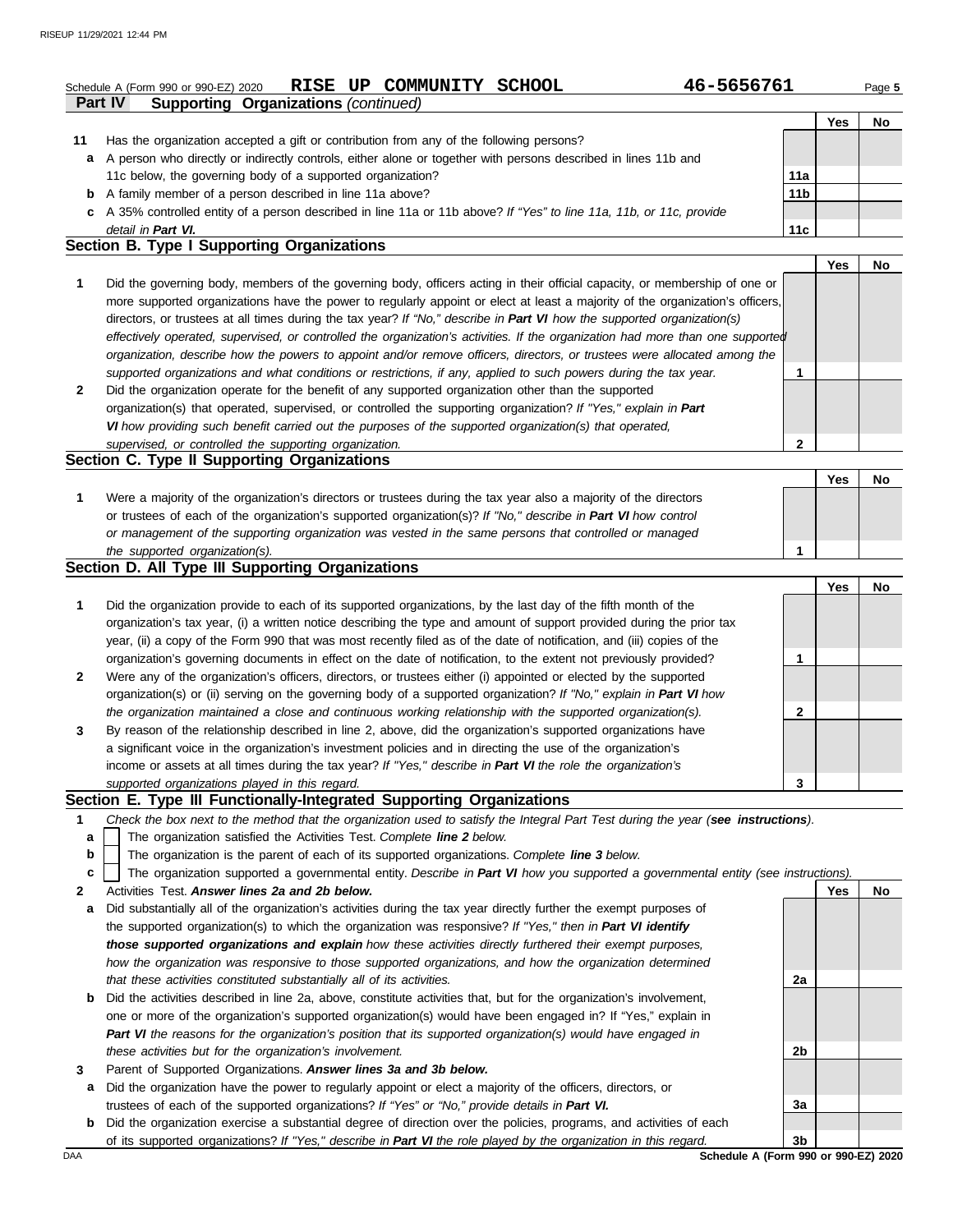### **Part V Type III Non-Functionally Integrated 509(a)(3) Supporting Organizations Schedule A (Form 990 or 990-EZ) 2020 RISE UP COMMUNITY SCHOOL 46-5656761** Page 6 **1** Check here if the organization satisfied the Integral Part Test as a qualifying trust on Nov. 20, 1970 (*explain in Part VI*). **See instructions.** All other Type III non-functionally integrated supporting organizations must complete Sections A through E. **1** Net short-term capital gain **2 3 4** Add lines 1 through 3. **5** Depreciation and depletion **6** Portion of operating expenses paid or incurred for production or collection of **7 8 Adjusted Net Income** (subtract lines 5, 6, and 7 from line 4) **1** Aggregate fair market value of all non-exempt-use assets (see **Section A – Adjusted Net Income** Recoveries of prior-year distributions Other gross income (see instructions) gross income or for management, conservation, or maintenance of property held for production of income (see instructions) Other expenses (see instructions) **Section B – Minimum Asset Amount** instructions for short tax year or assets held for part of year): **a** Average monthly value of securities **b** Average monthly cash balances **c** Fair market value of other non-exempt-use assets **d Total** (add lines 1a, 1b, and 1c) **e Discount** claimed for blockage or other factors *(explain in detail in Part VI)*: **8 Minimum Asset Amount** (add line 7 to line 6) **7 6** Multiply line 5 by 0.035. **5 4** Cash deemed held for exempt use. Enter 0.015 of line 3 (for greater amount, **3** Subtract line 2 from line 1d. **2** Acquisition indebtedness applicable to non-exempt-use assets see instructions). Net value of non-exempt-use assets (subtract line 4 from line 3) Recoveries of prior-year distributions **Section C – Distributable Amount 6 Distributable Amount.** Subtract line 5 from line 4, unless subject to **5** Income tax imposed in prior year **4** Enter greater of line 2 or line 3. **3 2** Enter 0.85 of line 1. **1** Adjusted net income for prior year (from Section A, line 8, column A) Minimum asset amount for prior year (from Section B, line 8, column A) emergency temporary reduction (see instructions). **8 7 6 5 4 3 2 1** (A) Prior Year (B) Current Year (optional) (optional) (B) Current Year (A) Prior Year **1a 1b 1c 1d 2 3 4 5 6 7 8 3 2 1 6 5 4** Current Year

**7** (see instructions). Check here if the current year is the organization's first as a non-functionally integrated Type III supporting organization

**Schedule A (Form 990 or 990-EZ) 2020**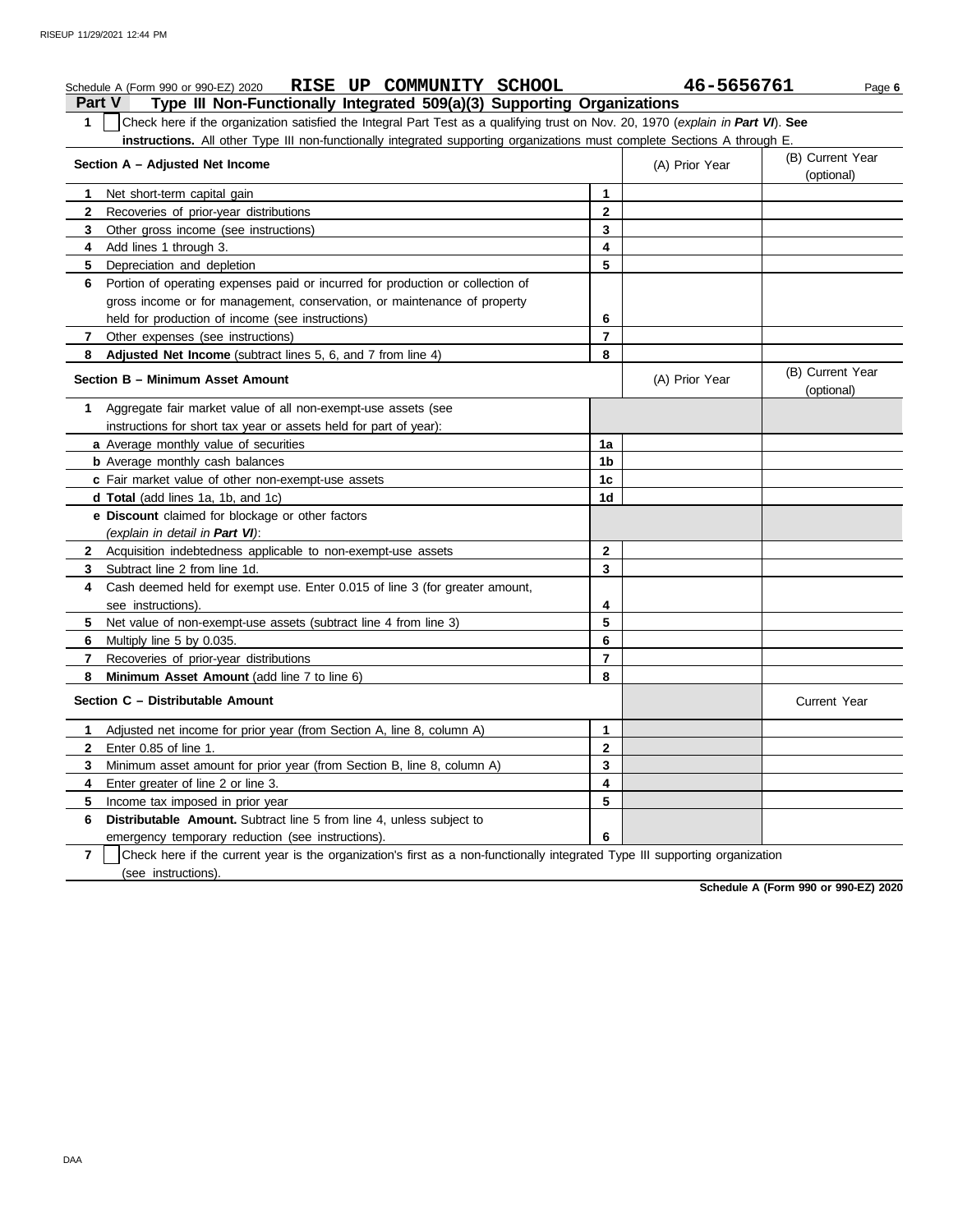| Part V       | RISE UP COMMUNITY SCHOOL<br>Schedule A (Form 990 or 990-EZ) 2020<br>Type III Non-Functionally Integrated 509(a)(3) Supporting Organizations (continued) |                             | 46-5656761                            | Page 7                                  |
|--------------|---------------------------------------------------------------------------------------------------------------------------------------------------------|-----------------------------|---------------------------------------|-----------------------------------------|
|              | Section D - Distributions                                                                                                                               |                             |                                       | <b>Current Year</b>                     |
| 1.           | Amounts paid to supported organizations to accomplish exempt purposes                                                                                   |                             |                                       |                                         |
| $\mathbf{2}$ | Amounts paid to perform activity that directly furthers exempt purposes of supported                                                                    |                             |                                       |                                         |
|              | organizations, in excess of income from activity                                                                                                        |                             |                                       |                                         |
| 3            | Administrative expenses paid to accomplish exempt purposes of supported organizations                                                                   |                             |                                       |                                         |
| 4            | Amounts paid to acquire exempt-use assets                                                                                                               |                             |                                       |                                         |
| 5            | Qualified set-aside amounts (prior IRS approval required-provide details in Part VI)                                                                    |                             |                                       |                                         |
| 6            | Other distributions (describe in Part VI). See instructions.                                                                                            |                             |                                       |                                         |
| 7            | Total annual distributions. Add lines 1 through 6.                                                                                                      |                             |                                       |                                         |
| 8            | Distributions to attentive supported organizations to which the organization is responsive                                                              |                             |                                       |                                         |
|              | (provide details in Part VI). See instructions.                                                                                                         |                             |                                       |                                         |
| 9            | Distributable amount for 2020 from Section C, line 6                                                                                                    |                             |                                       |                                         |
| 10           | Line 8 amount divided by line 9 amount                                                                                                                  |                             |                                       |                                         |
|              |                                                                                                                                                         | (i)                         | (ii)                                  | (iii)                                   |
|              | <b>Section E - Distribution Allocations (see instructions)</b>                                                                                          | <b>Excess Distributions</b> | <b>Underdistributions</b><br>Pre-2020 | <b>Distributable</b><br>Amount for 2020 |
| 1            | Distributable amount for 2020 from Section C. line 6                                                                                                    |                             |                                       |                                         |
| $\mathbf{2}$ | Underdistributions, if any, for years prior to 2020                                                                                                     |                             |                                       |                                         |
|              | (reasonable cause required-explain in Part VI). See                                                                                                     |                             |                                       |                                         |
|              | instructions.                                                                                                                                           |                             |                                       |                                         |
| 3.           | Excess distributions carryover, if any, to 2020                                                                                                         |                             |                                       |                                         |
|              |                                                                                                                                                         |                             |                                       |                                         |
|              |                                                                                                                                                         |                             |                                       |                                         |
|              | <b>c</b> From 2017                                                                                                                                      |                             |                                       |                                         |
|              |                                                                                                                                                         |                             |                                       |                                         |
|              |                                                                                                                                                         |                             |                                       |                                         |
|              | f Total of lines 3a through 3e                                                                                                                          |                             |                                       |                                         |
|              | g Applied to underdistributions of prior years                                                                                                          |                             |                                       |                                         |
|              | h Applied to 2020 distributable amount                                                                                                                  |                             |                                       |                                         |
|              | <i>i</i> Carryover from 2015 not applied (see instructions)                                                                                             |                             |                                       |                                         |
|              | Remainder. Subtract lines 3g, 3h, and 3i from line 3f.                                                                                                  |                             |                                       |                                         |
| 4            | Distributions for 2020 from                                                                                                                             |                             |                                       |                                         |
|              | \$<br>Section D, line 7:                                                                                                                                |                             |                                       |                                         |
|              | a Applied to underdistributions of prior years                                                                                                          |                             |                                       |                                         |
|              | <b>b</b> Applied to 2020 distributable amount                                                                                                           |                             |                                       |                                         |
|              | <b>c</b> Remainder. Subtract lines 4a and 4b from line 4.                                                                                               |                             |                                       |                                         |
| 5            | Remaining underdistributions for years prior to 2020, if                                                                                                |                             |                                       |                                         |
|              | any. Subtract lines 3g and 4a from line 2. For result                                                                                                   |                             |                                       |                                         |
|              | greater than zero, explain in Part VI. See instructions.                                                                                                |                             |                                       |                                         |
| 6            | Remaining underdistributions for 2020 Subtract lines 3h                                                                                                 |                             |                                       |                                         |
|              | and 4b from line 1. For result greater than zero, explain in                                                                                            |                             |                                       |                                         |
|              | Part VI. See instructions.                                                                                                                              |                             |                                       |                                         |
| 7            | Excess distributions carryover to 2021. Add lines 3j<br>and 4c.                                                                                         |                             |                                       |                                         |
| 8            | Breakdown of line 7:                                                                                                                                    |                             |                                       |                                         |
|              |                                                                                                                                                         |                             |                                       |                                         |
|              |                                                                                                                                                         |                             |                                       |                                         |
|              |                                                                                                                                                         |                             |                                       |                                         |
|              | d Excess from 2019                                                                                                                                      |                             |                                       |                                         |
|              | e Excess from 2020                                                                                                                                      |                             |                                       |                                         |

**Schedule A (Form 990 or 990-EZ) 2020**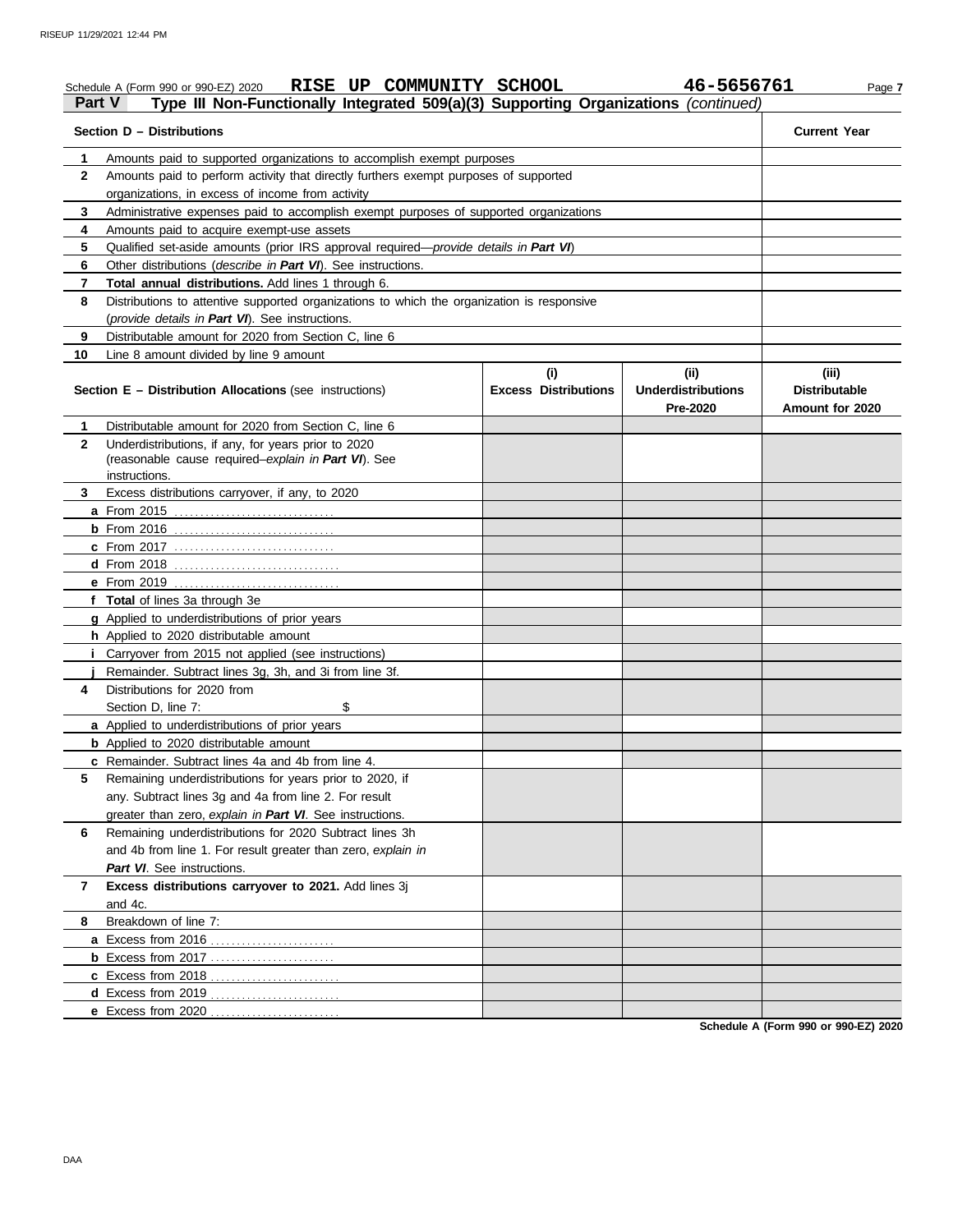|         | Schedule A (Form 990 or 990-EZ) 2020 | RISE UP COMMUNITY SCHOOL | 46-5656761                                                                                                                                                                                                                                                                                                                                                                                                                                                                                                                                                                                  | Page 8 |
|---------|--------------------------------------|--------------------------|---------------------------------------------------------------------------------------------------------------------------------------------------------------------------------------------------------------------------------------------------------------------------------------------------------------------------------------------------------------------------------------------------------------------------------------------------------------------------------------------------------------------------------------------------------------------------------------------|--------|
| Part VI |                                      |                          | Supplemental Information. Provide the explanations required by Part II, line 10; Part II, line 17a or 17b; Part<br>III, line 12; Part IV, Section A, lines 1, 2, 3b, 3c, 4b, 4c, 5a, 6, 9a, 9b, 9c, 11a, 11b, and 11c; Part IV, Section<br>B, lines 1 and 2; Part IV, Section C, line 1; Part IV, Section D, lines 2 and 3; Part IV, Section E, lines 1c, 2a, 2b,<br>3a, and 3b; Part V, line 1; Part V, Section B, line 1e; Part V, Section D, lines 5, 6, and 8; and Part V, Section E,<br>lines 2, 5, and 6. Also complete this part for any additional information. (See instructions.) |        |
|         |                                      |                          |                                                                                                                                                                                                                                                                                                                                                                                                                                                                                                                                                                                             |        |
|         |                                      |                          |                                                                                                                                                                                                                                                                                                                                                                                                                                                                                                                                                                                             |        |
|         |                                      |                          |                                                                                                                                                                                                                                                                                                                                                                                                                                                                                                                                                                                             |        |
|         |                                      |                          |                                                                                                                                                                                                                                                                                                                                                                                                                                                                                                                                                                                             |        |
|         |                                      |                          |                                                                                                                                                                                                                                                                                                                                                                                                                                                                                                                                                                                             |        |
|         |                                      |                          |                                                                                                                                                                                                                                                                                                                                                                                                                                                                                                                                                                                             |        |
|         |                                      |                          |                                                                                                                                                                                                                                                                                                                                                                                                                                                                                                                                                                                             |        |
|         |                                      |                          |                                                                                                                                                                                                                                                                                                                                                                                                                                                                                                                                                                                             |        |
|         |                                      |                          |                                                                                                                                                                                                                                                                                                                                                                                                                                                                                                                                                                                             |        |
|         |                                      |                          |                                                                                                                                                                                                                                                                                                                                                                                                                                                                                                                                                                                             |        |
|         |                                      |                          |                                                                                                                                                                                                                                                                                                                                                                                                                                                                                                                                                                                             |        |
|         |                                      |                          |                                                                                                                                                                                                                                                                                                                                                                                                                                                                                                                                                                                             |        |
|         |                                      |                          |                                                                                                                                                                                                                                                                                                                                                                                                                                                                                                                                                                                             |        |
|         |                                      |                          |                                                                                                                                                                                                                                                                                                                                                                                                                                                                                                                                                                                             |        |
|         |                                      |                          |                                                                                                                                                                                                                                                                                                                                                                                                                                                                                                                                                                                             |        |
|         |                                      |                          |                                                                                                                                                                                                                                                                                                                                                                                                                                                                                                                                                                                             |        |
|         |                                      |                          |                                                                                                                                                                                                                                                                                                                                                                                                                                                                                                                                                                                             |        |
|         |                                      |                          |                                                                                                                                                                                                                                                                                                                                                                                                                                                                                                                                                                                             |        |
|         |                                      |                          |                                                                                                                                                                                                                                                                                                                                                                                                                                                                                                                                                                                             |        |
|         |                                      |                          |                                                                                                                                                                                                                                                                                                                                                                                                                                                                                                                                                                                             |        |
|         |                                      |                          |                                                                                                                                                                                                                                                                                                                                                                                                                                                                                                                                                                                             |        |
|         |                                      |                          |                                                                                                                                                                                                                                                                                                                                                                                                                                                                                                                                                                                             |        |
|         |                                      |                          |                                                                                                                                                                                                                                                                                                                                                                                                                                                                                                                                                                                             |        |
|         |                                      |                          |                                                                                                                                                                                                                                                                                                                                                                                                                                                                                                                                                                                             |        |
|         |                                      |                          |                                                                                                                                                                                                                                                                                                                                                                                                                                                                                                                                                                                             |        |
|         |                                      |                          |                                                                                                                                                                                                                                                                                                                                                                                                                                                                                                                                                                                             |        |
|         |                                      |                          |                                                                                                                                                                                                                                                                                                                                                                                                                                                                                                                                                                                             |        |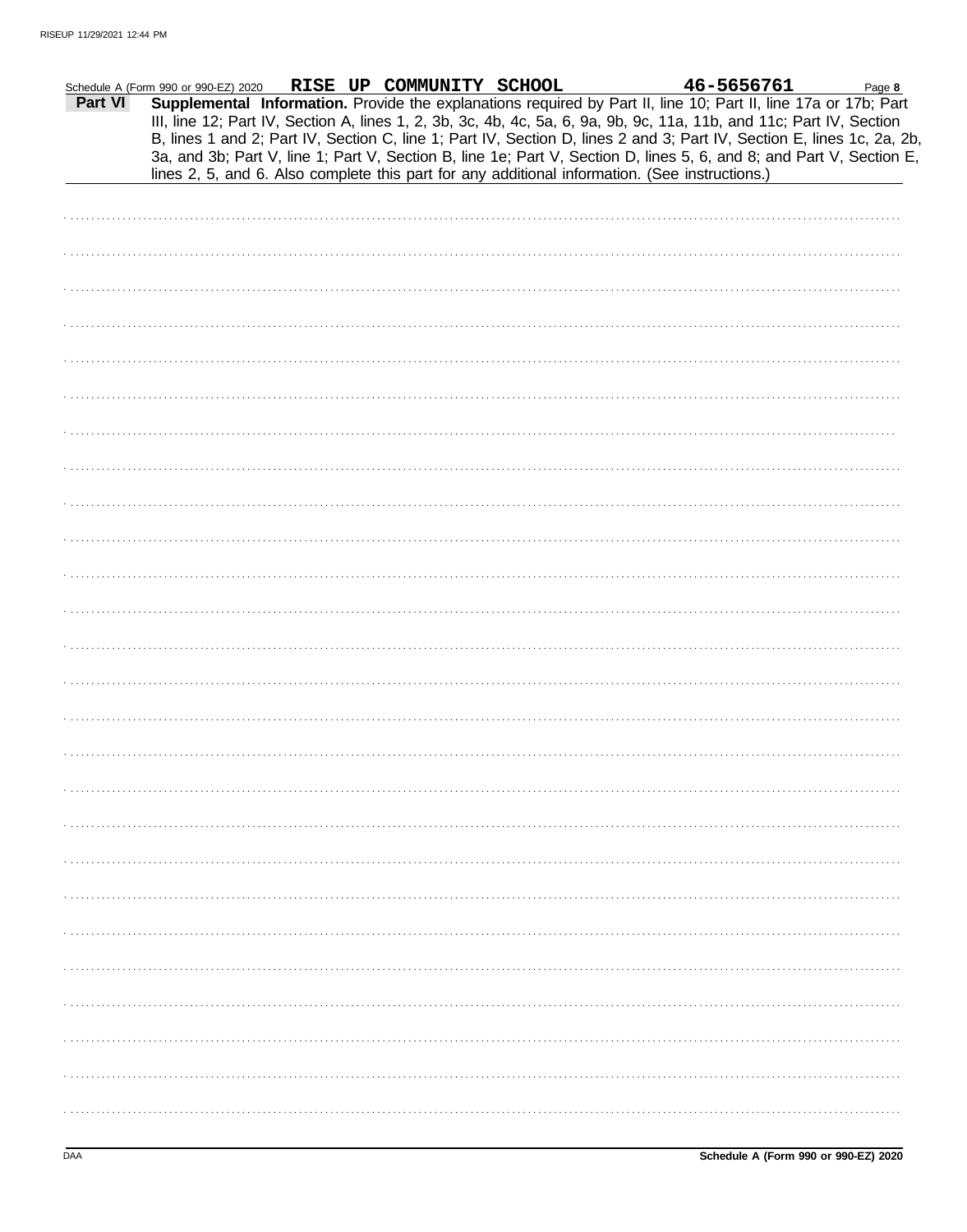| <b>Schedule B</b><br>(Form 990, 990-EZ,<br>or 990-PF)<br>Department of the Treasury<br>Internal Revenue Service | OMB No. 1545-0047<br>2020                         |            |  |  |  |  |  |
|-----------------------------------------------------------------------------------------------------------------|---------------------------------------------------|------------|--|--|--|--|--|
| Employer identification number<br>Name of the organization                                                      |                                                   |            |  |  |  |  |  |
| <b>RISE</b><br>UP<br>Organization type (check one):                                                             | <b>SCHOOL</b><br>COMMUNITY                        | 46-5656761 |  |  |  |  |  |
| Filers of:<br>Section:                                                                                          |                                                   |            |  |  |  |  |  |
| Form 990 or 990-EZ                                                                                              | X <br>3.<br>(enter number) organization<br>501(c) |            |  |  |  |  |  |

|             | 4947(a)(1) nonexempt charitable trust not treated as a private foundation |
|-------------|---------------------------------------------------------------------------|
|             | 527 political organization                                                |
| Form 990-PF | 501(c)(3) exempt private foundation                                       |
|             | 4947(a)(1) nonexempt charitable trust treated as a private foundation     |
|             | 501(c)(3) taxable private foundation                                      |
|             |                                                                           |

Check if your organization is covered by the **General Rule** or a **Special Rule. Note:** Only a section 501(c)(7), (8), or (10) organization can check boxes for both the General Rule and a Special Rule. See instructions.

## **General Rule**

For an organization filing Form 990, 990-EZ, or 990-PF that received, during the year, contributions totaling \$5,000 **X** or more (in money or property) from any one contributor. Complete Parts I and II. See instructions for determining a contributor's total contributions.

### **Special Rules**

For an organization described in section 501(c)(3) filing Form 990 or 990-EZ that met the  $33^{1/3\%}$  support test of the regulations under sections 509(a)(1) and 170(b)(1)(A)(vi), that checked Schedule A (Form 990 or 990-EZ), Part II, line 13, 16a, or 16b, and that received from any one contributor, during the year, total contributions of the greater of **(1)** \$5,000; or **(2)** 2% of the amount on (i) Form 990, Part VIII, line 1h; or (ii) Form 990-EZ, line 1. Complete Parts I and II.

literary, or educational purposes, or for the prevention of cruelty to children or animals. Complete Parts I (entering For an organization described in section 501(c)(7), (8), or (10) filing Form 990 or 990-EZ that received from any one contributor, during the year, total contributions of more than \$1,000 *exclusively* for religious, charitable, scientific, "N/A" in column (b) instead of the contributor name and address), II, and III.

For an organization described in section 501(c)(7), (8), or (10) filing Form 990 or 990-EZ that received from any one contributor, during the year, contributions *exclusively* for religious, charitable, etc., purposes, but no such contributions totaled more than \$1,000. If this box is checked, enter here the total contributions that were received during the year for an *exclusively* religious, charitable, etc., purpose. Don't complete any of the parts unless the **General Rule** applies to this organization because it received *nonexclusively* religious, charitable, etc., contributions totaling \$5,000 or more during the year . . . . . . . . . . . . . . . . . . . . . . . . . . . . . . . . . . . . . . . . . . . . . . . . . . . . . . . . . . . . . . . . . . . . . . . . . . . .  $\triangleright$  \$

990-EZ, or 990-PF), but it **must** answer "No" on Part IV, line 2, of its Form 990; or check the box on line H of its Form 990-EZ or on its Form 990-PF, Part I, line 2, to certify that it doesn't meet the filing requirements of Schedule B (Form 990, 990-EZ, or 990-PF). **Caution:** An organization that isn't covered by the General Rule and/or the Special Rules doesn't file Schedule B (Form 990,

**For Paperwork Reduction Act Notice, see the instructions for Form 990, 990-EZ, or 990-PF.**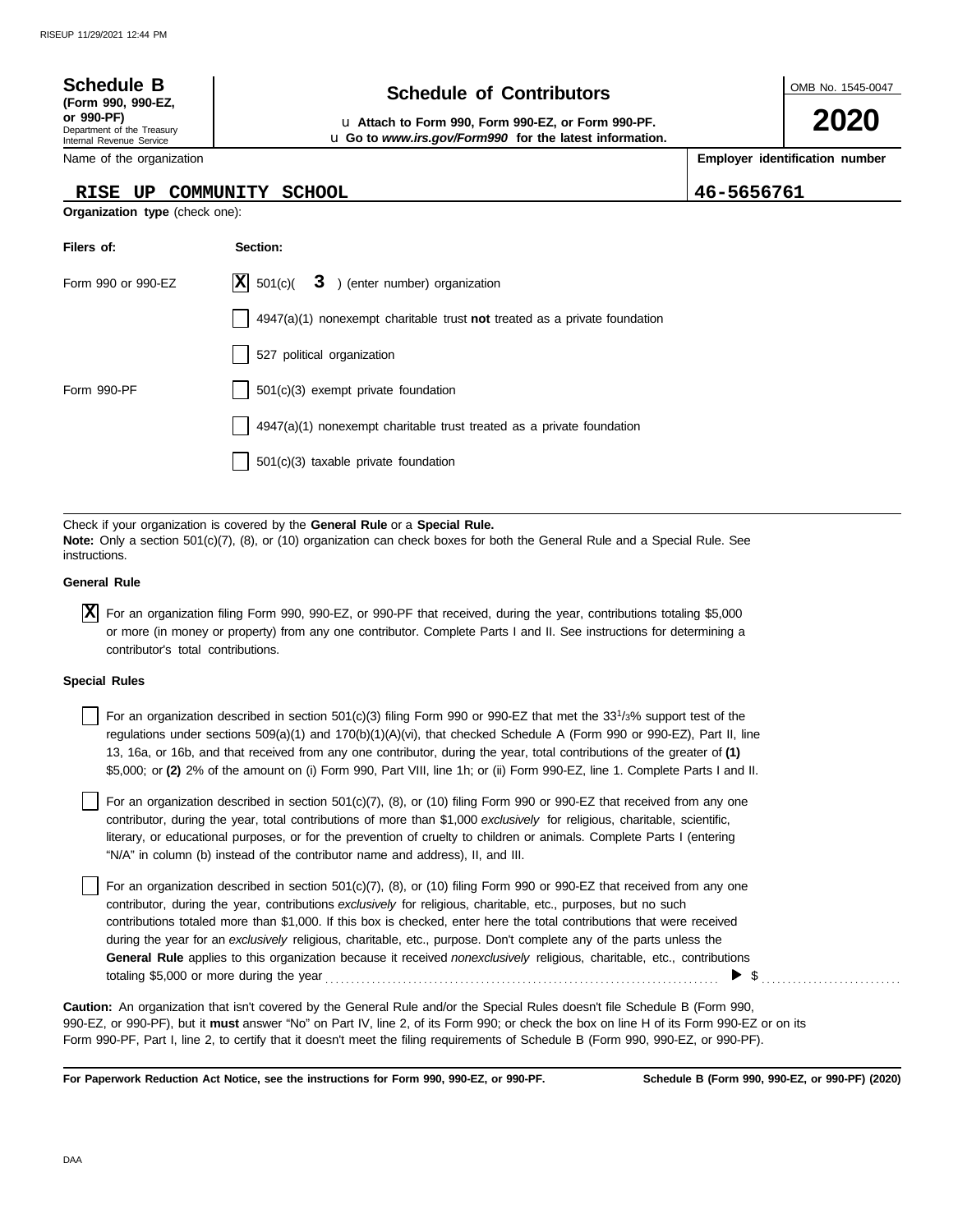|               | Schedule B (Form 990, 990-EZ, or 990-PF) (2020)                                                       |                                   | Page 1 of 1<br>Page 2                                                                          |
|---------------|-------------------------------------------------------------------------------------------------------|-----------------------------------|------------------------------------------------------------------------------------------------|
|               | Name of organization<br>RISE UP COMMUNITY SCHOOL                                                      |                                   | Employer identification number<br>46-5656761                                                   |
| Part I        | <b>Contributors</b> (see instructions). Use duplicate copies of Part I if additional space is needed. |                                   |                                                                                                |
| (a)<br>No.    | (b)<br>Name, address, and ZIP + 4                                                                     | (c)<br><b>Total contributions</b> | (d)<br>Type of contribution                                                                    |
| 1             | Caring for Denver Foundation<br>1035 Osage Street, 8th Floor<br>CO 80204<br>Denver                    | $$3$ 66,625                       | X<br>Person<br>Payroll<br><b>Noncash</b><br>(Complete Part II for<br>noncash contributions.)   |
| (a)<br>No.    | (b)<br>Name, address, and ZIP + 4                                                                     | (c)<br><b>Total contributions</b> | (d)<br>Type of contribution                                                                    |
| 2             | PB and K Family Foundation<br>1157 Coast Village Road, Suite A<br>CA 93108<br>Montecito               | 10,540<br>$\mathsf{\$}$           | X<br>Person<br>Payroll<br><b>Noncash</b><br>(Complete Part II for<br>noncash contributions.)   |
| (a)<br>No.    | (b)<br>Name, address, and ZIP + 4                                                                     | (c)<br><b>Total contributions</b> | (d)<br>Type of contribution                                                                    |
| $\frac{3}{2}$ | Nonprofit Emergency Relief Fund<br>101 W Colfax Avenue, Suite 850<br>CO 80202<br>Denver               | 15,000<br>$\$\ldots$              | x<br>Person<br>Payroll<br><b>Noncash</b><br>(Complete Part II for<br>noncash contributions.)   |
| (a)<br>No.    | (b)<br>Name, address, and ZIP + 4                                                                     | (c)<br><b>Total contributions</b> | (d)<br>Type of contribution                                                                    |
|               |                                                                                                       | \$                                | Person<br><b>Payroll</b><br><b>Noncash</b><br>(Complete Part II for<br>noncash contributions.) |
| (a)<br>No.    | (b)<br>Name, address, and ZIP + 4                                                                     | (c)<br><b>Total contributions</b> | (d)<br>Type of contribution                                                                    |
|               |                                                                                                       | \$                                | Person<br>Payroll<br><b>Noncash</b><br>(Complete Part II for<br>noncash contributions.)        |
| (a)<br>No.    | (b)<br>Name, address, and ZIP + 4                                                                     | (c)<br><b>Total contributions</b> | (d)<br>Type of contribution                                                                    |
|               |                                                                                                       | \$                                | Person<br><b>Payroll</b><br><b>Noncash</b><br>(Complete Part II for<br>noncash contributions.) |

**Schedule B (Form 990, 990-EZ, or 990-PF) (2020)**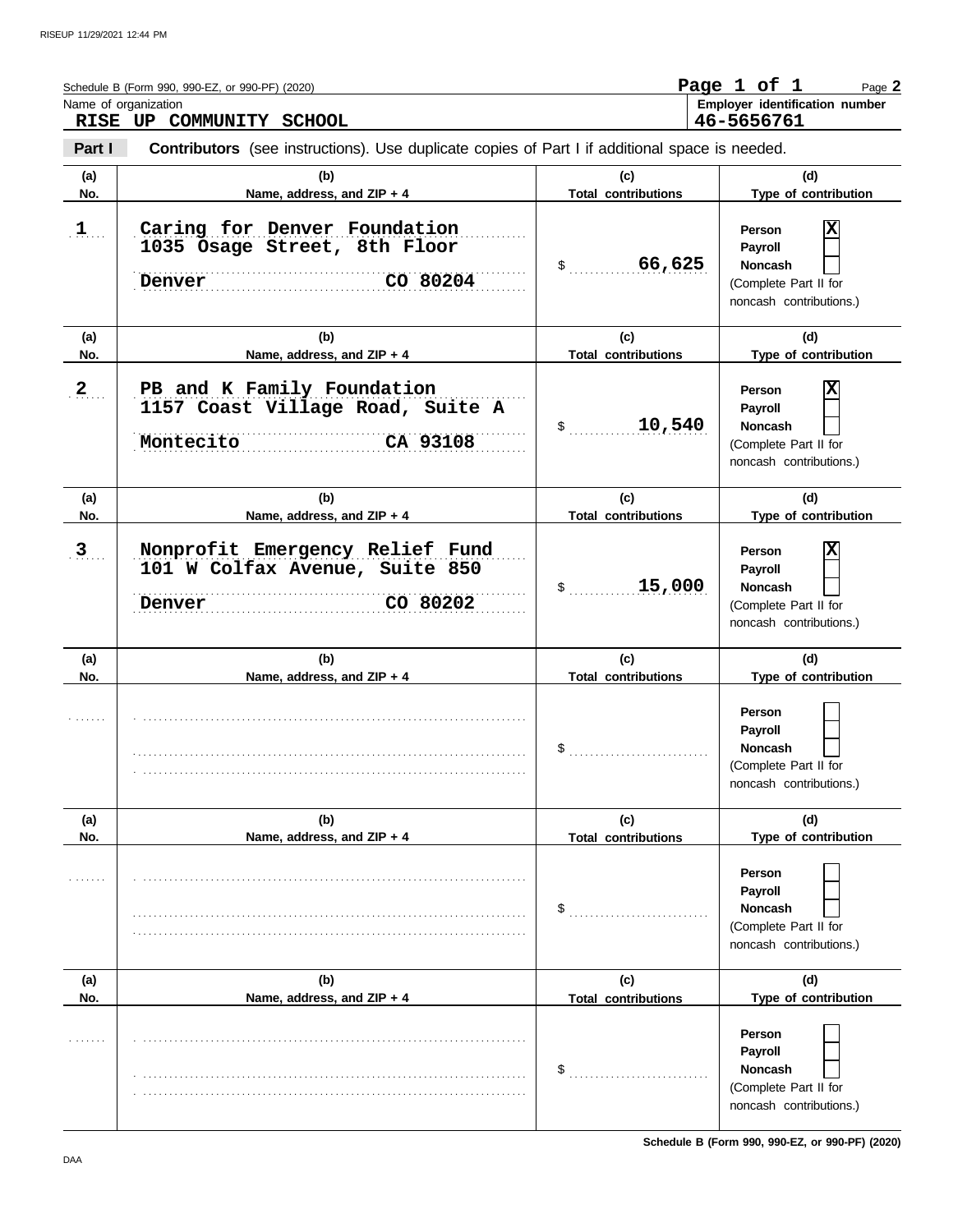|    | <b>SCHEDULE D</b>                         | Supplemental Financial Statements<br>u Complete if the organization answered "Yes" on Form 990,                                                                                            |                       |                                                    |                                | OMB No. 1545-0047               |
|----|-------------------------------------------|--------------------------------------------------------------------------------------------------------------------------------------------------------------------------------------------|-----------------------|----------------------------------------------------|--------------------------------|---------------------------------|
|    | (Form 990)                                | Part IV, line 6, 7, 8, 9, 10, 11a, 11b, 11c, 11d, 11e, 11f, 12a, or 12b.                                                                                                                   |                       |                                                    |                                |                                 |
|    | Department of the Treasury                |                                                                                                                                                                                            | u Attach to Form 990. |                                                    |                                | <b>Open to Public</b>           |
|    | Internal Revenue Service                  | u Go to www.irs.gov/Form990 for instructions and the latest information.                                                                                                                   |                       |                                                    |                                | Inspection                      |
|    | Name of the organization                  |                                                                                                                                                                                            |                       |                                                    | Employer identification number |                                 |
|    | <b>RISE</b>                               | UP COMMUNITY SCHOOL                                                                                                                                                                        |                       |                                                    | 46-5656761                     |                                 |
|    | Part I                                    | Organizations Maintaining Donor Advised Funds or Other Similar Funds or Accounts.                                                                                                          |                       |                                                    |                                |                                 |
|    |                                           | Complete if the organization answered "Yes" on Form 990, Part IV, line 6.                                                                                                                  |                       |                                                    |                                |                                 |
|    |                                           |                                                                                                                                                                                            |                       | (a) Donor advised funds                            |                                | (b) Funds and other accounts    |
| 1  |                                           |                                                                                                                                                                                            |                       |                                                    |                                |                                 |
| 2  |                                           | Aggregate value of contributions to (during year)                                                                                                                                          |                       |                                                    |                                |                                 |
| 3  |                                           |                                                                                                                                                                                            |                       |                                                    |                                |                                 |
| 4  |                                           |                                                                                                                                                                                            |                       |                                                    |                                |                                 |
| 5  |                                           | Did the organization inform all donors and donor advisors in writing that the assets held in donor advised                                                                                 |                       |                                                    |                                |                                 |
|    |                                           |                                                                                                                                                                                            |                       |                                                    |                                | Yes<br>No                       |
| 6  |                                           | Did the organization inform all grantees, donors, and donor advisors in writing that grant funds can be used                                                                               |                       |                                                    |                                |                                 |
|    |                                           | only for charitable purposes and not for the benefit of the donor or donor advisor, or for any other purpose                                                                               |                       |                                                    |                                |                                 |
|    | Part II                                   | <b>Conservation Easements.</b>                                                                                                                                                             |                       |                                                    |                                | <b>Yes</b><br>No.               |
|    |                                           | Complete if the organization answered "Yes" on Form 990, Part IV, line 7.                                                                                                                  |                       |                                                    |                                |                                 |
| 1. |                                           | Purpose(s) of conservation easements held by the organization (check all that apply).                                                                                                      |                       |                                                    |                                |                                 |
|    |                                           | Preservation of land for public use (for example, recreation or education                                                                                                                  |                       | Preservation of a historically important land area |                                |                                 |
|    | Protection of natural habitat             |                                                                                                                                                                                            |                       | Preservation of a certified historic structure     |                                |                                 |
|    | Preservation of open space                |                                                                                                                                                                                            |                       |                                                    |                                |                                 |
| 2  |                                           | Complete lines 2a through 2d if the organization held a qualified conservation contribution in the form of a conservation                                                                  |                       |                                                    |                                |                                 |
|    | easement on the last day of the tax year. |                                                                                                                                                                                            |                       |                                                    |                                | Held at the End of the Tax Year |
| a  |                                           |                                                                                                                                                                                            |                       |                                                    | 2a                             |                                 |
| b  |                                           |                                                                                                                                                                                            |                       |                                                    | 2b                             |                                 |
| C  |                                           | Number of conservation easements on a certified historic structure included in (a) [11] Number of conservation easements on a certified historic structure included in (a)                 |                       |                                                    | 2c                             |                                 |
| d  |                                           | Number of conservation easements included in (c) acquired after 7/25/06, and not on a                                                                                                      |                       |                                                    |                                |                                 |
|    |                                           |                                                                                                                                                                                            |                       |                                                    | 2d                             |                                 |
| 3  |                                           | Number of conservation easements modified, transferred, released, extinguished, or terminated by the organization during the                                                               |                       |                                                    |                                |                                 |
|    | tax year $\mathbf{u}$                     |                                                                                                                                                                                            |                       |                                                    |                                |                                 |
|    |                                           | Number of states where property subject to conservation easement is located u                                                                                                              |                       |                                                    |                                |                                 |
| 5  |                                           | Does the organization have a written policy regarding the periodic monitoring, inspection, handling of                                                                                     |                       |                                                    |                                |                                 |
|    |                                           | violations, and enforcement of the conservation easements it holds?                                                                                                                        |                       |                                                    |                                | Yes<br>No                       |
| 6  |                                           | Staff and volunteer hours devoted to monitoring, inspecting, handling of violations, and enforcing conservation easements during the year                                                  |                       |                                                    |                                |                                 |
|    | $\mathbf{u}$                              |                                                                                                                                                                                            |                       |                                                    |                                |                                 |
| 7  |                                           | Amount of expenses incurred in monitoring, inspecting, handling of violations, and enforcing conservation easements during the year                                                        |                       |                                                    |                                |                                 |
|    |                                           |                                                                                                                                                                                            |                       |                                                    |                                |                                 |
| 8  |                                           | Does each conservation easement reported on line 2(d) above satisfy the requirements of section 170(h)(4)(B)(i)                                                                            |                       |                                                    |                                |                                 |
|    |                                           |                                                                                                                                                                                            |                       |                                                    |                                | Yes<br>No                       |
| 9  |                                           | In Part XIII, describe how the organization reports conservation easements in its revenue and expense statement and                                                                        |                       |                                                    |                                |                                 |
|    |                                           | balance sheet, and include, if applicable, the text of the footnote to the organization's financial statements that describes the<br>organization's accounting for conservation easements. |                       |                                                    |                                |                                 |
|    | Part III                                  | Organizations Maintaining Collections of Art, Historical Treasures, or Other Similar Assets.                                                                                               |                       |                                                    |                                |                                 |
|    |                                           | Complete if the organization answered "Yes" on Form 990, Part IV, line 8.                                                                                                                  |                       |                                                    |                                |                                 |
|    |                                           | 1a If the organization elected, as permitted under FASB ASC 958, not to report in its revenue statement and balance sheet works                                                            |                       |                                                    |                                |                                 |
|    |                                           | of art, historical treasures, or other similar assets held for public exhibition, education, or research in furtherance of public                                                          |                       |                                                    |                                |                                 |
|    |                                           | service, provide in Part XIII the text of the footnote to its financial statements that describes these items.                                                                             |                       |                                                    |                                |                                 |
|    |                                           | <b>b</b> If the organization elected, as permitted under FASB ASC 958, to report in its revenue statement and balance sheet works of                                                       |                       |                                                    |                                |                                 |
|    |                                           | art, historical treasures, or other similar assets held for public exhibition, education, or research in furtherance of public service,                                                    |                       |                                                    |                                |                                 |
|    |                                           | provide the following amounts relating to these items:                                                                                                                                     |                       |                                                    |                                |                                 |
|    |                                           |                                                                                                                                                                                            |                       |                                                    |                                |                                 |
|    |                                           |                                                                                                                                                                                            |                       |                                                    |                                |                                 |
| 2  |                                           | If the organization received or held works of art, historical treasures, or other similar assets for financial gain, provide the                                                           |                       |                                                    |                                |                                 |
|    |                                           | following amounts required to be reported under FASB ASC 958 relating to these items:                                                                                                      |                       |                                                    |                                |                                 |
|    |                                           |                                                                                                                                                                                            |                       |                                                    |                                |                                 |
|    |                                           |                                                                                                                                                                                            |                       |                                                    |                                |                                 |

**For Paperwork Reduction Act Notice, see the Instructions for Form 990.**<br><sub>DAA</sub>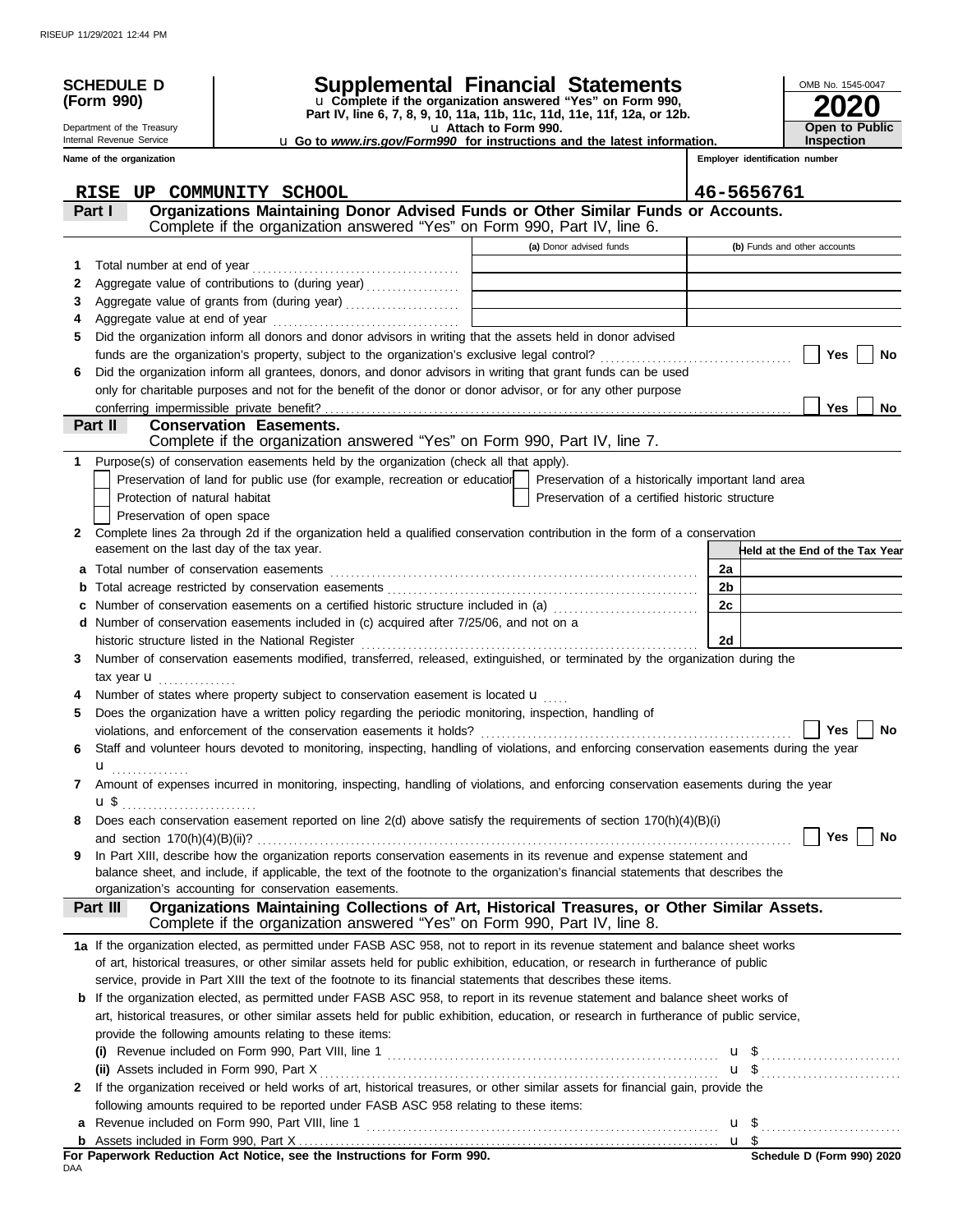|          | Schedule D (Form 990) 2020 RISE UP COMMUNITY SCHOOL                                                                                                                                                                            |                         |                          |                         | 46-5656761      |                      | Page 2              |  |  |  |
|----------|--------------------------------------------------------------------------------------------------------------------------------------------------------------------------------------------------------------------------------|-------------------------|--------------------------|-------------------------|-----------------|----------------------|---------------------|--|--|--|
| Part III | Organizations Maintaining Collections of Art, Historical Treasures, or Other Similar Assets (continued)                                                                                                                        |                         |                          |                         |                 |                      |                     |  |  |  |
| 3.       | Using the organization's acquisition, accession, and other records, check any of the following that make significant use of its<br>collection items (check all that apply):                                                    |                         |                          |                         |                 |                      |                     |  |  |  |
| a        | Public exhibition                                                                                                                                                                                                              | d                       | Loan or exchange program |                         |                 |                      |                     |  |  |  |
| b        | Scholarly research                                                                                                                                                                                                             | e                       |                          |                         |                 |                      |                     |  |  |  |
| C        | Preservation for future generations                                                                                                                                                                                            |                         |                          |                         |                 |                      |                     |  |  |  |
|          | Provide a description of the organization's collections and explain how they further the organization's exempt purpose in Part                                                                                                 |                         |                          |                         |                 |                      |                     |  |  |  |
|          | XIII.                                                                                                                                                                                                                          |                         |                          |                         |                 |                      |                     |  |  |  |
| 5.       | During the year, did the organization solicit or receive donations of art, historical treasures, or other similar                                                                                                              |                         |                          |                         |                 |                      |                     |  |  |  |
|          |                                                                                                                                                                                                                                |                         |                          |                         |                 |                      | Yes<br>No           |  |  |  |
|          | <b>Part IV</b><br><b>Escrow and Custodial Arrangements.</b>                                                                                                                                                                    |                         |                          |                         |                 |                      |                     |  |  |  |
|          | Complete if the organization answered "Yes" on Form 990, Part IV, line 9, or reported an amount on Form<br>990, Part X, line 21.                                                                                               |                         |                          |                         |                 |                      |                     |  |  |  |
|          | 1a Is the organization an agent, trustee, custodian or other intermediary for contributions or other assets not                                                                                                                |                         |                          |                         |                 |                      |                     |  |  |  |
|          |                                                                                                                                                                                                                                |                         |                          |                         |                 |                      | Yes<br>No           |  |  |  |
|          | <b>b</b> If "Yes," explain the arrangement in Part XIII and complete the following table:                                                                                                                                      |                         |                          |                         |                 |                      |                     |  |  |  |
|          |                                                                                                                                                                                                                                |                         |                          |                         |                 |                      | Amount              |  |  |  |
|          | c Beginning balance encourance and a series of the series of the series of the series of the series of the series of the series of the series of the series of the series of the series of the series of the series of the ser |                         |                          |                         |                 | 1c                   |                     |  |  |  |
|          |                                                                                                                                                                                                                                |                         |                          |                         |                 | 1d                   |                     |  |  |  |
|          |                                                                                                                                                                                                                                |                         |                          |                         |                 | 1e                   |                     |  |  |  |
| Ť.       |                                                                                                                                                                                                                                |                         |                          |                         |                 | 1f                   |                     |  |  |  |
|          | 2a Did the organization include an amount on Form 990, Part X, line 21, for escrow or custodial account liability?                                                                                                             |                         |                          |                         |                 |                      | Yes<br>No           |  |  |  |
|          |                                                                                                                                                                                                                                |                         |                          |                         |                 |                      |                     |  |  |  |
|          | <b>Endowment Funds.</b><br><b>Part V</b>                                                                                                                                                                                       |                         |                          |                         |                 |                      |                     |  |  |  |
|          | Complete if the organization answered "Yes" on Form 990, Part IV, line 10.                                                                                                                                                     |                         |                          |                         |                 |                      |                     |  |  |  |
|          |                                                                                                                                                                                                                                | (a) Current year        | (b) Prior year           | (c) Two years back      |                 | (d) Three years back | (e) Four years back |  |  |  |
|          | 1a Beginning of year balance                                                                                                                                                                                                   |                         |                          |                         |                 |                      |                     |  |  |  |
|          |                                                                                                                                                                                                                                |                         |                          |                         |                 |                      |                     |  |  |  |
|          | c Net investment earnings, gains, and                                                                                                                                                                                          |                         |                          |                         |                 |                      |                     |  |  |  |
|          |                                                                                                                                                                                                                                |                         |                          |                         |                 |                      |                     |  |  |  |
|          | d Grants or scholarships                                                                                                                                                                                                       |                         |                          |                         |                 |                      |                     |  |  |  |
|          | e Other expenditures for facilities and                                                                                                                                                                                        |                         |                          |                         |                 |                      |                     |  |  |  |
|          |                                                                                                                                                                                                                                |                         |                          |                         |                 |                      |                     |  |  |  |
|          | f Administrative expenses                                                                                                                                                                                                      |                         |                          |                         |                 |                      |                     |  |  |  |
|          | <b>g</b> End of year balance $\ldots$                                                                                                                                                                                          |                         |                          |                         |                 |                      |                     |  |  |  |
|          | 2 Provide the estimated percentage of the current year end balance (line 1g, column (a)) held as:                                                                                                                              |                         |                          |                         |                 |                      |                     |  |  |  |
|          | a Board designated or quasi-endowment u                                                                                                                                                                                        |                         |                          |                         |                 |                      |                     |  |  |  |
|          | <b>b</b> Permanent endowment <b>u</b> %<br>c Term endowment <b>u</b> %                                                                                                                                                         |                         |                          |                         |                 |                      |                     |  |  |  |
|          | The percentages on lines 2a, 2b, and 2c should equal 100%.                                                                                                                                                                     |                         |                          |                         |                 |                      |                     |  |  |  |
|          | 3a Are there endowment funds not in the possession of the organization that are held and administered for the                                                                                                                  |                         |                          |                         |                 |                      |                     |  |  |  |
|          | organization by:                                                                                                                                                                                                               |                         |                          |                         |                 |                      | Yes $ $<br>No.      |  |  |  |
|          |                                                                                                                                                                                                                                |                         |                          |                         |                 |                      | 3a(i)               |  |  |  |
|          |                                                                                                                                                                                                                                |                         |                          |                         |                 |                      | 3a(ii)              |  |  |  |
|          | <b>b</b> If "Yes" on line 3a(ii), are the related organizations listed as required on Schedule R? [[[[[[[[[[[[[[[[[[[[[[[]]]]]]]]]]                                                                                            |                         |                          |                         |                 |                      | 3b                  |  |  |  |
|          | Describe in Part XIII the intended uses of the organization's endowment funds.                                                                                                                                                 |                         |                          |                         |                 |                      |                     |  |  |  |
|          | Land, Buildings, and Equipment.<br><b>Part VI</b>                                                                                                                                                                              |                         |                          |                         |                 |                      |                     |  |  |  |
|          | Complete if the organization answered "Yes" on Form 990, Part IV, line 11a. See Form 990, Part X, line 10.                                                                                                                     |                         |                          |                         |                 |                      |                     |  |  |  |
|          | Description of property                                                                                                                                                                                                        | (a) Cost or other basis |                          | (b) Cost or other basis | (c) Accumulated |                      | (d) Book value      |  |  |  |
|          |                                                                                                                                                                                                                                | (investment)            |                          | (other)                 | depreciation    |                      |                     |  |  |  |
|          |                                                                                                                                                                                                                                |                         |                          |                         |                 |                      |                     |  |  |  |
|          |                                                                                                                                                                                                                                |                         |                          |                         |                 |                      |                     |  |  |  |
|          | c Leasehold improvements                                                                                                                                                                                                       |                         |                          | 101,725                 |                 | 31,223               | 70,502              |  |  |  |
|          |                                                                                                                                                                                                                                |                         |                          | 6,200                   |                 | 6,200                |                     |  |  |  |
|          |                                                                                                                                                                                                                                |                         |                          | 78,842                  |                 |                      | 78,842              |  |  |  |
|          |                                                                                                                                                                                                                                |                         |                          |                         |                 | u                    | 149,344             |  |  |  |

**Schedule D (Form 990) 2020**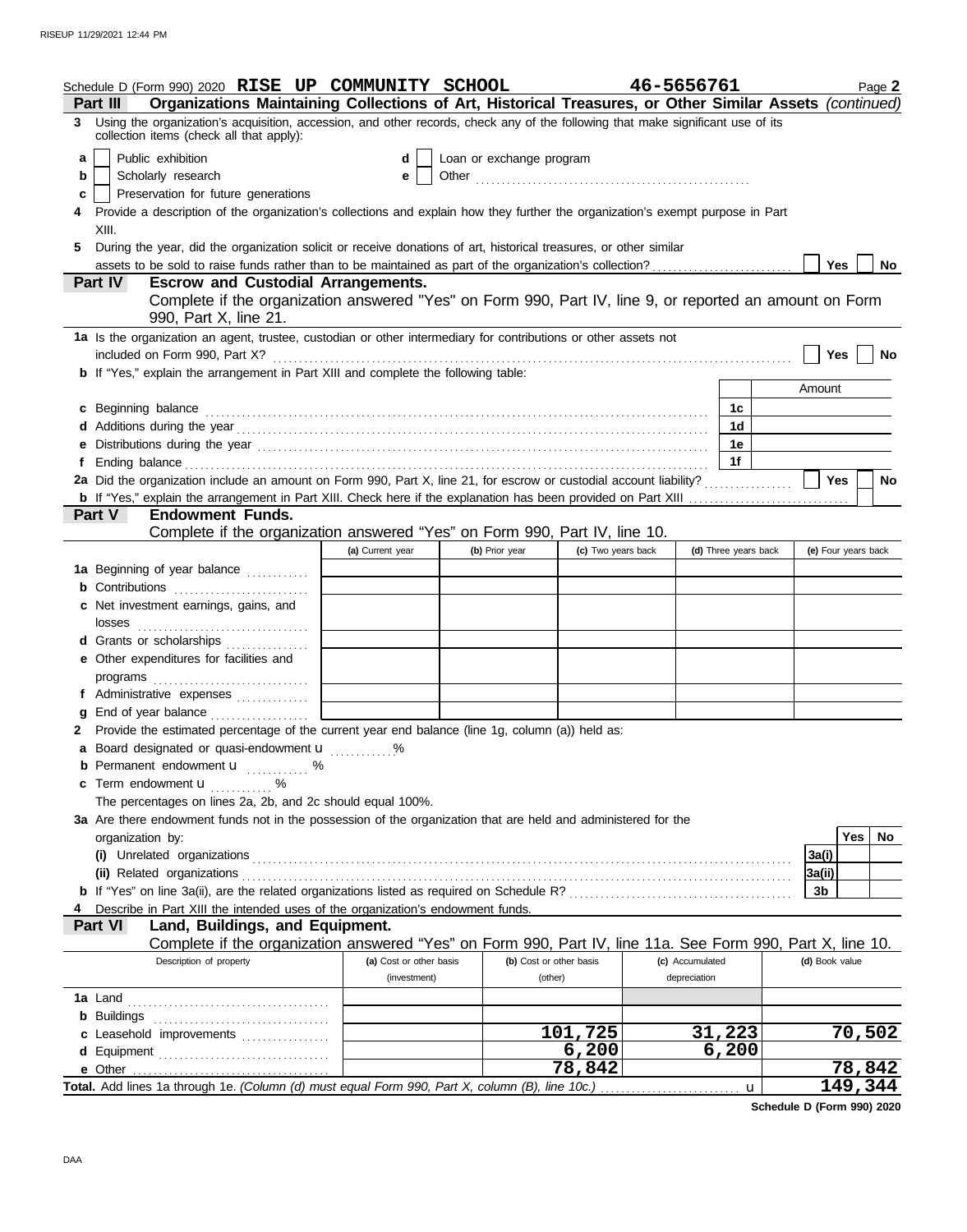| (b) Book value | (c) Method of valuation: |                                                                                                                                                                                                                                                                                                                              |
|----------------|--------------------------|------------------------------------------------------------------------------------------------------------------------------------------------------------------------------------------------------------------------------------------------------------------------------------------------------------------------------|
|                |                          |                                                                                                                                                                                                                                                                                                                              |
|                |                          |                                                                                                                                                                                                                                                                                                                              |
|                |                          |                                                                                                                                                                                                                                                                                                                              |
|                |                          |                                                                                                                                                                                                                                                                                                                              |
|                |                          |                                                                                                                                                                                                                                                                                                                              |
|                |                          |                                                                                                                                                                                                                                                                                                                              |
|                |                          |                                                                                                                                                                                                                                                                                                                              |
|                |                          |                                                                                                                                                                                                                                                                                                                              |
|                |                          |                                                                                                                                                                                                                                                                                                                              |
|                |                          |                                                                                                                                                                                                                                                                                                                              |
|                | (b) Book value           | Complete if the organization answered "Yes" on Form 990, Part IV, line 11b. See Form 990, Part X, line 12.<br>(c) Method of valuation:<br>Cost or end-of-year market value<br>Complete if the organization answered "Yes" on Form 990, Part IV, line 11c. See Form 990, Part X, line 13.<br>Cost or end-of-year market value |

## **Other Assets. Part IX**

Complete if the organization answered "Yes" on Form 990, Part IV, line 11d. See Form 990, Part X, line 15.

| (a) Description                  | (b) Book value |
|----------------------------------|----------------|
| Deferred Outflows Pension<br>(1) | 389,107        |
| Deposits<br>(2)                  | 10,000         |
| Deferred Outflows OPEB<br>(3)    | 3,492          |
| (4)                              |                |
| (5)                              |                |
| (6)                              |                |
| (7)                              |                |
| (8)                              |                |
| (9)                              |                |
|                                  | 402,599<br>u   |

**Part X Other Liabilities.**

Complete if the organization answered "Yes" on Form 990, Part IV, line 11e or 11f. See Form 990, Part X, line 25.

| 1.  | (a) Description of liability                                       | (b) Book value |
|-----|--------------------------------------------------------------------|----------------|
| (1) | Federal income taxes                                               |                |
| (2) | Deferred Inflows Pensions                                          | 485,851        |
| (3) | Net Pension Liability                                              | 456,954        |
| (4) | Net OPEB Liability                                                 | 23,250         |
| (5) | Deferred Inflows OPEB                                              | 18,918         |
| (6) |                                                                    |                |
| (7) |                                                                    |                |
| (8) |                                                                    |                |
| (9) |                                                                    |                |
|     | Total. (Column (b) must equal Form 990, Part X, col. (B) line 25.) | 984,973        |

Liability for uncertain tax positions. In Part XIII, provide the text of the footnote to the organization's financial statements that reports the **2.**

organization's liability for uncertain tax positions under FASB ASC 740. Check here if the text of the footnote has been provided in Part XIII.

 $\Box$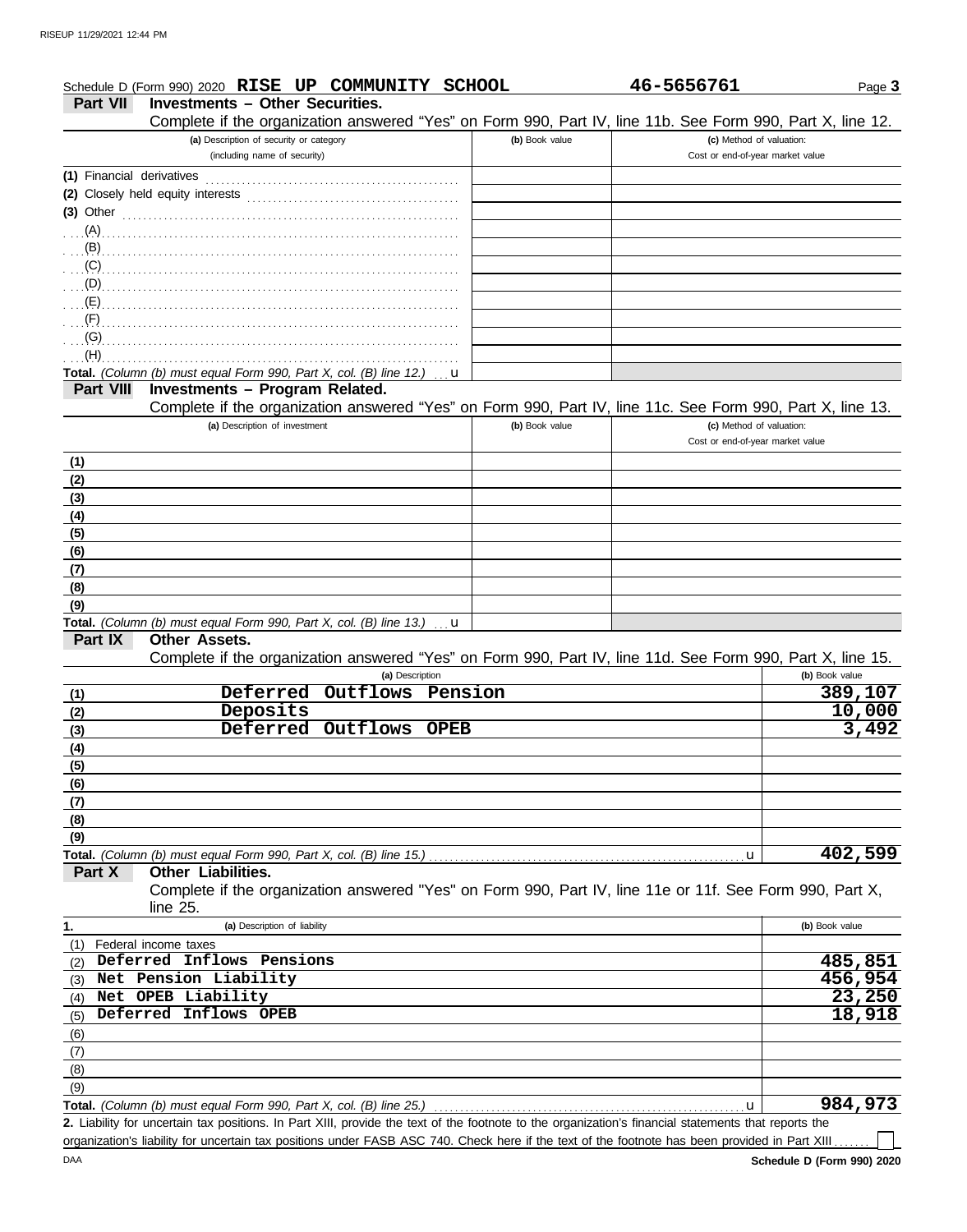|        | Schedule D (Form 990) 2020 RISE UP COMMUNITY SCHOOL                                                                                                                                                                            | 46-5656761     |                       | Page 4    |
|--------|--------------------------------------------------------------------------------------------------------------------------------------------------------------------------------------------------------------------------------|----------------|-----------------------|-----------|
|        | Reconciliation of Revenue per Audited Financial Statements With Revenue per Return.<br><b>Part XI</b>                                                                                                                          |                |                       |           |
|        | Complete if the organization answered "Yes" on Form 990, Part IV, line 12a.                                                                                                                                                    |                |                       |           |
| 1      |                                                                                                                                                                                                                                |                | 1                     | 2,122,752 |
| 2      | Amounts included on line 1 but not on Form 990, Part VIII, line 12:                                                                                                                                                            |                |                       |           |
|        |                                                                                                                                                                                                                                | 2a             |                       |           |
| b      |                                                                                                                                                                                                                                | 2 <sub>b</sub> |                       |           |
| c      |                                                                                                                                                                                                                                | 2c             |                       |           |
| d      |                                                                                                                                                                                                                                | 2d             |                       |           |
| е      | Add lines 2a through 2d [[[[[[[[[[[[[[[[[[[[[[[[]]]]]]]]]] Add lines 2a through 2d                                                                                                                                             |                | 2e                    |           |
| 3      |                                                                                                                                                                                                                                |                | 3                     | 2,122,752 |
|        | Amounts included on Form 990, Part VIII, line 12, but not on line 1:                                                                                                                                                           |                |                       |           |
|        |                                                                                                                                                                                                                                | 4a             |                       |           |
| b      |                                                                                                                                                                                                                                | 4 <sub>b</sub> |                       |           |
| c      | Add lines 4a and 4b (a) and the contract of the set of the set of the set of the set of the set of the set of the set of the set of the set of the set of the set of the set of the set of the set of the set of the set of th |                | 4c                    |           |
|        |                                                                                                                                                                                                                                |                | 5                     | 2,122,752 |
|        | Reconciliation of Expenses per Audited Financial Statements With Expenses per Return.<br><b>Part XII</b>                                                                                                                       |                |                       |           |
|        | Complete if the organization answered "Yes" on Form 990, Part IV, line 12a.                                                                                                                                                    |                |                       |           |
| 1      |                                                                                                                                                                                                                                |                | 1                     | 1,872,752 |
| 2      | Amounts included on line 1 but not on Form 990, Part IX, line 25:                                                                                                                                                              | 2a             |                       |           |
| a      |                                                                                                                                                                                                                                | 2 <sub>b</sub> |                       |           |
|        |                                                                                                                                                                                                                                | 2c             |                       |           |
| c<br>d |                                                                                                                                                                                                                                | 2d             |                       |           |
| е      |                                                                                                                                                                                                                                |                | 2e                    |           |
| 3      |                                                                                                                                                                                                                                |                | 3                     | 1,872,752 |
|        | Amounts included on Form 990, Part IX, line 25, but not on line 1:                                                                                                                                                             |                |                       |           |
|        | a Investment expenses not included on Form 990, Part VIII, line 7b                                                                                                                                                             | 4a             |                       |           |
|        |                                                                                                                                                                                                                                |                |                       |           |
|        |                                                                                                                                                                                                                                |                |                       |           |
|        |                                                                                                                                                                                                                                | 4 <sub>b</sub> |                       |           |
|        |                                                                                                                                                                                                                                |                | 4c<br>$5\overline{5}$ |           |
|        | Part XIII Supplemental Information.                                                                                                                                                                                            |                |                       | 1,872,752 |
|        | Provide the descriptions required for Part II, lines 3, 5, and 9; Part III, lines 1a and 4; Part IV, lines 1b and 2b; Part V, line 4; Part X, line                                                                             |                |                       |           |
|        | 2; Part XI, lines 2d and 4b; and Part XII, lines 2d and 4b. Also complete this part to provide any additional information.                                                                                                     |                |                       |           |
|        |                                                                                                                                                                                                                                |                |                       |           |
|        |                                                                                                                                                                                                                                |                |                       |           |
|        |                                                                                                                                                                                                                                |                |                       |           |
|        |                                                                                                                                                                                                                                |                |                       |           |
|        |                                                                                                                                                                                                                                |                |                       |           |
|        |                                                                                                                                                                                                                                |                |                       |           |
|        |                                                                                                                                                                                                                                |                |                       |           |
|        |                                                                                                                                                                                                                                |                |                       |           |
|        |                                                                                                                                                                                                                                |                |                       |           |
|        |                                                                                                                                                                                                                                |                |                       |           |
|        |                                                                                                                                                                                                                                |                |                       |           |
|        |                                                                                                                                                                                                                                |                |                       |           |
|        |                                                                                                                                                                                                                                |                |                       |           |
|        |                                                                                                                                                                                                                                |                |                       |           |
|        |                                                                                                                                                                                                                                |                |                       |           |
|        |                                                                                                                                                                                                                                |                |                       |           |
|        |                                                                                                                                                                                                                                |                |                       |           |
|        |                                                                                                                                                                                                                                |                |                       |           |
|        |                                                                                                                                                                                                                                |                |                       |           |
|        |                                                                                                                                                                                                                                |                |                       |           |
|        |                                                                                                                                                                                                                                |                |                       |           |
|        |                                                                                                                                                                                                                                |                |                       |           |
|        |                                                                                                                                                                                                                                |                |                       |           |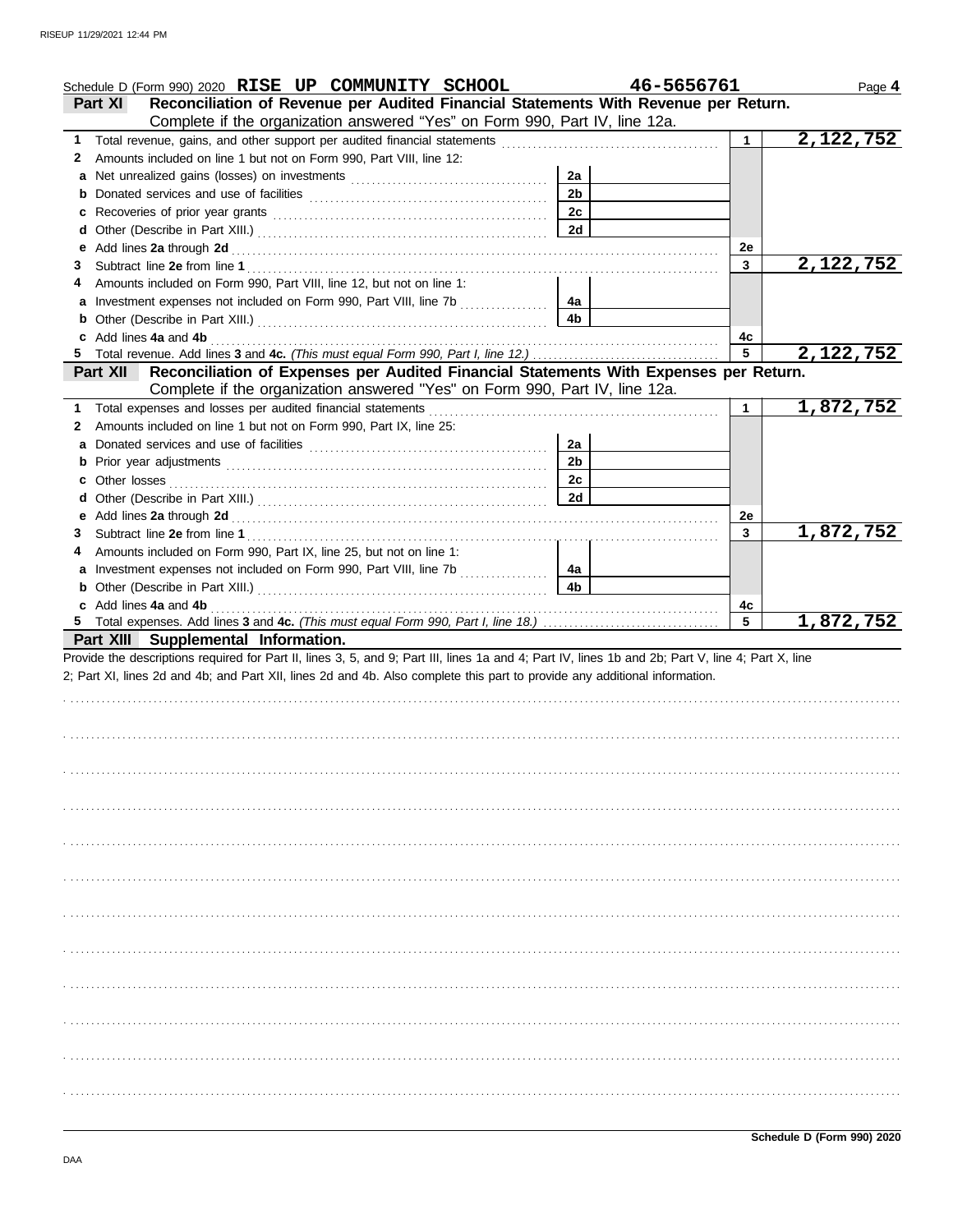| Part XIII Supplemental Information (continued) | Schedule D (Form 990) 2020 RISE UP COMMUNITY SCHOOL |  | 46-5656761 | Page 5 |
|------------------------------------------------|-----------------------------------------------------|--|------------|--------|
|                                                |                                                     |  |            |        |
|                                                |                                                     |  |            |        |
|                                                |                                                     |  |            |        |
|                                                |                                                     |  |            |        |
|                                                |                                                     |  |            |        |
|                                                |                                                     |  |            |        |
|                                                |                                                     |  |            |        |
|                                                |                                                     |  |            |        |
|                                                |                                                     |  |            |        |
|                                                |                                                     |  |            |        |
|                                                |                                                     |  |            |        |
|                                                |                                                     |  |            |        |
|                                                |                                                     |  |            |        |
|                                                |                                                     |  |            |        |
|                                                |                                                     |  |            |        |
|                                                |                                                     |  |            |        |
|                                                |                                                     |  |            |        |
|                                                |                                                     |  |            |        |
|                                                |                                                     |  |            |        |
|                                                |                                                     |  |            |        |
|                                                |                                                     |  |            |        |
|                                                |                                                     |  |            |        |
|                                                |                                                     |  |            |        |
|                                                |                                                     |  |            |        |
|                                                |                                                     |  |            |        |
|                                                |                                                     |  |            |        |
|                                                |                                                     |  |            |        |
|                                                |                                                     |  |            |        |
|                                                |                                                     |  |            |        |
|                                                |                                                     |  |            |        |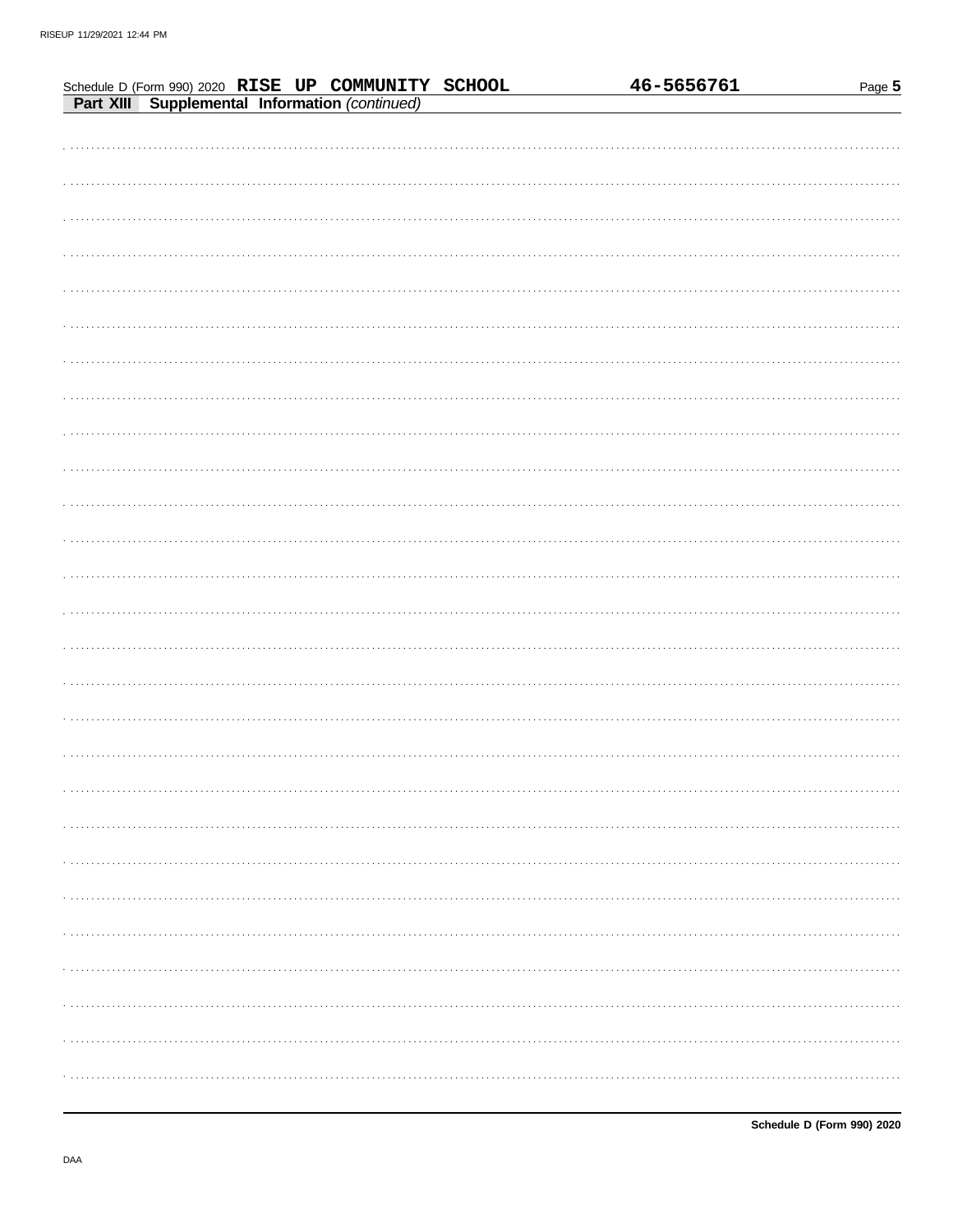|              |                                                                                                                                                                                                                                                                                                                                                                                                                                                                                                                                                                                                                                                                    | <b>SCHEDULE E</b> |  |  |  |  | <b>Schools</b>                                                                                                                                                                                                                                                                                                |                                | OMB No. 1545-0047                          |             |     |  |
|--------------|--------------------------------------------------------------------------------------------------------------------------------------------------------------------------------------------------------------------------------------------------------------------------------------------------------------------------------------------------------------------------------------------------------------------------------------------------------------------------------------------------------------------------------------------------------------------------------------------------------------------------------------------------------------------|-------------------|--|--|--|--|---------------------------------------------------------------------------------------------------------------------------------------------------------------------------------------------------------------------------------------------------------------------------------------------------------------|--------------------------------|--------------------------------------------|-------------|-----|--|
|              | (Form 990 or 990-EZ)                                                                                                                                                                                                                                                                                                                                                                                                                                                                                                                                                                                                                                               |                   |  |  |  |  | u Complete if the organization answered "Yes" on Form 990,<br>Part IV, line 13, or Form 990-EZ, Part VI, line 48.                                                                                                                                                                                             |                                |                                            |             |     |  |
|              | Department of the Treasury<br>Internal Revenue Service                                                                                                                                                                                                                                                                                                                                                                                                                                                                                                                                                                                                             |                   |  |  |  |  | u Attach to Form 990 or Form 990-EZ.<br>u Go to www.irs.gov/Form990 for the latest information.                                                                                                                                                                                                               |                                | <b>Open to Public</b><br><b>Inspection</b> |             |     |  |
|              | Name of the organization                                                                                                                                                                                                                                                                                                                                                                                                                                                                                                                                                                                                                                           |                   |  |  |  |  |                                                                                                                                                                                                                                                                                                               | Employer identification number |                                            |             |     |  |
|              | Part I                                                                                                                                                                                                                                                                                                                                                                                                                                                                                                                                                                                                                                                             |                   |  |  |  |  | RISE UP COMMUNITY SCHOOL                                                                                                                                                                                                                                                                                      | 46-5656761                     |                                            |             |     |  |
|              |                                                                                                                                                                                                                                                                                                                                                                                                                                                                                                                                                                                                                                                                    |                   |  |  |  |  |                                                                                                                                                                                                                                                                                                               |                                |                                            | <b>YES</b>  | NO. |  |
| 1            |                                                                                                                                                                                                                                                                                                                                                                                                                                                                                                                                                                                                                                                                    |                   |  |  |  |  | Does the organization have a racially nondiscriminatory policy toward students by statement in its charter,<br>bylaws, other governing instrument, or in a resolution of its governing body?<br>and the content content content content content content content content content content content content conte |                                | 1                                          | $\mathbf X$ |     |  |
| $\mathbf{2}$ |                                                                                                                                                                                                                                                                                                                                                                                                                                                                                                                                                                                                                                                                    |                   |  |  |  |  | Does the organization include a statement of its racially nondiscriminatory policy toward students in all its brochures,<br>catalogues, and other written communications with the public dealing with student admissions, programs, and scholarships?                                                         |                                | $\mathbf{2}$                               | $\mathbf X$ |     |  |
| 3            | Has the organization publicized its racially nondiscriminatory policy on its primary publicly accessible Internet<br>homepage at all times during its taxable year in a manner reasonably expected to be noticed by visitors to the<br>homepage, or through newspaper or broadcast media during the period of solicitation for students, or during the<br>registration period if it has no solicitation program, in a way that makes the policy known to all parts of the general<br>community it serves? If "Yes," please describe. If "No," please explain. If you need more space, use Part II<br>Policies are published in the student and staff handbooks and |                   |  |  |  |  |                                                                                                                                                                                                                                                                                                               | 3<br>on                        | $\mathbf X$                                |             |     |  |
|              | the school's website.                                                                                                                                                                                                                                                                                                                                                                                                                                                                                                                                                                                                                                              |                   |  |  |  |  |                                                                                                                                                                                                                                                                                                               |                                |                                            |             |     |  |
|              |                                                                                                                                                                                                                                                                                                                                                                                                                                                                                                                                                                                                                                                                    |                   |  |  |  |  |                                                                                                                                                                                                                                                                                                               |                                |                                            |             |     |  |
| 4<br>a       | Does the organization maintain the following?                                                                                                                                                                                                                                                                                                                                                                                                                                                                                                                                                                                                                      |                   |  |  |  |  |                                                                                                                                                                                                                                                                                                               |                                | 4a                                         | $\mathbf x$ |     |  |
| b            |                                                                                                                                                                                                                                                                                                                                                                                                                                                                                                                                                                                                                                                                    |                   |  |  |  |  | Records documenting that scholarships and other financial assistance are awarded on a racially                                                                                                                                                                                                                |                                | 4b                                         | $\mathbf x$ |     |  |
| c            | with student admissions, programs, and scholarships?                                                                                                                                                                                                                                                                                                                                                                                                                                                                                                                                                                                                               |                   |  |  |  |  | Copies of all catalogues, brochures, announcements, and other written communications to the public dealing                                                                                                                                                                                                    |                                | 4с                                         | X           |     |  |
| d            |                                                                                                                                                                                                                                                                                                                                                                                                                                                                                                                                                                                                                                                                    |                   |  |  |  |  | If you answered "No" to any of the above, please explain. If you need more space, use Part II.                                                                                                                                                                                                                |                                | 4d                                         | X           |     |  |
|              |                                                                                                                                                                                                                                                                                                                                                                                                                                                                                                                                                                                                                                                                    |                   |  |  |  |  |                                                                                                                                                                                                                                                                                                               |                                |                                            |             |     |  |
|              |                                                                                                                                                                                                                                                                                                                                                                                                                                                                                                                                                                                                                                                                    |                   |  |  |  |  |                                                                                                                                                                                                                                                                                                               |                                |                                            |             |     |  |
| 5            | Does the organization discriminate by race in any way with respect to:                                                                                                                                                                                                                                                                                                                                                                                                                                                                                                                                                                                             |                   |  |  |  |  |                                                                                                                                                                                                                                                                                                               |                                |                                            |             |     |  |
| a            |                                                                                                                                                                                                                                                                                                                                                                                                                                                                                                                                                                                                                                                                    |                   |  |  |  |  |                                                                                                                                                                                                                                                                                                               |                                | 5a                                         |             | X   |  |
|              |                                                                                                                                                                                                                                                                                                                                                                                                                                                                                                                                                                                                                                                                    |                   |  |  |  |  |                                                                                                                                                                                                                                                                                                               |                                | 5b                                         |             | X   |  |
|              |                                                                                                                                                                                                                                                                                                                                                                                                                                                                                                                                                                                                                                                                    |                   |  |  |  |  |                                                                                                                                                                                                                                                                                                               |                                |                                            |             |     |  |
|              | Employment of faculty or administrative staff?                                                                                                                                                                                                                                                                                                                                                                                                                                                                                                                                                                                                                     |                   |  |  |  |  |                                                                                                                                                                                                                                                                                                               |                                | 5c                                         |             | Χ   |  |
| d            |                                                                                                                                                                                                                                                                                                                                                                                                                                                                                                                                                                                                                                                                    |                   |  |  |  |  |                                                                                                                                                                                                                                                                                                               |                                | 5d                                         |             | X,  |  |
| е            |                                                                                                                                                                                                                                                                                                                                                                                                                                                                                                                                                                                                                                                                    |                   |  |  |  |  |                                                                                                                                                                                                                                                                                                               |                                | 5e                                         |             | X,  |  |
| f            |                                                                                                                                                                                                                                                                                                                                                                                                                                                                                                                                                                                                                                                                    |                   |  |  |  |  |                                                                                                                                                                                                                                                                                                               |                                | 5f                                         |             | X.  |  |
| g            |                                                                                                                                                                                                                                                                                                                                                                                                                                                                                                                                                                                                                                                                    |                   |  |  |  |  |                                                                                                                                                                                                                                                                                                               |                                | <u>5g</u>                                  |             | x   |  |
| h            | Other extracurricular activities?                                                                                                                                                                                                                                                                                                                                                                                                                                                                                                                                                                                                                                  |                   |  |  |  |  | If you answered "Yes" to any of the above, please explain. If you need more space, use Part II.                                                                                                                                                                                                               |                                | 5h                                         |             | x   |  |
|              |                                                                                                                                                                                                                                                                                                                                                                                                                                                                                                                                                                                                                                                                    |                   |  |  |  |  |                                                                                                                                                                                                                                                                                                               |                                |                                            |             |     |  |
| 6а           |                                                                                                                                                                                                                                                                                                                                                                                                                                                                                                                                                                                                                                                                    |                   |  |  |  |  |                                                                                                                                                                                                                                                                                                               |                                | 6a                                         | X           |     |  |
| b            | If you answered "Yes" on either line 6a or line 6b, explain on Part II.                                                                                                                                                                                                                                                                                                                                                                                                                                                                                                                                                                                            |                   |  |  |  |  |                                                                                                                                                                                                                                                                                                               |                                | 6b                                         |             | X   |  |
| 7            |                                                                                                                                                                                                                                                                                                                                                                                                                                                                                                                                                                                                                                                                    |                   |  |  |  |  | Does the organization certify that it has complied with the applicable requirements of sections 4.01 through                                                                                                                                                                                                  |                                | $\overline{7}$                             | X           |     |  |

**For Paperwork Reduction Act Notice, see the Instructions for Form 990 or Form 990-EZ.**

**Schedule E (Form 990 or 990-EZ) 2020**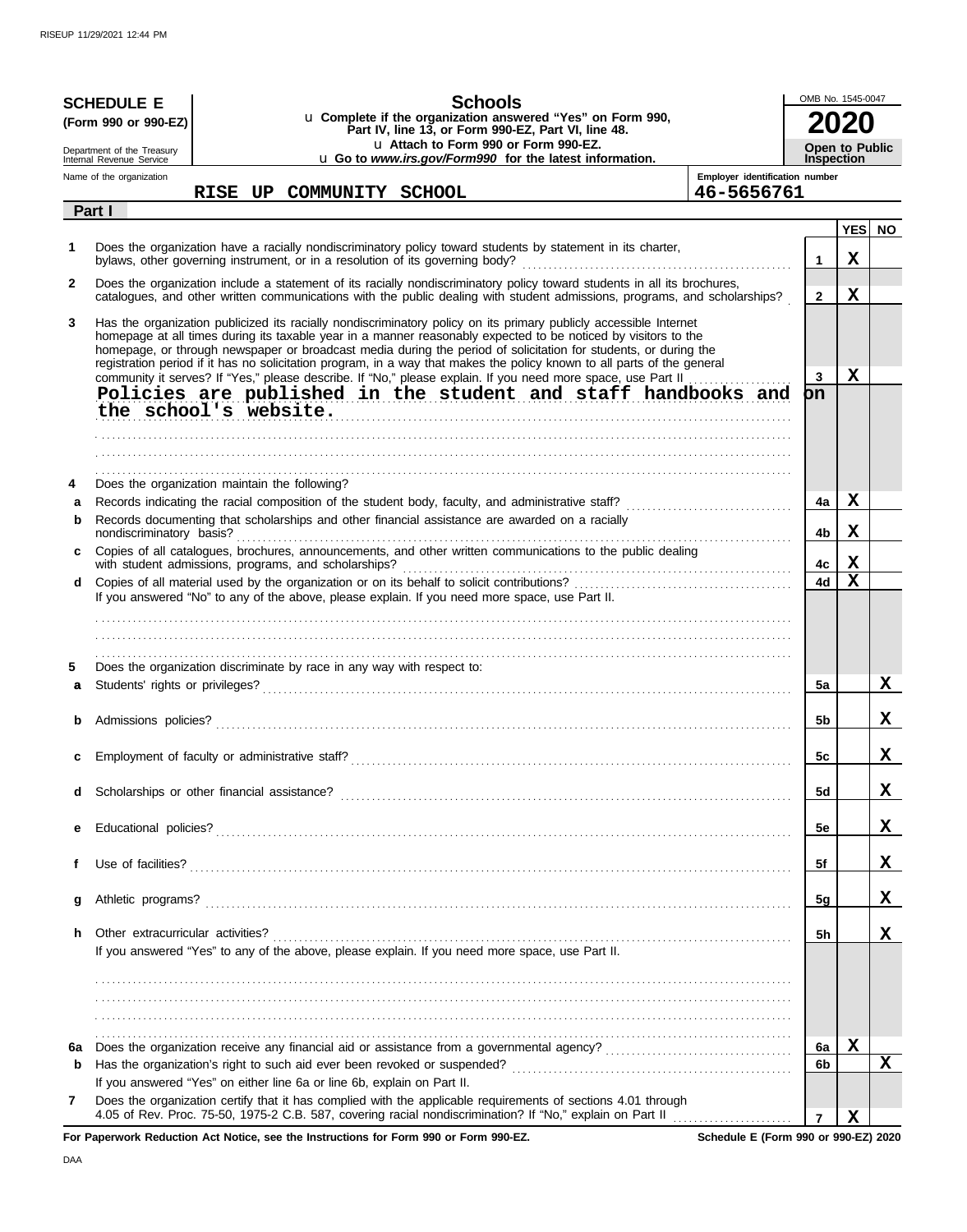| Schedule E (Form 990 or 990-EZ) 2020                       |  |  |  | RISE UP COMMUNITY SCHOOL                                                                                                                                                              |  |  |  |  |  |  | 46-5656761                                                                | Page 2 |
|------------------------------------------------------------|--|--|--|---------------------------------------------------------------------------------------------------------------------------------------------------------------------------------------|--|--|--|--|--|--|---------------------------------------------------------------------------|--------|
| Part II                                                    |  |  |  | Supplemental Information. Provide the explanations required by Part I, lines 3, 4d, 5h, 6b, and 7, as<br>applicable. Also provide any other additional information. See instructions. |  |  |  |  |  |  |                                                                           |        |
| Sch E - Financial Aid or Government Assistance Explanation |  |  |  |                                                                                                                                                                                       |  |  |  |  |  |  |                                                                           |        |
|                                                            |  |  |  |                                                                                                                                                                                       |  |  |  |  |  |  | The school receives a majority of its funding in form of PPR revenue from |        |
|                                                            |  |  |  |                                                                                                                                                                                       |  |  |  |  |  |  | the State of Colorado passed through the Denver Public Schools District.  |        |
|                                                            |  |  |  |                                                                                                                                                                                       |  |  |  |  |  |  |                                                                           |        |
|                                                            |  |  |  |                                                                                                                                                                                       |  |  |  |  |  |  |                                                                           |        |
|                                                            |  |  |  |                                                                                                                                                                                       |  |  |  |  |  |  |                                                                           |        |
|                                                            |  |  |  |                                                                                                                                                                                       |  |  |  |  |  |  |                                                                           |        |
|                                                            |  |  |  |                                                                                                                                                                                       |  |  |  |  |  |  |                                                                           |        |
|                                                            |  |  |  |                                                                                                                                                                                       |  |  |  |  |  |  |                                                                           |        |
|                                                            |  |  |  |                                                                                                                                                                                       |  |  |  |  |  |  |                                                                           |        |
|                                                            |  |  |  |                                                                                                                                                                                       |  |  |  |  |  |  |                                                                           |        |
|                                                            |  |  |  |                                                                                                                                                                                       |  |  |  |  |  |  |                                                                           |        |
|                                                            |  |  |  |                                                                                                                                                                                       |  |  |  |  |  |  |                                                                           |        |
|                                                            |  |  |  |                                                                                                                                                                                       |  |  |  |  |  |  |                                                                           |        |
|                                                            |  |  |  |                                                                                                                                                                                       |  |  |  |  |  |  |                                                                           |        |
|                                                            |  |  |  |                                                                                                                                                                                       |  |  |  |  |  |  |                                                                           |        |
|                                                            |  |  |  |                                                                                                                                                                                       |  |  |  |  |  |  |                                                                           |        |
|                                                            |  |  |  |                                                                                                                                                                                       |  |  |  |  |  |  |                                                                           |        |
|                                                            |  |  |  |                                                                                                                                                                                       |  |  |  |  |  |  |                                                                           |        |
|                                                            |  |  |  |                                                                                                                                                                                       |  |  |  |  |  |  |                                                                           |        |
|                                                            |  |  |  |                                                                                                                                                                                       |  |  |  |  |  |  |                                                                           |        |
|                                                            |  |  |  |                                                                                                                                                                                       |  |  |  |  |  |  |                                                                           |        |
|                                                            |  |  |  |                                                                                                                                                                                       |  |  |  |  |  |  |                                                                           |        |
|                                                            |  |  |  |                                                                                                                                                                                       |  |  |  |  |  |  |                                                                           |        |
|                                                            |  |  |  |                                                                                                                                                                                       |  |  |  |  |  |  |                                                                           |        |
|                                                            |  |  |  |                                                                                                                                                                                       |  |  |  |  |  |  |                                                                           |        |
|                                                            |  |  |  |                                                                                                                                                                                       |  |  |  |  |  |  |                                                                           |        |